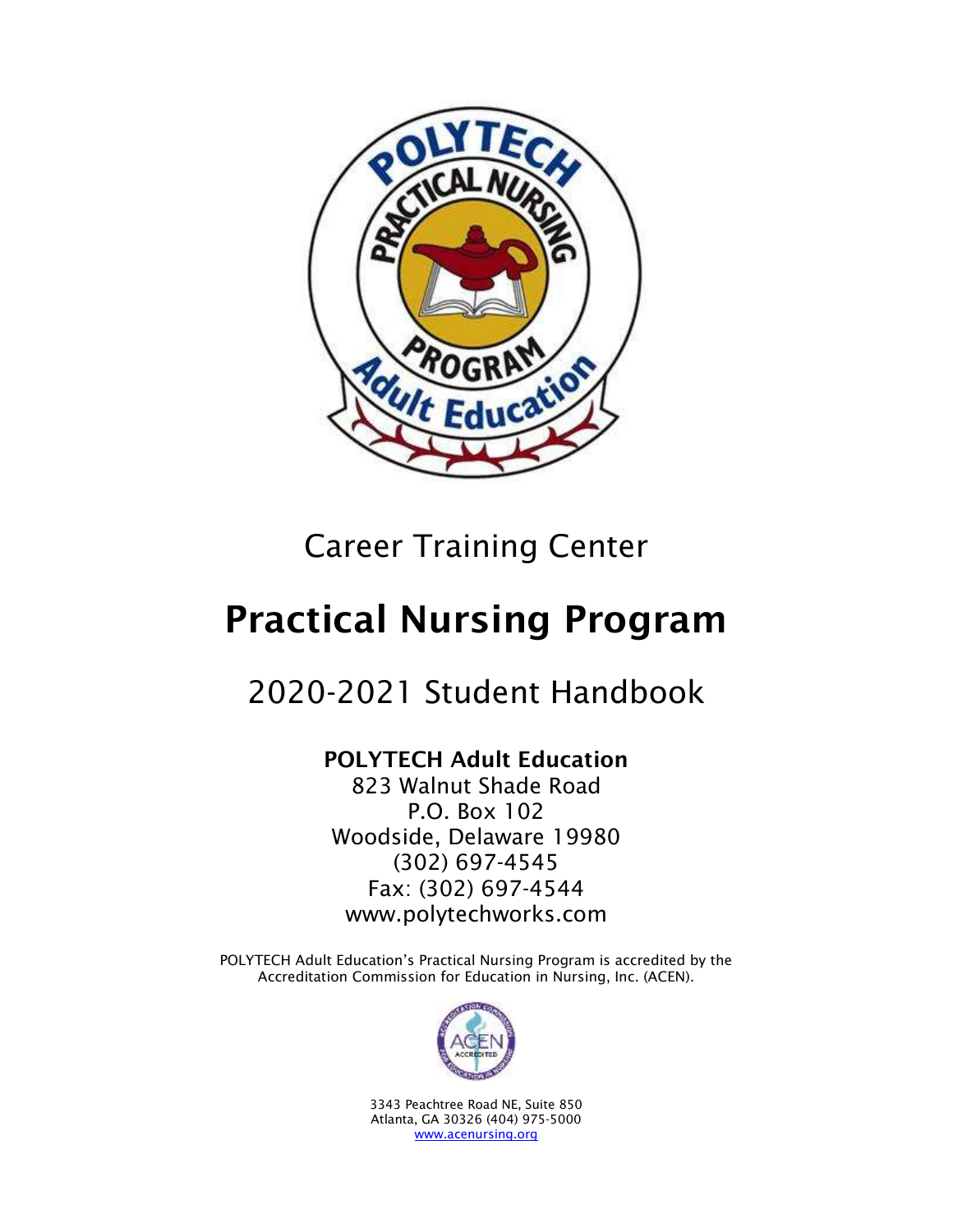#### **TABLE OF CONTENTS**

| <b>Phone Calls</b> |  |
|--------------------|--|
|                    |  |
|                    |  |
|                    |  |
|                    |  |
|                    |  |
|                    |  |
|                    |  |
|                    |  |
|                    |  |
|                    |  |
|                    |  |
|                    |  |
|                    |  |
|                    |  |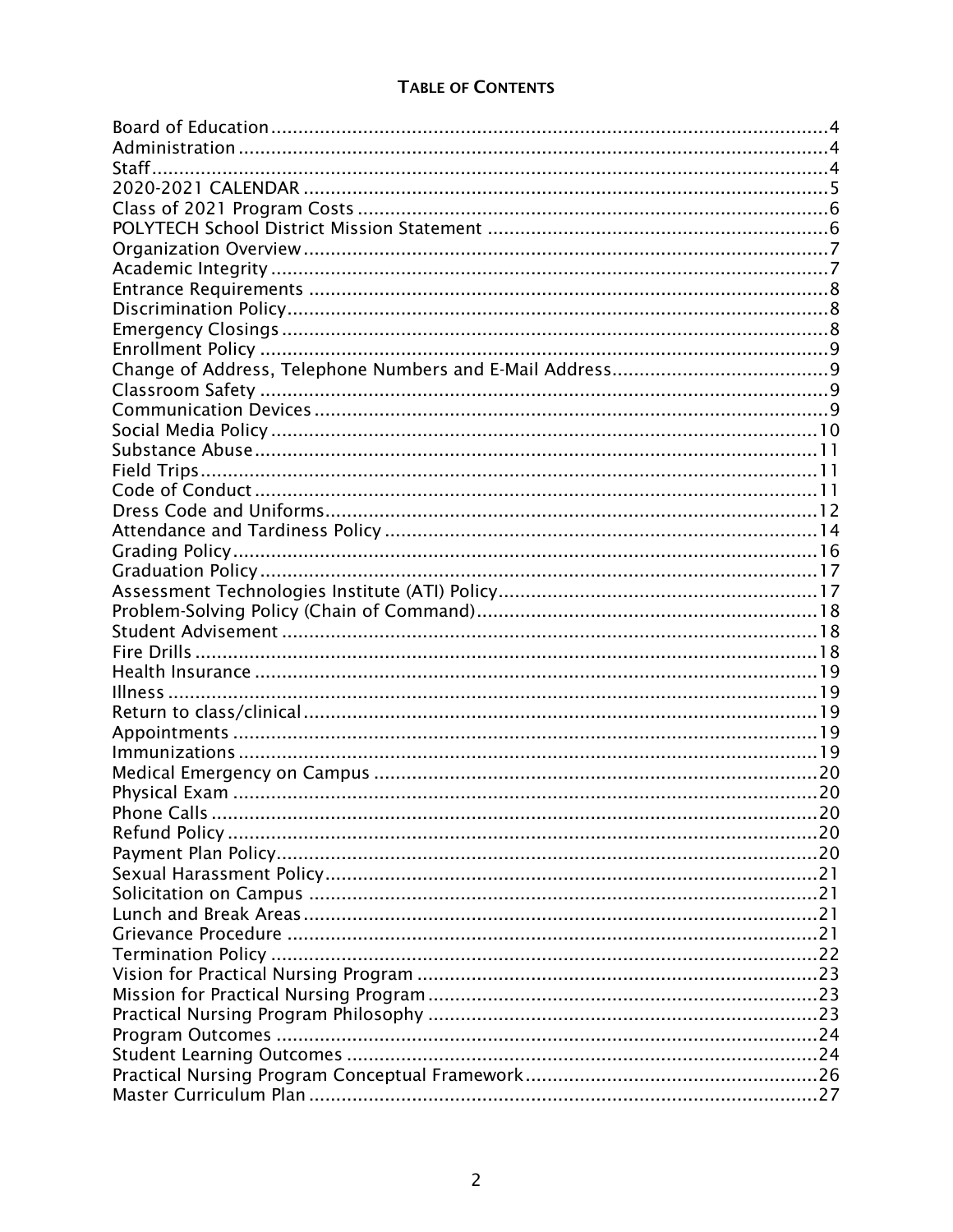| Delaware Board of Nursing Standards of Practice for the Licensed Practical Nurse 30 |  |
|-------------------------------------------------------------------------------------|--|
|                                                                                     |  |
| Nursing Practice Standards for the Licensed Practical/ Vocational Nurse46           |  |
|                                                                                     |  |
|                                                                                     |  |
|                                                                                     |  |
|                                                                                     |  |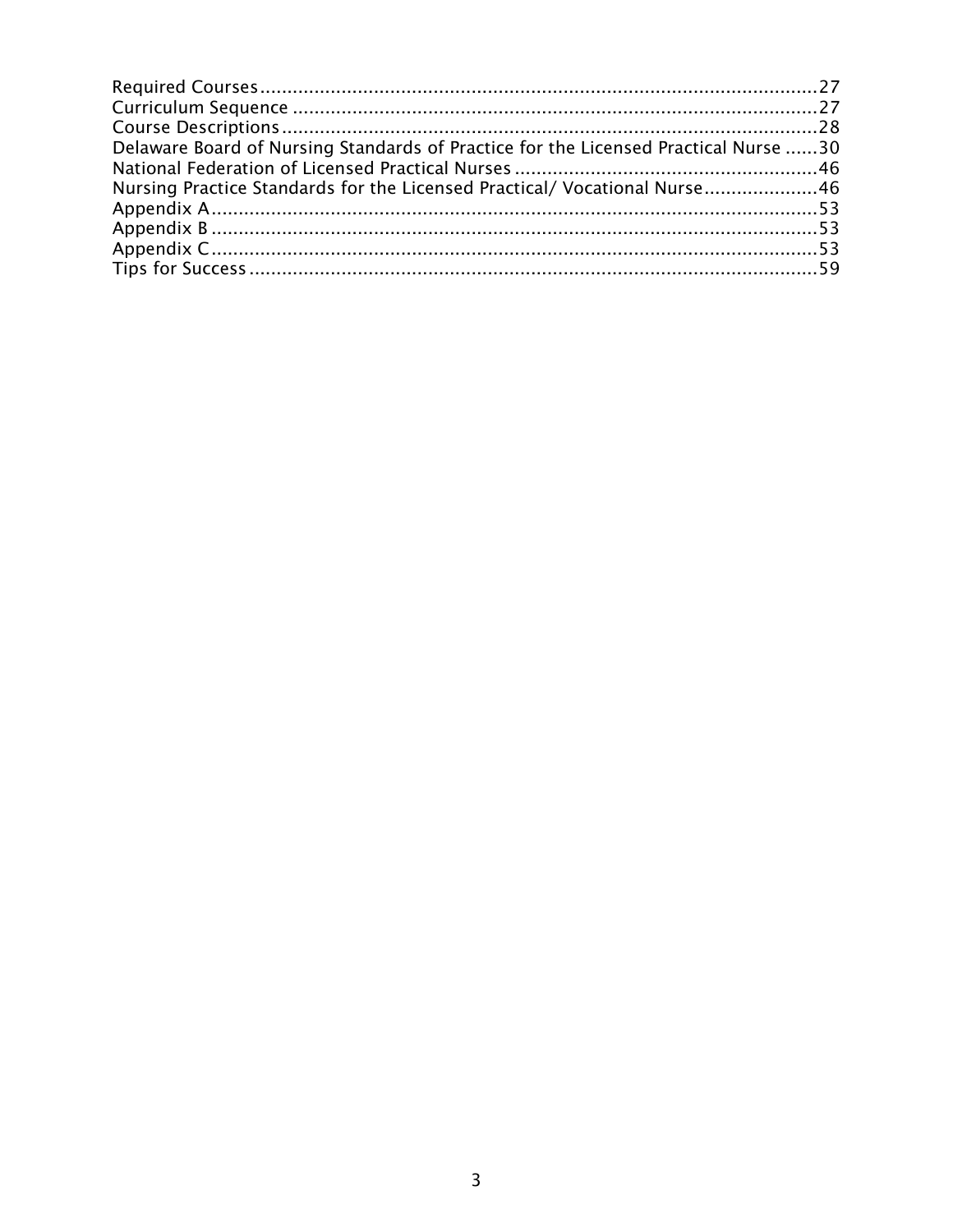#### Board of Education

<span id="page-3-0"></span>

| W. Duane HammondPresident                |  |
|------------------------------------------|--|
| Cynthia Brown Board Member               |  |
| Dr. Reginald Chandler, Sr.  Board Member |  |
| Nancy W. Cook Board Member               |  |
| Deanna Rigby. Board Member               |  |
| Sandra WallsBoard Member                 |  |

## Administration

<span id="page-3-1"></span>

| Dr. Amelia Hodges Superintendent            |                                                      |
|---------------------------------------------|------------------------------------------------------|
| Dr. Betsy Jones Director of Adult Education |                                                      |
|                                             | Jeremy McEntireAssistant Director of Adult Education |

#### **Staff**

<span id="page-3-2"></span>

| Kent Gory, MSN, RN, CNECoordinator, Practical Nursing | Program |
|-------------------------------------------------------|---------|
| Michael Carrozza, Ph.D, MPH, RNInstructor             |         |
| Elizabeth Crossan, BSN, RNInstructor                  |         |
| Kathleen DiMauro MS, RN-BC, IBCLCInstructor           |         |
| Kathy Doty, MS, BSN, RNInstructor                     |         |
| June Porter, MSN, RNInstructor                        |         |
|                                                       |         |
|                                                       |         |
|                                                       |         |
| Ruth Snyder, MSN, RNInstructor                        |         |
|                                                       |         |
|                                                       |         |
|                                                       |         |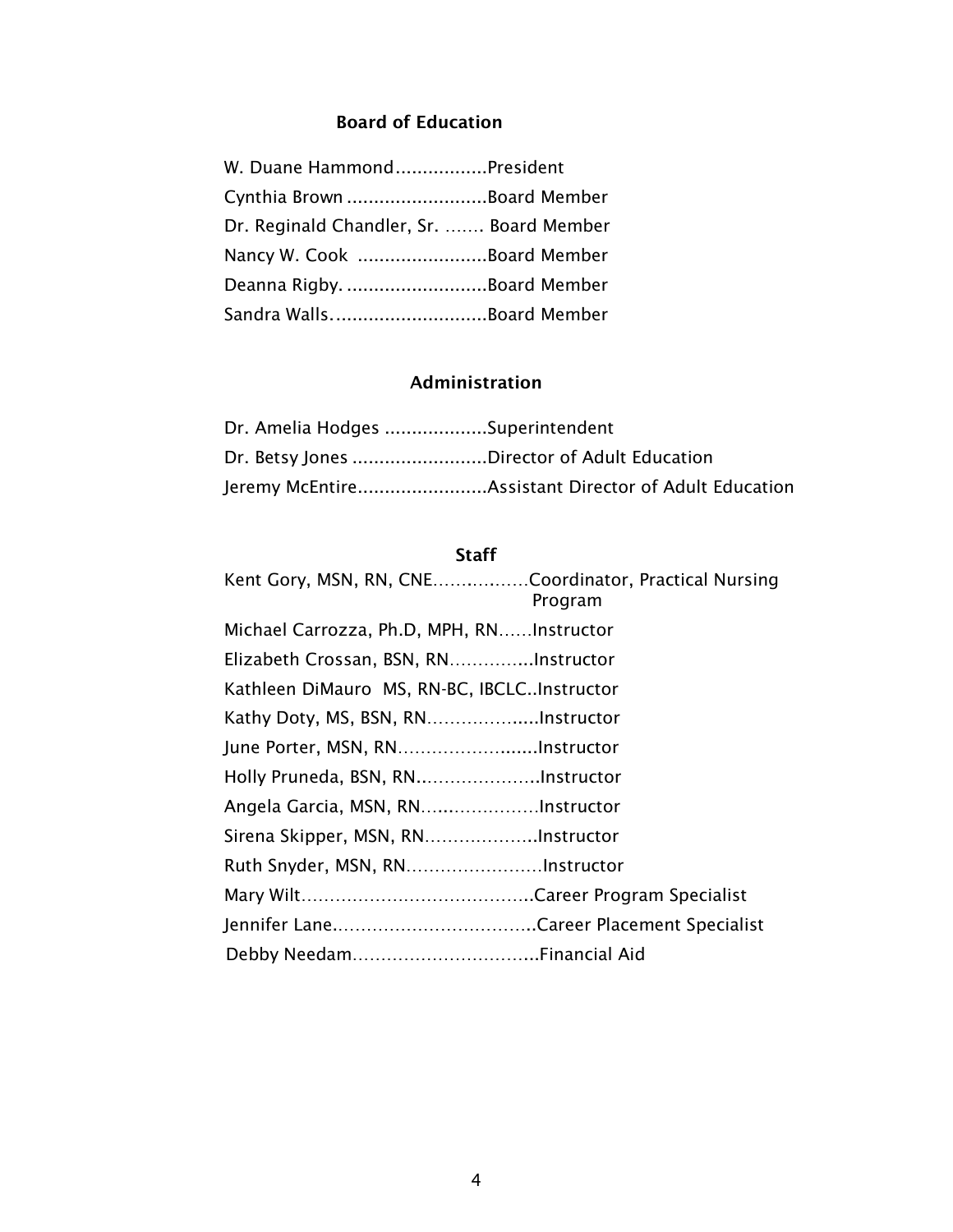#### <span id="page-4-0"></span>2020-2021 CALENDAR

#### **JULY**

| June 29 | <b>Practical Nursing New Student Orientation</b> |
|---------|--------------------------------------------------|
| July 13 | Practical Nursing Program begins                 |

#### AUGUST

| August 17 | Nursing Clinicals begin |  |
|-----------|-------------------------|--|
|           |                         |  |

#### **SEPTEMBER**

#### **NOVEMBER**

| November 4     | End of Semester One                 |
|----------------|-------------------------------------|
| November 5     | <b>Start of Semester Two</b>        |
| November 26-27 | <b>School Closed - Thanksgiving</b> |

#### **DECEMBER**

#### JANUARY

| January 1 | <b>School Closed - Winter Break</b> |
|-----------|-------------------------------------|
| January 4 | Classes Resume                      |

#### **MARCH**

| March 9  | <b>End of Second Semester</b>  |
|----------|--------------------------------|
| March 10 | <b>Start of Semester Three</b> |

#### APRIL

| April 2-9 | <b>School Closed - Spring Break</b> |
|-----------|-------------------------------------|
| April 12  | Classes resume                      |

MAY<br>May 31

School Closed - Memorial Day

JUNE<br>June 16

End of Semester Three

Graduation: Ceremony held within 1 week of end of semester three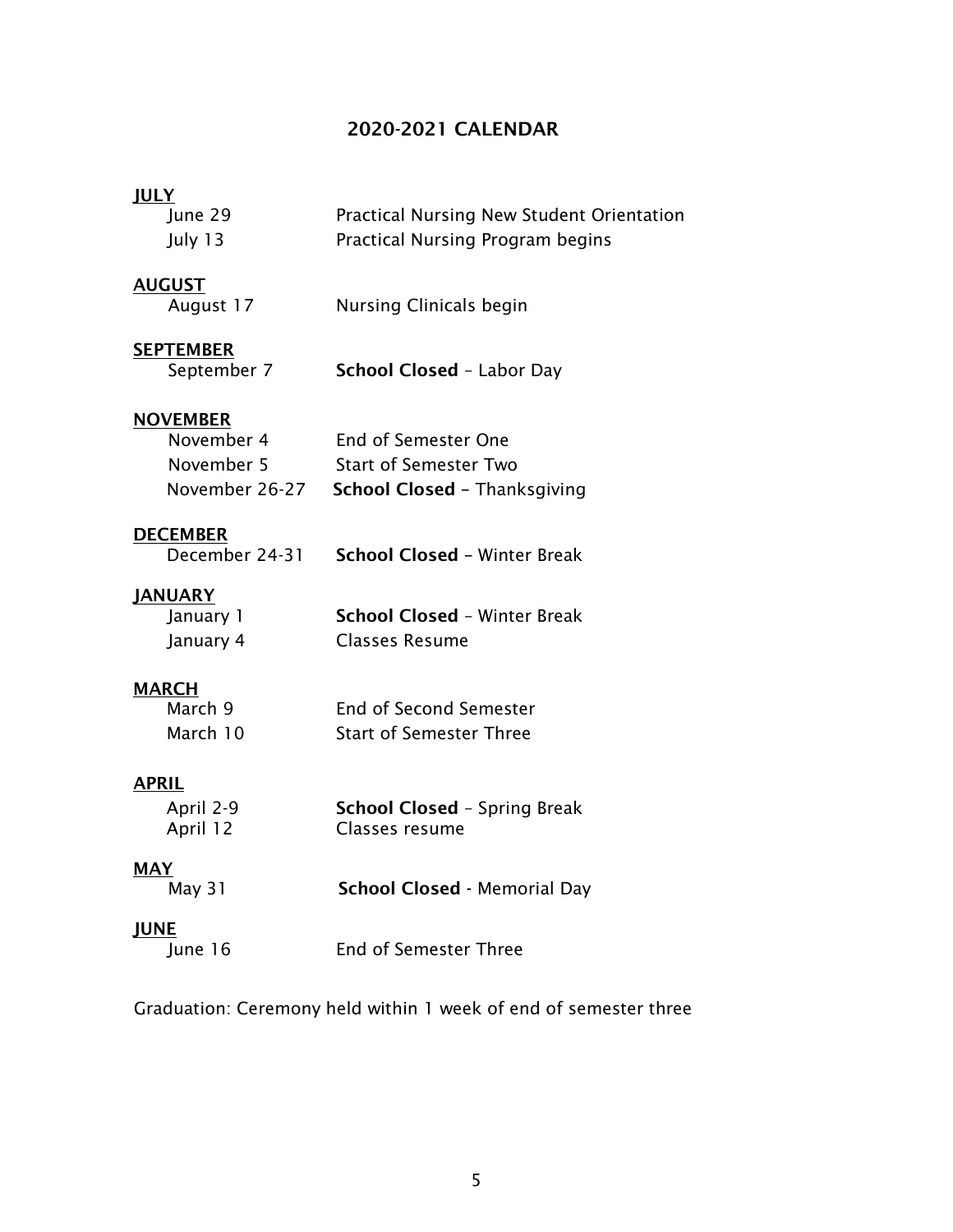## Class of 2021 Program Costs

<span id="page-5-1"></span><span id="page-5-0"></span>The following cost estimates are intended to assist students in planning for expenses related to the program. Program costs are subject to change.

| <b>Application Fee</b>                                              | \$125.00       |
|---------------------------------------------------------------------|----------------|
| Drug Screening Fee (\$47 x 2)                                       | \$94.00        |
| Background Check (\$65 and \$40)                                    | \$105.00       |
| Physical Exam (approximate)                                         | \$75.00        |
| Immunizations (approximate)                                         | up to \$400.00 |
|                                                                     |                |
| Cost for 11.5-month program                                         | \$12499.00     |
| Includes:                                                           |                |
| Tuition                                                             | \$11070.00     |
| Liability Insurance                                                 | \$21.00        |
| ATI Online Testing/NCLEX Comprehensive Review \$731.00              |                |
| <b>Textbooks</b>                                                    | \$429.00       |
| <b>Supplies</b>                                                     | \$98.00        |
|                                                                     |                |
| <b>Graduation fees</b>                                              | \$150.00       |
| (\$40 for pin, \$22 for lamp, \$8 for plaque, \$80 for admin. fees) |                |
|                                                                     |                |

| <b>Additional fees:</b>                  |          |
|------------------------------------------|----------|
| Uniforms and nursing shoes (approximate) | \$300.00 |
| <b>NCLEX-PN Exam Fee</b>                 | \$200.00 |
| State of Delaware Licensure Fee          | 170.00   |
| <b>BON Background Check</b>              | \$65.00  |
|                                          |          |

**Total Cost & Estimated Expenses** \$14033.00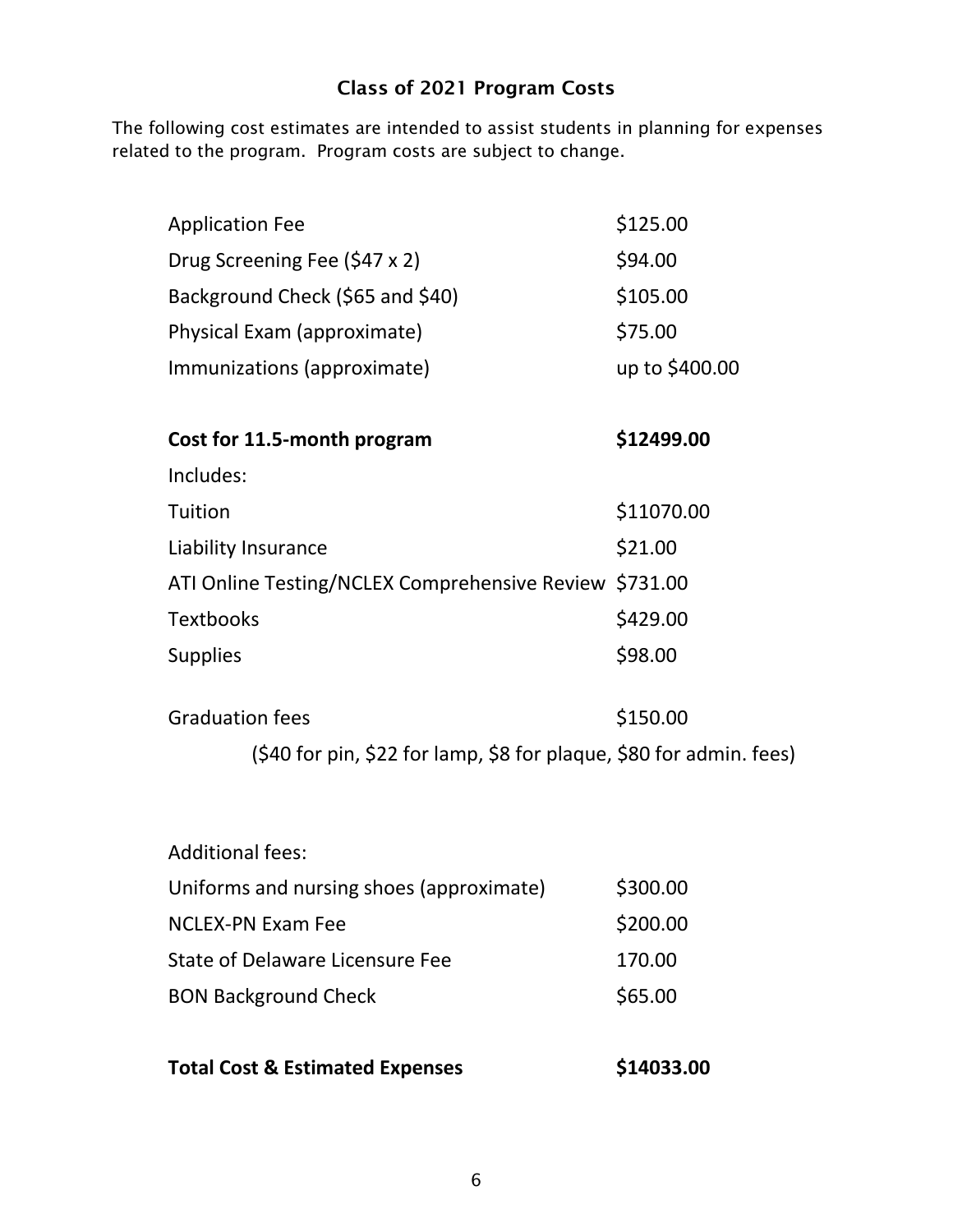## POLYTECH School District Mission Statement

POLYTECH Adult Education will strive to provide innovative learning opportunities at an affordable price and in an environment that is conducive to adult learners; deliver high quality workforce development and literacy skills instruction, on campus and in the community; use up-to-date tools and technology to achieve desired outcomes; maintain strong, collaborative ties to business and educational communities; refine our reputation as a premier site for conferencing; offer high quality, flexible and responsive customer service; and continually evaluate and improve the quality of our programs and services.

## <span id="page-6-0"></span>Organization Overview

POLYTECH Adult Education is an experienced provider of multiple types of educational programs that include apprenticeship, mechanical skills, clerical, customer service, culinary arts, allied health, practical nursing, computer technology and other vocational and avocational courses and programs. We also provide customized education programs to area companies and businesses. Our comprehensive education center offers many additional programs that can benefit students including:

- James H. Groves Adult High School and GED© Prep. classes
- ABE (Adult Basic Education) classes, including instruction in basic reading, writing and math skills
- ESL (English as a Second Language)
- Family Literacy Program and Parents As Teachers Program

An experienced staff of advisors, instructional and placement professionals focus on providing high quality education, guidance and career services to all students at all levels. Students choose from programs in a variety of high demand occupations including, but not limited to, the following:

- Information Technology
- Dental Assistant
- AAPC Medical Coding Specialist
- Automotive Technician
- Certified Nursing Assistant
- Medical Assistant
- Electro-Mechanical Technician
- Practical Nursing

*The Career Training Center* is conveniently located in Kent County making it possible to serve Kent and Sussex County residents easily, and serves over 5,000 students each year in various career and literacy programs.

## <span id="page-6-1"></span>Academic Integrity

Students are expected to be honest in all academic pursuits. Conduct such as cheating, falsifying examination results, lying, helping others to cheat, and using someone else's words as your own (plagiarism) are examples of academic dishonesty. Presence of phones is prohibited during exams. Students may only leave the classroom when they have completed the exam, otherwise they are prohibited from leaving the classroom while exams are in progress. Instructors are required to report all episodes of academic misconduct, unintentional as well as deliberate, to the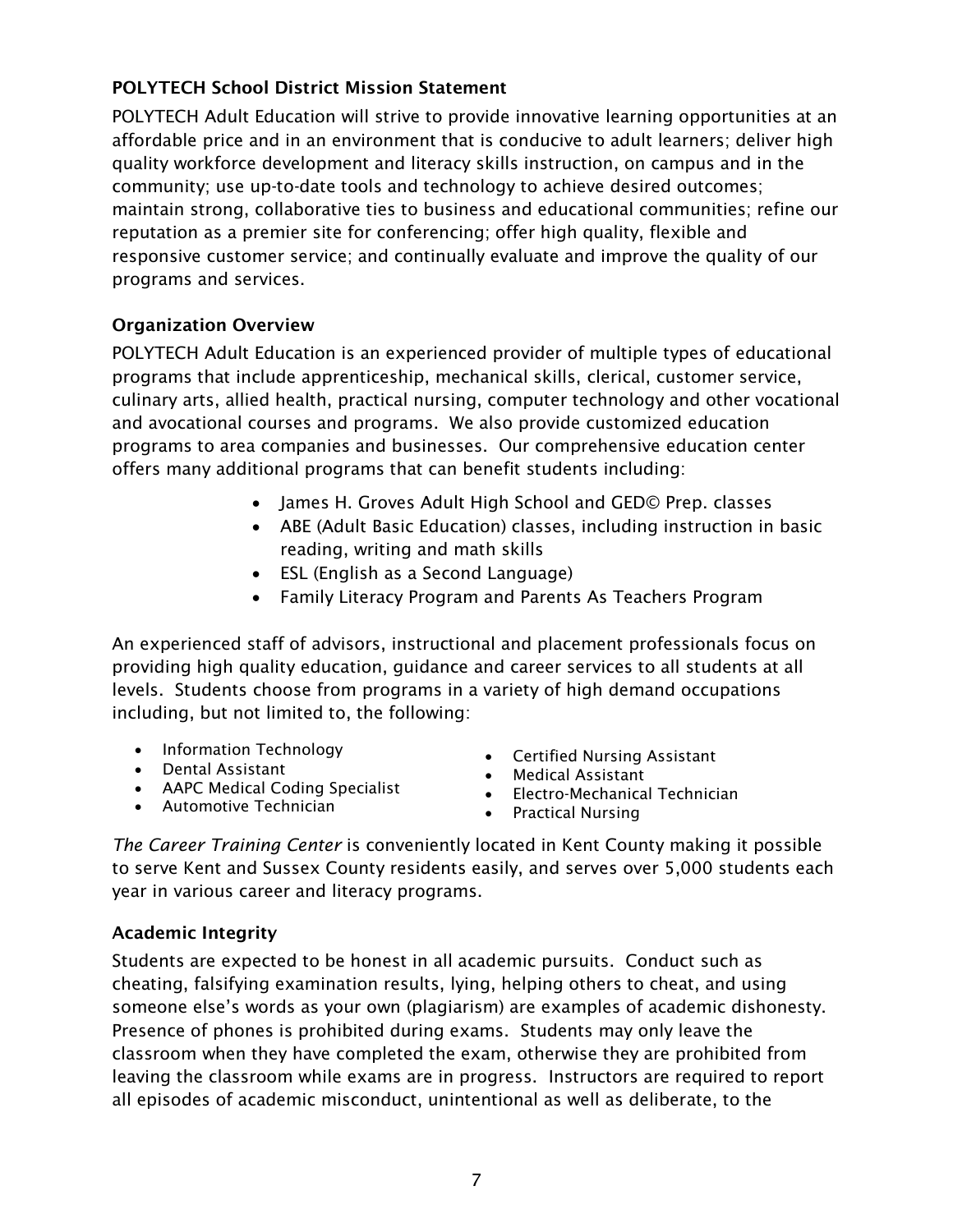Practical Nursing Coordinator and the POLYTECH administration for review. An offense of academic dishonesty will be evaluated as to its seriousness and could result in the most severe consequence of dismissal from the program. If you have questions regarding academic integrity, please ask your instructor.

## <span id="page-7-0"></span>Entrance Requirements

Students applying for admission to the Practical Nursing program must meet the following entry requirements:

- Be 18 years of age or older
- Submit required enrollment documents:
	- ➢ Completed application form
	- ➢ Official High School transcript or proof of GED (and college transcripts, if applicable)
	- ➢ Two letters of professional reference
- Meet specific program entrance requirements as follows:
	- ➢ Achieve satisfactory scores on the ATI-TEAS exam
	- $\triangleright$  Provide complete documentation of favorable drug screening & criminal background investigation
	- ➢ Undergo State of Delaware Adult & Child Abuse Registry checks
	- $\triangleright$  Submit report of a physical examination, providing documentation of his/her ability to meet the physical requirements of student nursing and nursing, in general
	- ➢ Submit documentation of required immunizations
	- $\triangleright$  Provide proof of health insurance or signed waiver of same
- Interview with the Practical Nursing Interview Team.
- Applicants are responsible for all fees associated with admission requirements including admission testing.

## <span id="page-7-1"></span>Discrimination Policy

The POLYTECH School District does not discriminate in employment, educational programs, services, or activities, based on race, color, creed, national origin, sex, age, disability, genetic information, veteran status or sexual orientation in accordance with State and Federal Laws.

## <span id="page-7-2"></span>Emergency Closings

School cancellations due to inclement weather or emergency conditions will be announced via [www.polytechworks.com,](http://www.polytechworks.com/) schoolclosings.delaware.gov, district "autocall" system, a recorded message on the Polytech Adult Education main phone line.

School Opening Delays: In the event that POLYTECH School District announces that there is a one-hour or two-hour delay for the start time of school, morning POLYTECH Adult Education classes will be delayed accordingly.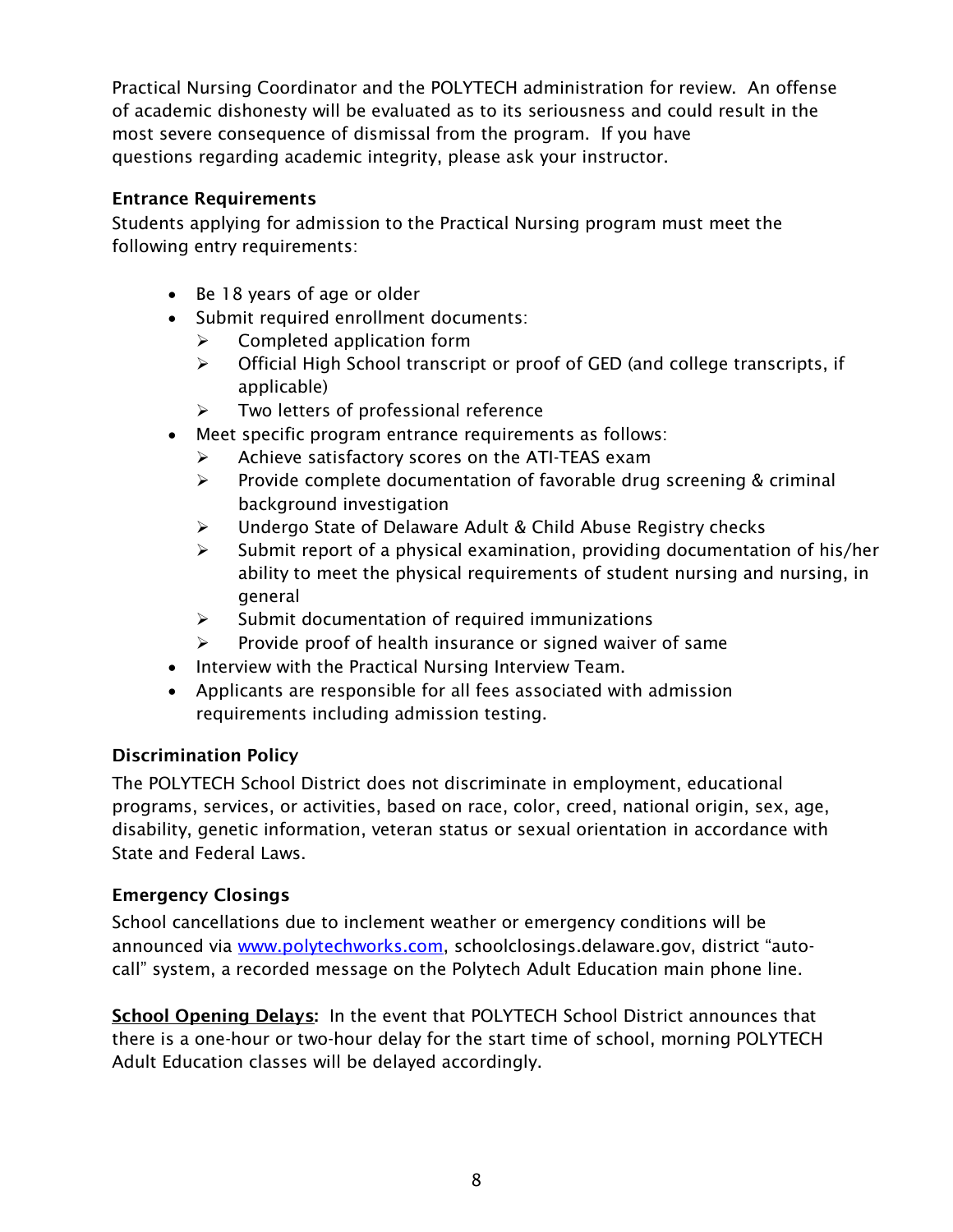School District Closings: In the event that POLYTECH School District announces in the morning that it is closed, POLYTECH Adult Education will also be closed for the day, unless otherwise notified.

## <span id="page-8-0"></span>Enrollment Policy

Only enrolled students may attend classes. No one is permitted to accompany students to class, including children, spouses, or other family members. Animals other than service animals are not permitted on school property.

In order to maintain enrollment in the program, Practical Nursing students are required to:

- Maintain a 75% average in classroom units of study, and a passing score in clinicals.
- Purchase and wear when required, the standard nursing uniform for POLYTECH Adult Education students.
- Provide adequate and reliable transportation to the POLYTECH Adult Education campus and any clinical sites utilized during the program.
- Have access to high speed internet to complete homework assignments.
- Maintain current Healthcare Provider CPR certification as provided by the American Heart Association.\*
- Pay all program fees in a timely manner at the time of enrollment.

*\*A Healthcare Provider CPR class for Practical Nursing students will be provided during regularly scheduled class time. No make-up sessions will be provided. Students who are tardy or absent for the CPR class will be required to obtain certification prior to the start of clinicals through alternate means.*

## <span id="page-8-1"></span>Change of Address, Telephone Numbers and E-Mail Address

The Career Program Specialist must be notified of any changes in address, phone numbers or e-mail address during the year, so that official records can be updated. Current information enables our staff to stay in touch with students regarding class and program information.

## <span id="page-8-2"></span>Classroom Safety

Safety regulations must be followed in the classroom, nursing skills laboratory and at clinical sites. It is your responsibility to follow these procedures for your own safety, as well as the safety of your patients and classmates.

#### <span id="page-8-3"></span>Communication Devices

Cell phones, texting devices, MP-3s, iPods, iPads or tablets or any other type of electronic communication device are not to be used by students in classroom, lab and clinical areas. Individual exceptions to this policy, in the classroom only, require prior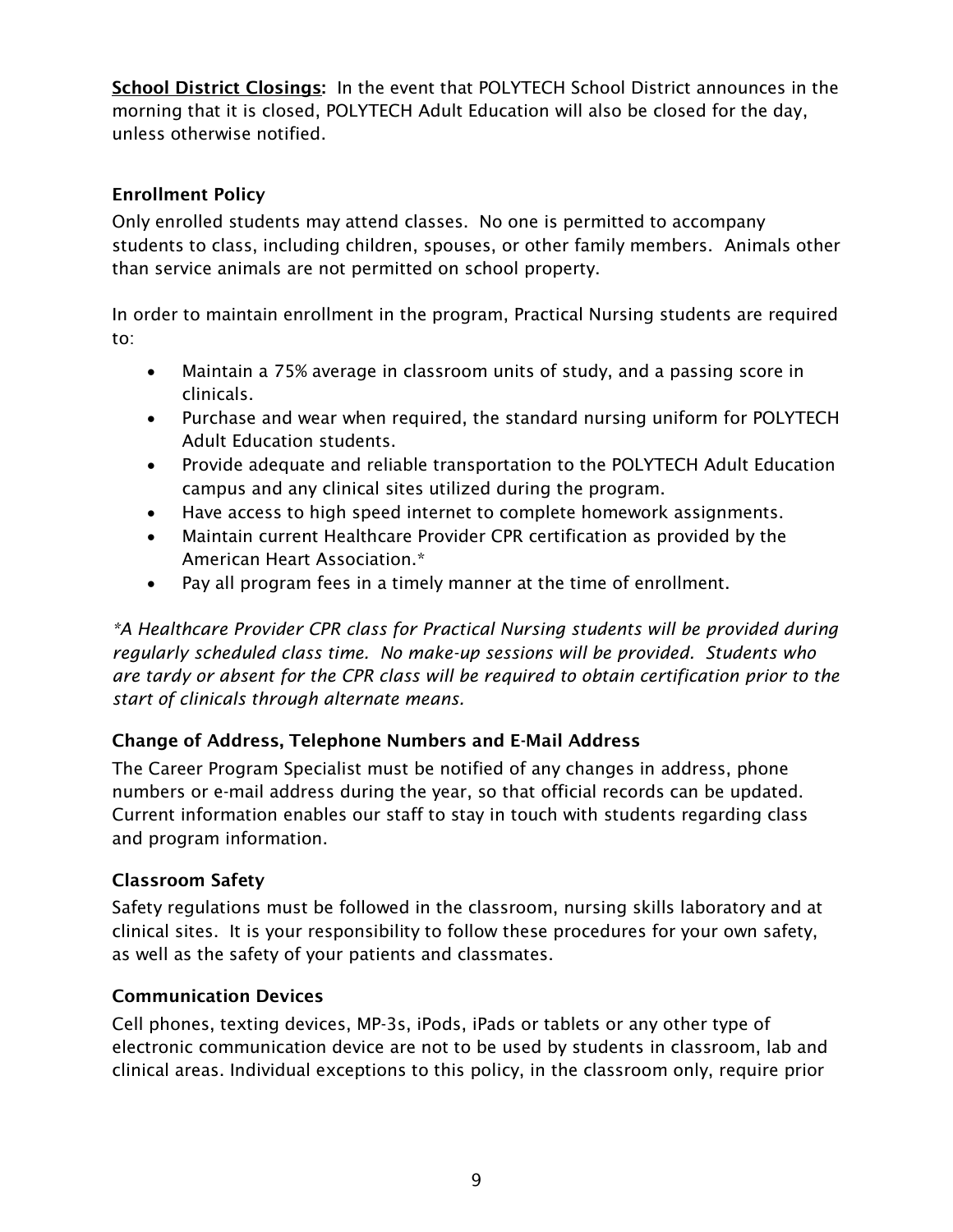approval of the instructor. There will be no text messaging permitted in classroom, lab and clinical areas. Violation of this policy may result in automatic disenrollment.

When students are at clinical locations, urgent messages may be routed through the clinical instructor. NO CELL PHONES ARE ALLOWED INSIDE CLINICAL SITES. Possession of a cell phone will result in dismissal from the clinical site for that day. Student will not receive attendance credit for that day, and must be approved by program administration before being permitted to return to the clinical site.

Information/notifications of an immediate nature concerning class or clinical may be texted to the faculty. All other communications with faculty are to be via email, using appropriate salutations and closings.

## <span id="page-9-0"></span>Social Media Policy

This policy addresses any electronic equipment or communication devices utilized on or off the POLYTECH Adult Education premises to protect the confidential and proprietary information of patients, clinical sites, health team members, students and faculty.

Social media is a term that describes Internet-based technology communication tools and refers to venues such as blogs and microblogs, social and professional networking sites, photo sharing, and video sharing, as well as comments posted on these sites.

The following specific technologies or sites include, but are not limited: forums or message boards, Facebook, Instagram, Twitter and LinkedIn.

## Prohibited Conduct/Content

It is prohibited to create, maintain or use personal websites or social media forums during class or clinical responsibilities. Disclosing POLYTECH Adult Education and/or the Practical Nursing Program confidential, financial or business-related data is strictly prohibited. Disclosure of confidential protected patient information is prohibited, including, but not limited to Patient records, personal patient information, admission/discharge, treatment, diagnosis or financial information.

It is prohibited to record or publish information of any patient. Posting or publication of photos, images and videos of patients are prohibited.

Disclosure of any confidential information pertaining to health team members, clinical site, students, staff, or administration is prohibited.

It is prohibited to post or publish photographs, images or videos of any health team member or student unless express written permission is obtained from that individual. Any social media postings or commentary shall not contain material that is illegal, unethical, unprofessional, discriminatory or harassing against any other health team members, students, faculty or administration.

It is prohibited to post any commentary that is defamatory to POLYTECH Adult Education, the Nursing Program, clinical site(s), the faculty, staff or administration.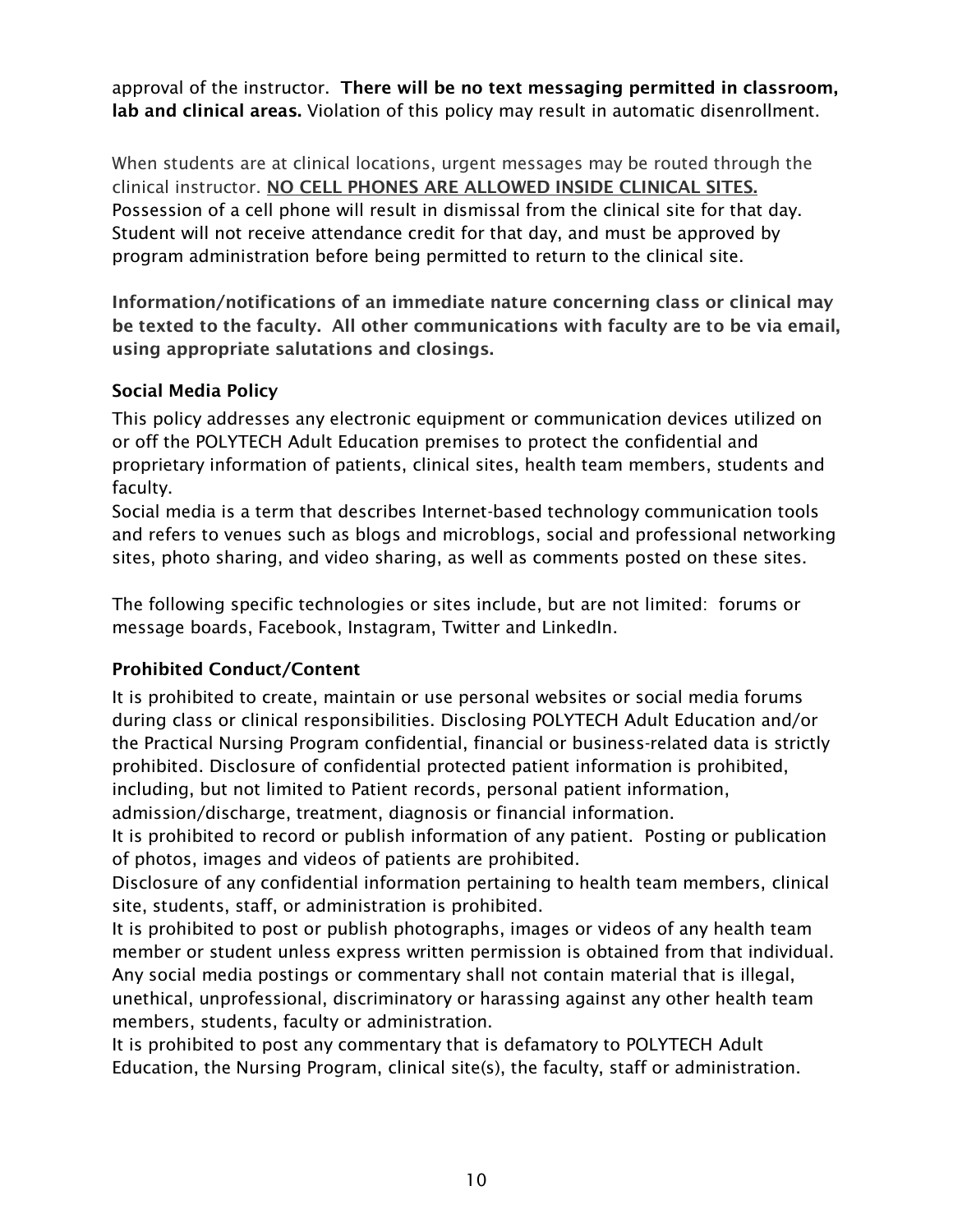## Personal Use of Social Media

Any student who posts communications on their personal computers or other communication devices are personally responsible for their postings and commentary. Such individual can be held personally liable for any commentary that is considered defamatory, obscene, proprietary or libelous by any offended party. Students may not refer to or identify their affiliation with POLYTECH Adult Education or the Practical Nursing Program.

Any infractions of this policy will result in disciplinary action which may include suspension or dismissal from the program.

## <span id="page-10-0"></span>Substance Abuse

The use of illegal drugs and/or alcohol is strictly prohibited on school property. Students found using illegal drugs and/or alcohol on school property or reporting to class under the influence of illegal drugs and/or alcohol will immediately be dismissed from school and not permitted to return. The Delaware State Police will be contacted if drug and/or alcohol use is suspected or if students report to class while under the influence of alcohol and/or illegal drugs. *Please see the Substance Abuse Policy and Procedure in Appendix C.*

#### <span id="page-10-1"></span>Field Trips

Scheduled field trips are an integral part of the Practical Nursing program. They are designed to expose students to different work sites or other opportunities not available in clinical, lab or classroom. They count as instructional time and an absence from a scheduled field trip will be considered an absence from class.

## <span id="page-10-2"></span>Code of Conduct

It is a privilege to attend POLYTECH Adult Education. Disruption of the educational process will not be tolerated.

POLYTECH Adult Education's philosophy commits its staff and administration to developing a climate where student creativity, responsibility and self-direction are recognized and may be nurtured in an atmosphere free from coercion and fear. Disruption of the educational process will not be tolerated.

Disciplinary action will be taken when an act: 1) disrupts the educational process; 2) violates the personal and/or educational rights of an individual; 3) violates state and/or federal laws. One written warning will be issued, and in extreme cases, disenrollment may be an outcome.

The Code is in force:

1. On school property prior to, during, and following regular school hours.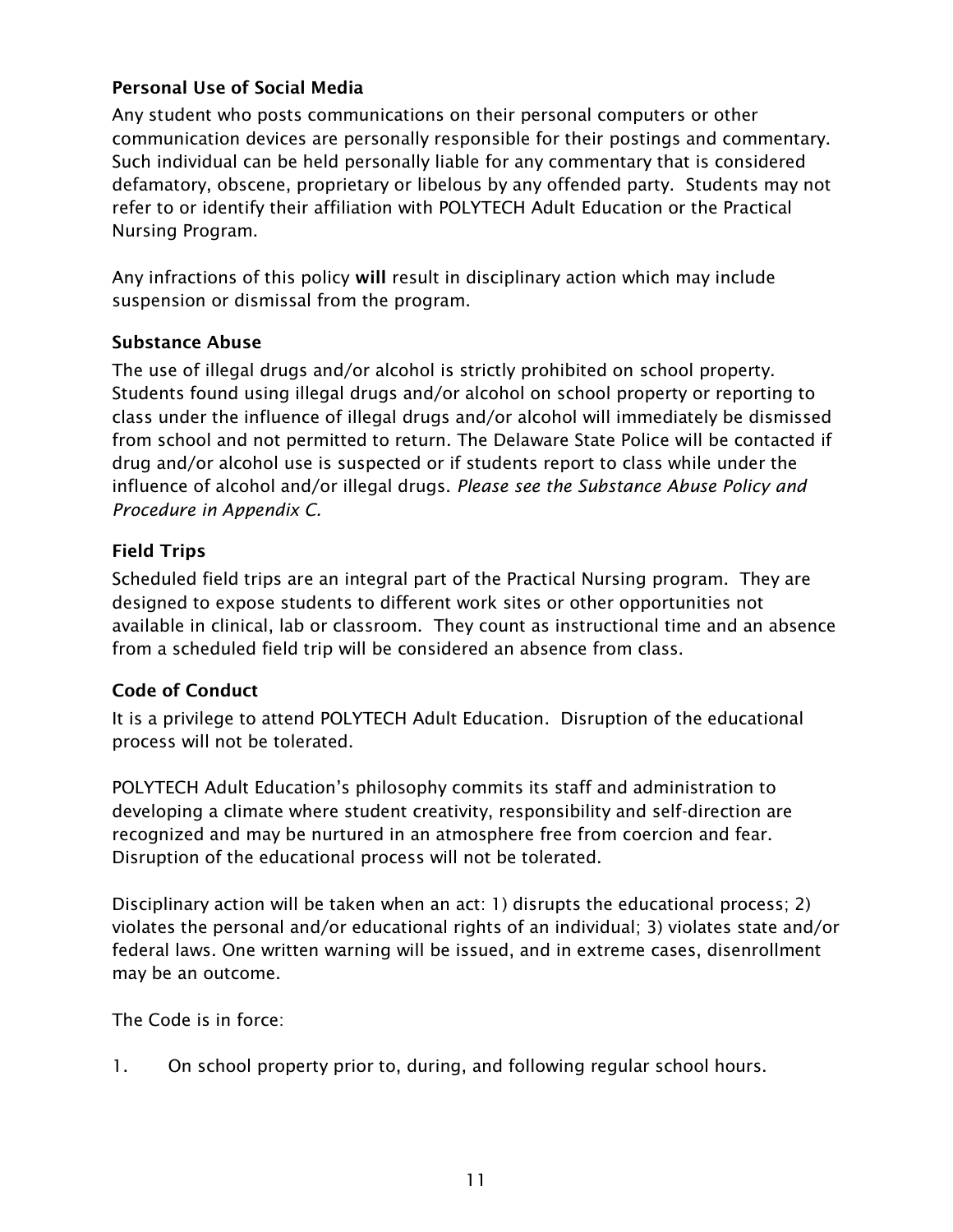- 2. At all school-sponsored events and other activities where school administrators have jurisdiction over students.
- 3. At all clinical sites.

The Code of Conduct also applies to out-of-school conduct by a student if the school believes the nature of such conduct indicates that the student presents a threat to health, safety, or welfare to other students. Such out-of school conduct shall include, but is not limited to:

- 1. Acts of violence which are punishable by law.
- 2. Sexual offenses which are punishable by law.
- 3. The sale, transfer or possession of drugs which would constitute an offense punishable by law.

#### <span id="page-11-0"></span>Dress Code and Uniforms

All students are required to dress appropriately for classroom, lab and clinical instruction. Students are expected to be in full, appropriate uniform with required accessories at all times in the clinical area. Note: uniform requirements may vary at specific clinical sites. If a student reports to class or clinical in clothing other than that described in the dress code, they may be asked to go home and change, and receive one day's absence (attendance policies will apply). *Please note: Students who are out of compliance with the dress code at graduation (eg. long hair not tied back) will not be permitted to participate in the ceremony.*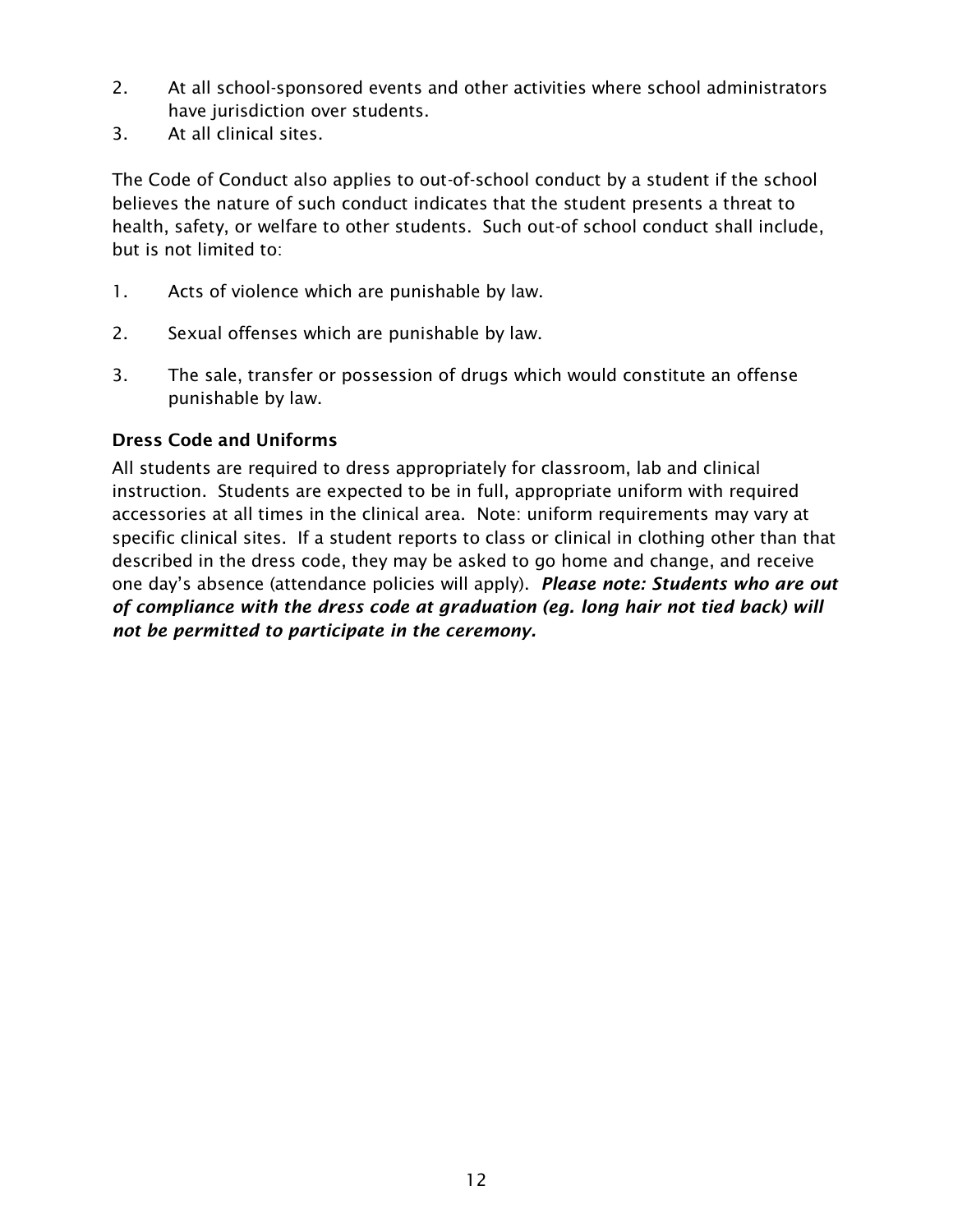The following guidelines apply:

<span id="page-12-0"></span>

| <b>ASPECT</b><br><b>CLINICAL</b>                                                                                                                                                                                           |                                                                                                                                                                                                                                                                                                                                                                                                                                                                                                               | <b>CLASSROOM/LAB</b>                                                                                                                                                                                                                                          |
|----------------------------------------------------------------------------------------------------------------------------------------------------------------------------------------------------------------------------|---------------------------------------------------------------------------------------------------------------------------------------------------------------------------------------------------------------------------------------------------------------------------------------------------------------------------------------------------------------------------------------------------------------------------------------------------------------------------------------------------------------|---------------------------------------------------------------------------------------------------------------------------------------------------------------------------------------------------------------------------------------------------------------|
| <b>JEWELRY</b><br>Jewelry may be worn in<br>moderation and may not present a<br>safety or infection control hazard<br>to the student or patients, nor<br>interfere with the delivery of<br>patient care.                   | Students may wear only a watch<br>with a sweep second hand. No<br>bracelets or necklaces permitted<br>(except medical alert jewelry).<br>May wear one pair of small<br>pierced earring studs. No rings<br>other than simple wedding band<br>permitted (no engagement rings).<br>No visible body/facial piercings,<br>including nose, lip, tongue or<br>eyebrow are permitted.                                                                                                                                 | No excessive/large earrings or<br>jewelry. No visible body/facial<br>piercings, including nose, lip,<br>tongue or eyebrow are permitted.                                                                                                                      |
| <b>HAIR</b><br>Hair must be neat, clean and well-<br>groomed. Subtle, natural hair<br>colors permitted.                                                                                                                    | Hair must be worn at or above the<br>collar. Longer hair must be put<br>up or tied back.<br>Hats/head scarves prohibited<br>(unless for religious purposes).<br>Male students-facial hair must be<br>short and neatly trimmed.                                                                                                                                                                                                                                                                                | Hats/head scarves prohibited<br>(unless for religious purposes).<br>Male students-facial hair must be<br>short and neatly trimmed                                                                                                                             |
| <b>CLOTHING</b><br>School insignia to be applied with<br>Velcro and removed before<br>laundering.<br>**Please note: No pins, badges,<br>insignias or buttons are permitted<br>on POLYTECH Identification<br>badges.        | Crisp, clean uniform scrubs are to<br>be worn in the clinical areas.<br>White top, royal blue pants or<br>skirt. Flesh tone, appropriate<br>undergarments required- no<br>patterns or designs that can be<br>seen through outer garments.<br>Tank tops or T-shirts may be worn<br>as long as they are not visible<br>outside the scrub top. During<br>cold weather, a white turtle neck<br>or other long-sleeved white T-shirt<br>may be worn under the scrub top.<br>White warm-up jackets are<br>permitted. | Short shorts/skirts, tank tops and<br>blouses showing cleavage or bra<br>straps are not permitted.<br>Appropriate underwear must be<br>worn. No beach attire permitted.<br>No bare midriffs or low rise pants<br>where underwear is visible are<br>permitted. |
| <b>SHOES</b><br>Shoes must be appropriate, clean<br>and in good repair.                                                                                                                                                    | 100% white sneakers or nursing<br>footwear and white socks or<br>stockings must be worn. Shoes<br>must be closed. No clogs or open<br>toes.                                                                                                                                                                                                                                                                                                                                                                   | No open toed shoes permitted in<br>the lab.                                                                                                                                                                                                                   |
| <b>MISCELLANEOUS,</b><br><b>FINGERNAILS, TATTOOS</b><br>Good personal hygiene must be<br>maintained.<br>Gum chewing is prohibited in<br>class, nursing skills lab and clinical<br>settings.<br><b>REQUIRED ACCESSORIES</b> | Fingernails are to be no longer<br>than 1/4 inch, per CDC infection<br>control quidelines. Artificial nails<br>or nail enhancements are not<br>permitted. Nail polish prohibited.<br>No visible tattoos or body art<br>permitted.<br>Use of colognes, perfumes and<br>after-shave should be limited.<br>Make-up allowed in moderation.<br>Black ink pen<br>Watch with a second hand<br>Pen light<br><b>Bandage Scissors</b><br>Stethoscope                                                                    | Visible tattoos must not be<br>offensive or obscene.                                                                                                                                                                                                          |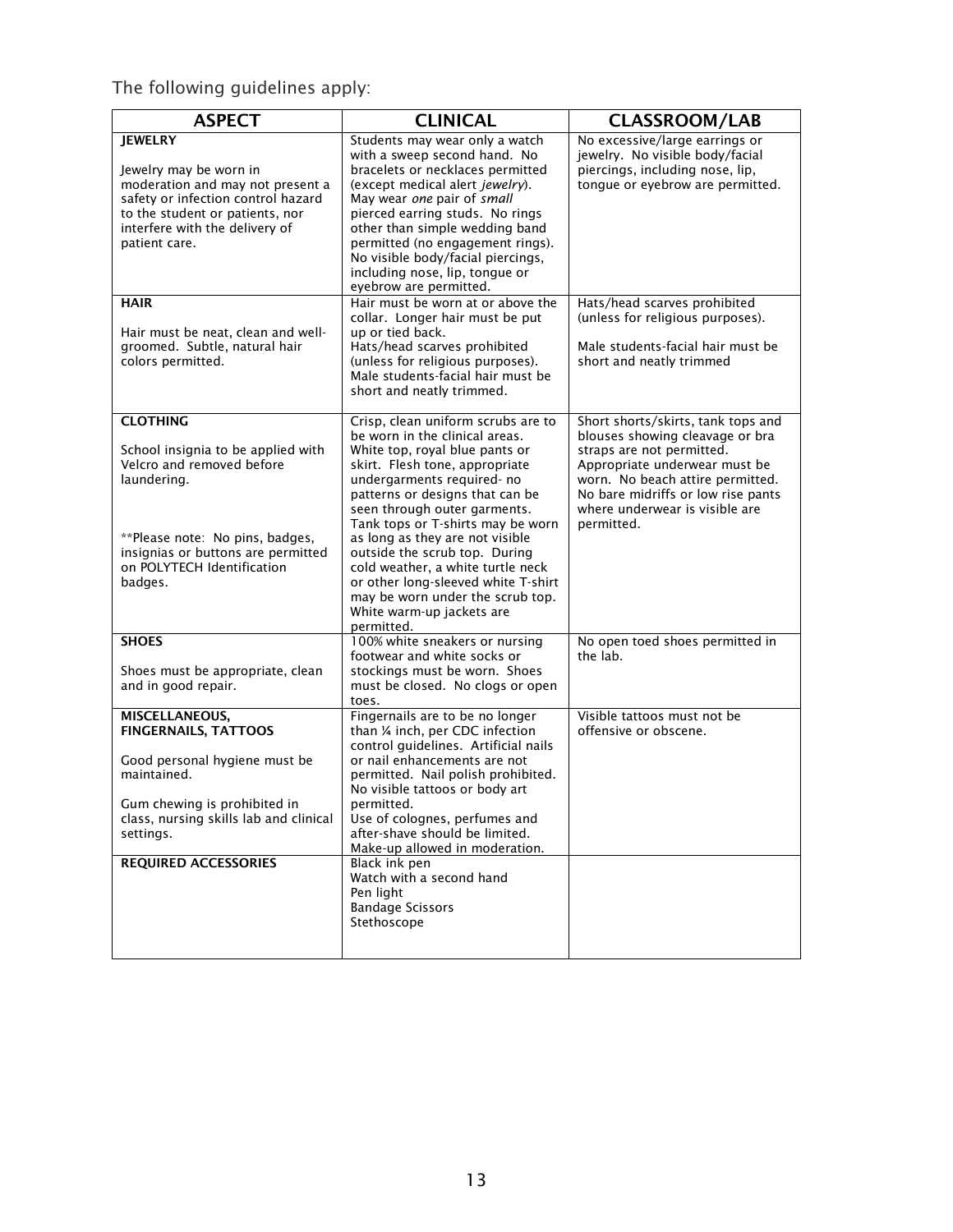#### Attendance and Tardiness Policy

Reliable and prompt attendance is both a professional responsibility and a minimal expectation of our nursing students. Attendance in the classroom, clinical and laboratory is essential in order to achieve the educational objectives of the nursing program. Consistent attendance by the student, with attention to being on time and without leaving early from any of the class or clinical experiences, demonstrates evidence of motivation, interest and responsibility.

#### Attendance Guidelines:

Classes begin at 8:15 AM-6 hours  $+$   $\frac{1}{2}$  hour lunch (subject to change, as needed)

Clinical times vary by clinical site and assignment -8 hours  $+$   $\frac{1}{2}$  hour lunch

Students are expected to be present and on time for all class, lab and clinical experiences. *They are to refrain from making appointments during scheduled school hours and from leaving class or clinical assignments early.*

A doctor's note must be submitted on the day of return for any absence over 3 days. All issues concerning a student's attendance are confidential.

## All clinical absences or expected lateness must be reported to the instructor directly, at least one half hour before the start of clinical. Messages are not to be forwarded by fellow students.

Students who are dismissed from clinical for cause must report back to the school campus and meet with nursing administration. May not return to clinical until released to do so.

#### Clinical absences and tardiness: Point System

Clinical points will be accumulated until student returns to clinicals. A student exceeding the allotted points in any clinical rotation will not pass clinicals and will be dismissed from the program.

| <b>Clinical Rotation</b>                                   | <b>Allotted Points</b> |                                                    |  |
|------------------------------------------------------------|------------------------|----------------------------------------------------|--|
| Semester I                                                 |                        |                                                    |  |
| <b>Fundamentals of Nursing</b>                             | 10 points              | at 11 points = dismissal                           |  |
| Semester II                                                |                        |                                                    |  |
| Medical-Surgical Nursing I<br>Maternal-Child/Peds. Nursing | 7 points<br>4 points   | at 8 points = dismissal<br>at 5 points = dismissal |  |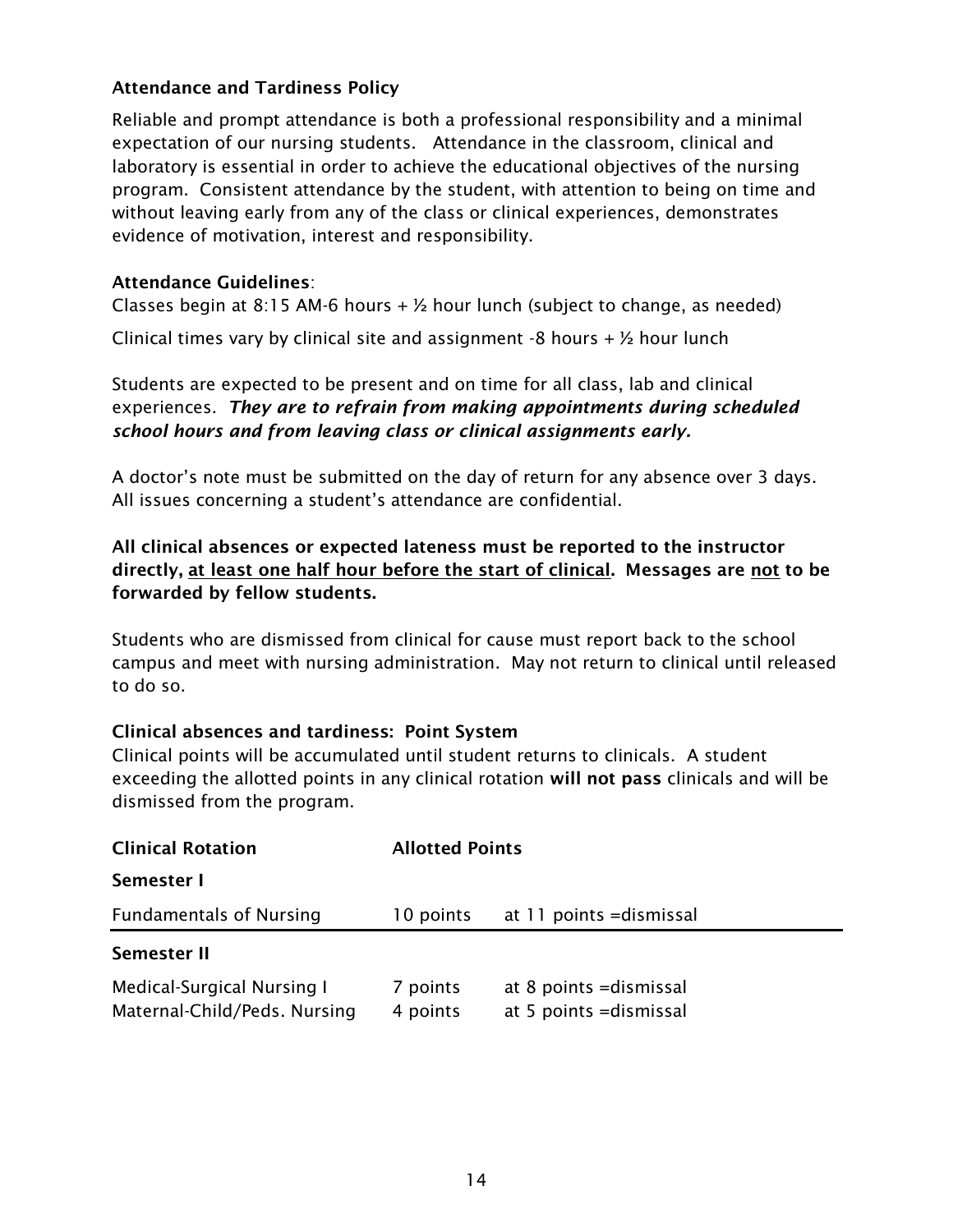#### Semester III

| Medical-Surgical Nursing II | 5 points | at 6 points = dismissal |
|-----------------------------|----------|-------------------------|
| Mental Health Nursing       | 4 points | at 5 points = dismissal |

\*\*\*\*At 6 points in a semester, student will be required to do a clinical make-up day Absence  $= 3$  points

\_\_\_\_\_\_\_\_\_\_\_\_\_\_\_\_\_\_\_\_\_\_\_\_\_\_\_\_\_\_\_\_\_\_\_\_\_\_\_\_\_\_\_\_\_\_\_\_\_\_\_\_\_\_\_\_\_\_\_\_\_\_\_\_\_\_\_\_\_\_\_\_\_\_\_\_\_\_

Lateness  $= 1$  point

Lateness greater than  $1$  hour = 3 points

Non-notification of instructor within  $\frac{1}{2}$  hr. prior to lateness or absence = 1 point Leaving clinicals early  $= 1$  point

Leaving clinicals prior to 12 noon will be considered an absence  $=$  3 points

#### Clinical Make-up time:

Students obligated to do a clinical make-up day will be subject to a \$100.00 fee for each make-up day.

#### Classroom attendance grading policy:

Purpose: Encourage good attendance; identify course grade consequences for absences, tardiness and early departures; quantify a safe level of missed class time. (Key concepts: Safety, professionalism)

#### \*\*A student who is absent more than 20% of the total classroom time for all courses, in any semester, will not be permitted to continue in the program.

- 1. Attendance/Participation score amounts to 10% of course grade
- 2. A student who misses >20% or more of a course's scheduled lecture time, in a level I course, will receive a "0" for attendance and a 10% downward adjustment in his/her course grade.
- 3. The 20% will be based upon scheduled hours for the course.

| Human Growth and Development | 48 hours | $20% = 10$ hours |
|------------------------------|----------|------------------|
| Microbiology                 | 30 hours | $20\% = 6$ hours |
| Anatomy and Physiology       | 60 hours | $20% = 12$ hours |
| Pharmacology                 | 48 hours | $20% = 10$ hours |
| <b>NCLEX Preparation</b>     | 48 hours | $20% = 10$ hours |

4. For level II courses with a clinical component: Students who miss >10% of scheduled lecture time will receive a "0" for attendance. The higher standard is due to the relationship between lecture and clinical content.

| <b>Fundamentals of Nursing</b> | 180 hours $10\% = 18$ hours |
|--------------------------------|-----------------------------|
| Medical-Surgical Nursing I     | 123 hours $10\% = 12$ hours |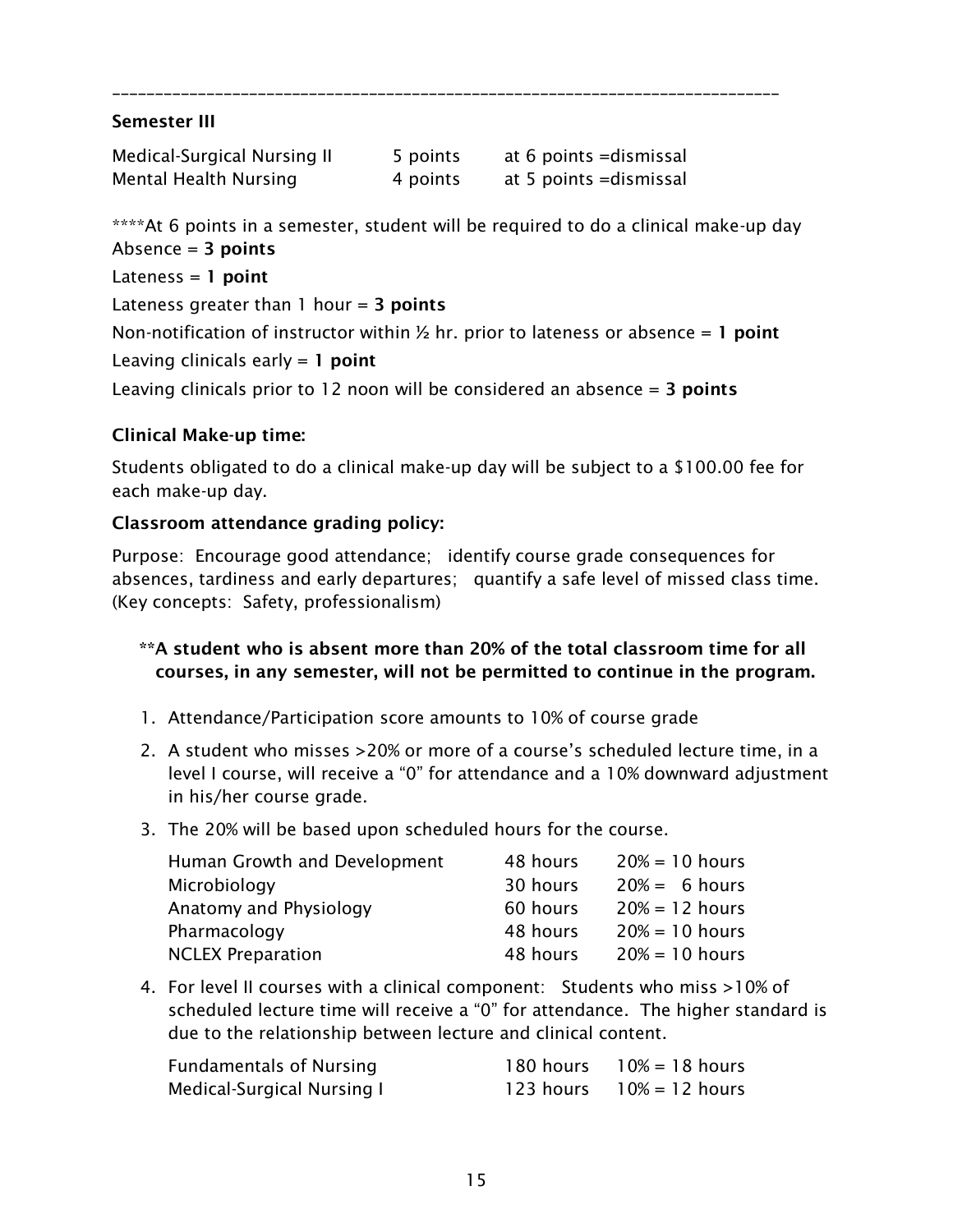| Medical-Surgical Nursing II    | 138 hours | $10% = 14$ hours |
|--------------------------------|-----------|------------------|
| Maternal-Child/Peds Nursing    | 60 hours  | $10% = 6 hours$  |
| <b>Mental Health Nursing</b>   | 54 hours  | $10% = 5 hours$  |
| 5. Nursing Skills Lab:         |           |                  |
| <b>Fundamentals of Nursing</b> | 66 hours  | $10% = 7$ hours  |
| Med/Surg I and Mat.-Child      | 42 hours  | $10% = 4 hours$  |
| Medical-Surgical Nursing II    | 9 hours   | $10% = 1$ hours  |

- 6. Tardiness greater than 15 minutes will count as one hour absent.
- 7. Leaving before the end of the class day will also be calculated and added to total absenteeism.
- 8. Leaving at lunchtime will result in 3 hours of missed time.
- 9. Absences of an extreme and/or unavoidable nature will be reviewed by faculty and evaluated on a case by case basis.

A graduated point system will be applied to attendance, up to the maximum allotted. The gradient will allow for an attendance score of 75% to 100% based upon student performance. For lecture courses with a clinical component, the result of missing greater than 20% of class will be a 10% reduction in the overall course grade.

- 10. Missed exams/projects/presentations: Must be made up the next class day, and the grade will suffer by a 10% loss, i.e., the highest grade possible will be a 90%.
- Faculty have the option of administering an alternate exam, varied format, with no loss of 10%.

## <span id="page-15-0"></span>Grading Policy

Grading policy will be addressed in the class outline provided by the instructor and may include the following: attendance, written examinations, ATI exams and assignments, classroom participation, field trip participation, hands-on projects, clinical/lab performance, and observed evaluations. Numerical grading and Satisfactory/Unsatisfactory grading will be used. Students must maintain an average of 75% in each unit of study in order to progress and remain enrolled in the program. If a student earns a final grade of less than 75% in any course, they will be dismissed from the program. Students dropped from the program for poor academic performance may reapply for admission in a subsequent school year.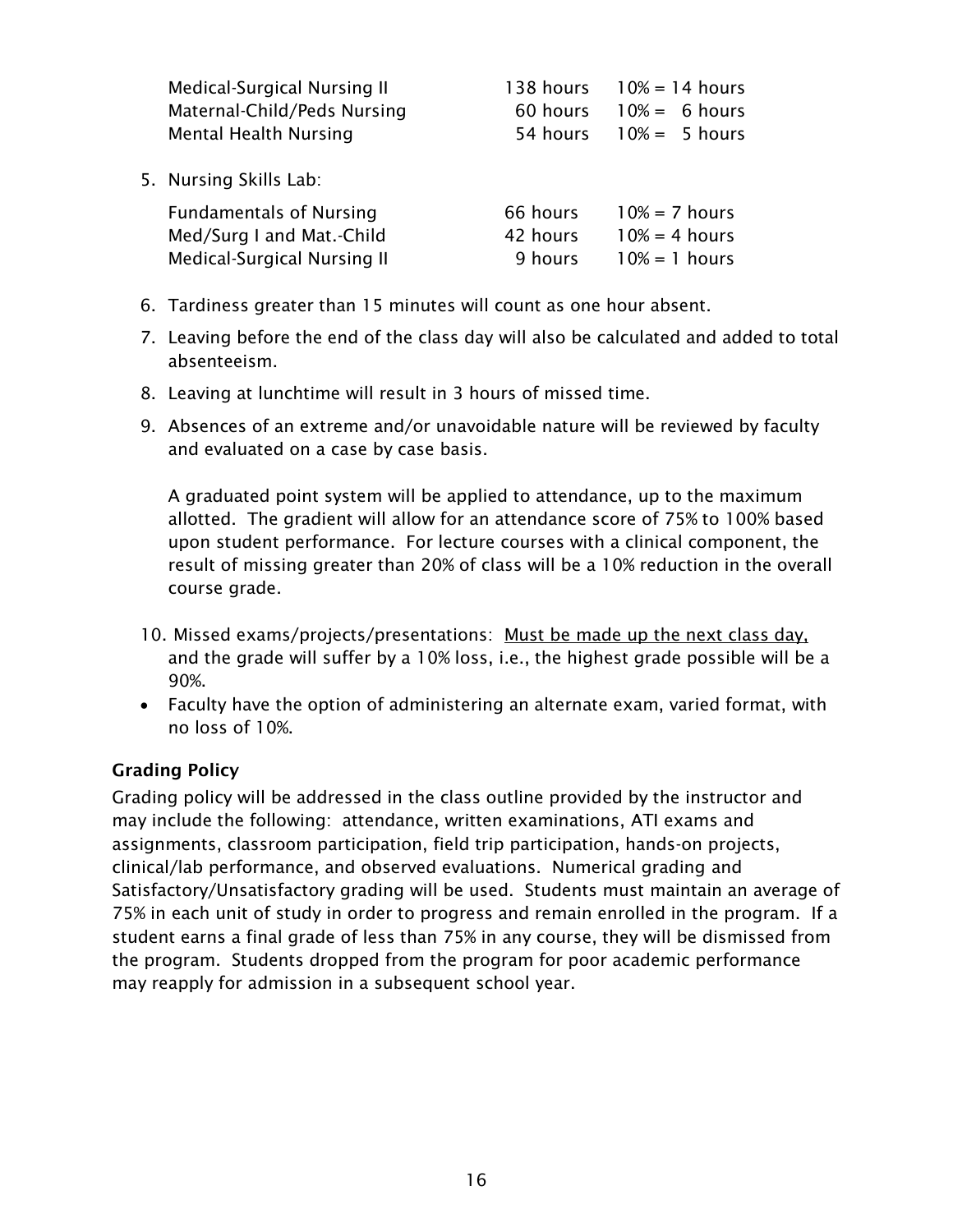*POLYTECH Adult Education uses the following grade scale*:

| 93-100                          | А |
|---------------------------------|---|
| 85-92                           | R |
| 75-84                           |   |
| Less than 75, No Credit Awarded |   |

Final grade appeals must be made in writing no later than 5 business days following receipt of the final course grade and should be directed to the PN Program Coordinator. Inquiries made more than 5 business days following the receipt of the final course grade will not be considered.

#### <span id="page-16-0"></span>Graduation Policy

Participants must complete all units of study with a passing grade of 75% in order to be eligible for graduation. A Graduation and Pinning ceremony will be held annually at the completion of the program, and students are required to attend.

## <span id="page-16-1"></span>Assessment Technologies Institute (ATI) Policy

The POLYTECH Adult Education Practical Nursing Program has chosen to incorporate the services and products of ATI into the curriculum to promote enrichment of course content and enhance student NCLEX-PN success. The comprehensive program offers multiple assessment and remediation activities. These include assessment indicators for academic success, critical thinking and learning styles, online tutorials, online practice testing, and proctored testing over the major content areas in nursing. These tools, provided through ATI, along with the nursing program content, assist students to prepare for course work and exams more efficiently and to increase confidence and familiarity, not only with nursing content, but with test taking skills.

All students are required to complete all ATI assignments as noted on course syllabi. It is the student's responsibility to utilize all of the books, tutorials and online resources from ATI. The practice and proctored assessments will be given periodically throughout the program as noted on individual course syllabi. All students are expected to take the practice and proctored assessments as scheduled, and create and complete a focused review for each assessment, as directed.

ATI assessments and assignments are mandatory as part of the course requirements and will count for 15% of each course grade. The assessment portion of the grade will count as 5% of the total, while all other assignments, tutorials, etc., will comprise the remaining 10%. Mandatory remediation and review classes will be implemented and assigned, as needed.

ATI Skills Modules are integrated into the Nursing Skills Lab requirements and make up. Students must meet completion and score requirements on each assigned ATI module post-test.

Due to the significance of the ATI assessments for performance evaluation, determination of progress in the program, and the identification of students needing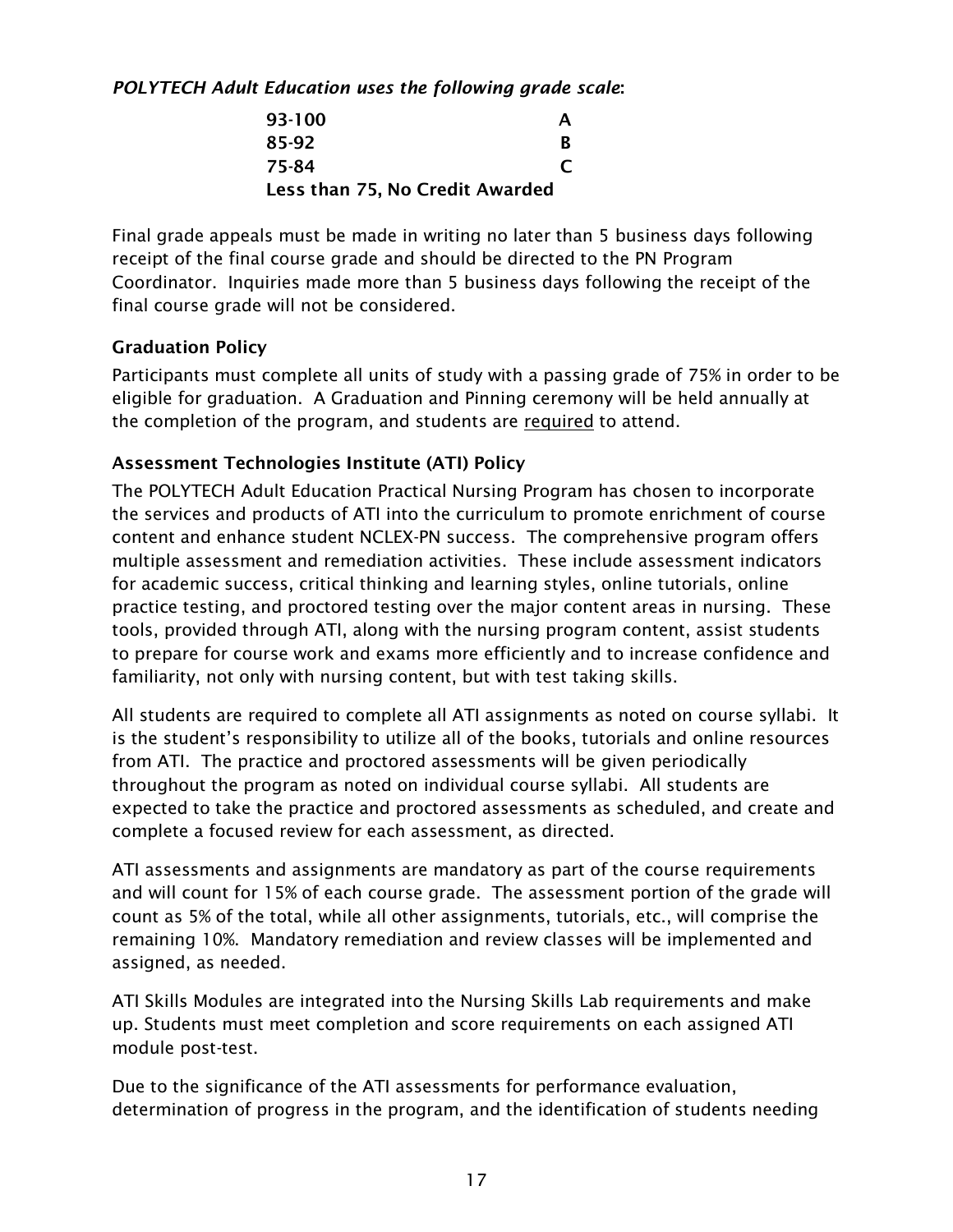additional instruction, guidance and support, any breach in academic integrity during the proctored exams will result in dismissal from the program.

During the third semester, Virtual ATI, an innovative, online partnership which prepares students for NCLEX success, will be introduced and implemented. Following the Comprehensive Predictor Exam, each student will be partnered with their own personal online mentor from ATI to intensively assist them with preparation for the NCLEX-PN. All students are expected to achieve green light status before taking the NCLEX-PN exam. All students are expected to achieve green light status and complete the NCLEX-PN exam within 12 weeks of graduation.

\*See Appendix A for ATI grading rubrics.

## <span id="page-17-0"></span>Problem-Solving Policy (Chain of Command)

Questions and concerns regarding any of the policies described in this handbook should first be addressed to the program counselor. Subsequent concerns should be forwarded to the PN Program Coordinator and then to the Assistant Director. Questions and concerns regarding classroom or clinical practices should first be addressed to your Instructor. Subsequent concerns should be forwarded to the program counselor, the PN Program Coordinator, and then to the Assistant Director.

#### <span id="page-17-1"></span>Student Advisement

<span id="page-17-2"></span>Polytech Adult Education is committed to helping students achieve success in their educational pursuits. Career Program Specialists and assigned Faculty Advisers work closely with staff and with students to determine issues to be addressed.

The Career Program Specialists assist students in identifying resources, within the organization or outside resources to address specific issues. For example, if a student is having financial or budgeting issues, the Career Program Specialist can refer the student to meet with a representative from Stand By Me®, which is a free financial coaching service for students and their families. Referrals are also made to the Career Placement Specialists if an enrolled student is seeking employment during training, or needs job coaching. Students are referred to state agencies and counseling if deemed appropriate by the Career Program Specialist. The Career Program Specialists are available during evening hours as well as daytime hours for student convenience.

## Fire Drills

Evacuation instructions are posted in every room for the occupants of that particular room during a drill. Fire drills should be carried out with seriousness of purpose. In a real case of fire, many lives depend on the effective execution of these practices. Please remember to take your personal belongings with you when you evacuate the building!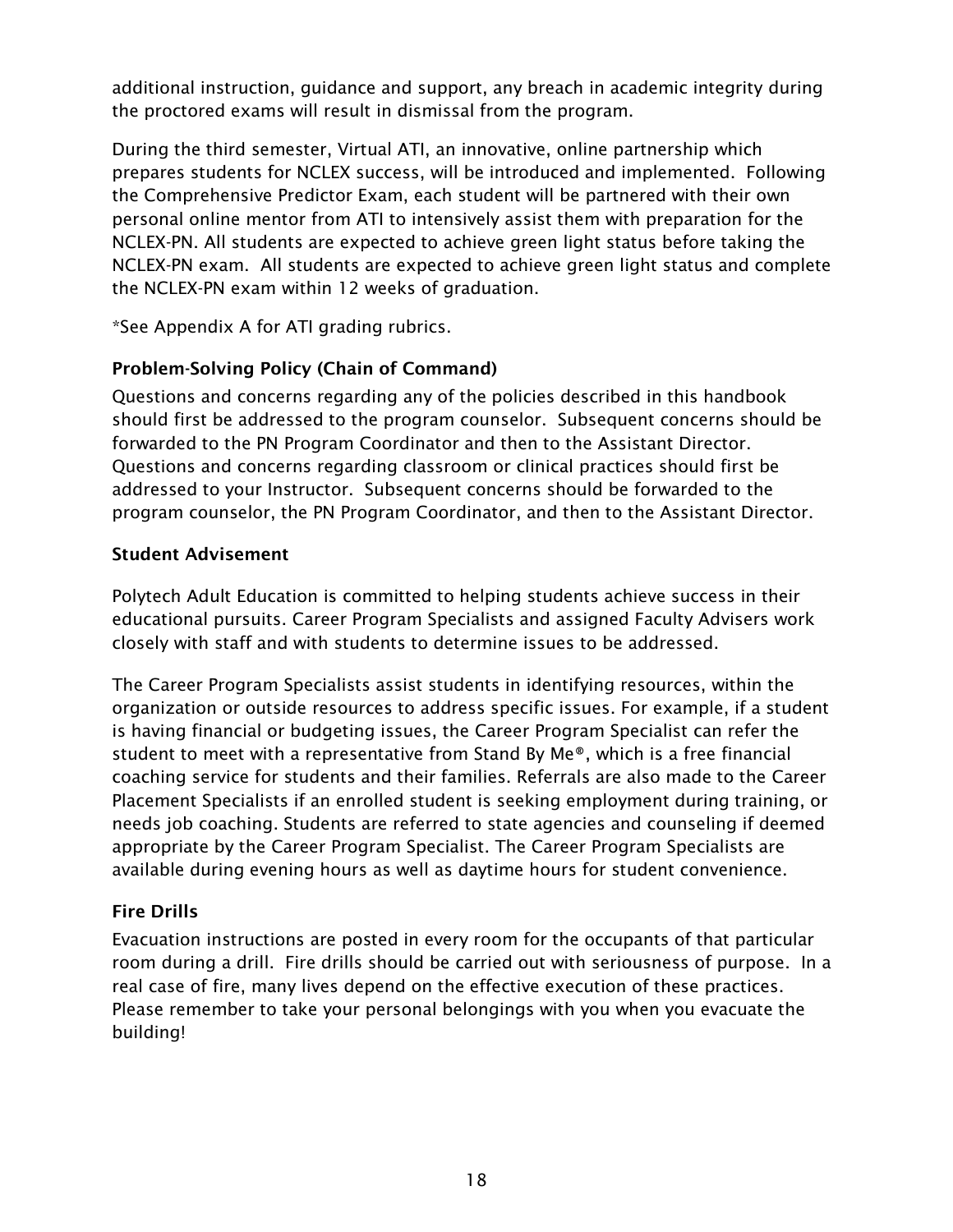#### <span id="page-18-0"></span>Health Insurance

All students must provide proof of comprehensive health insurance or agree to sign a waiver of same prior to enrollment in the program. Students further agree to assume responsibility for any and all costs associated with health related admissions requirements and health care that may be required during training. A confidential record of all health documentation is kept on each student during the admissions process and throughout the program.

#### <span id="page-18-1"></span>Illness

Students who become ill during class, laboratory practice, or while in clinical are to notify their instructor.

Students who become ill prior to reporting to their assigned area are to notify the responsible class, laboratory, or clinical instructor. If the instructor is not able to be reached, students are to call the Adult Education office and report the absence to an available counselor or staff member. The stated attendance policy will apply in cases of reported illness.

#### **Injuries**

Students are to report all injuries that occur during educational activities to the instructor that is present. An Occurrence Report Form must be completed. The instructor will activate the POLYTECH Adult Education emergency protocol and document all required information.

## <span id="page-18-2"></span>Return to class/clinical

Students who have been absent due to illness, injury or surgery may be asked to provide a physician note prior to their scheduled day of return. The note must include the reason for the absence, any restrictions in student activities and any required accommodations. The Program Coordinator or lead instructor will review the physician note and determine whether the student may return.

## <span id="page-18-3"></span>Appointments

Routine medical/dental appointments and or elective procedures are *not* to be scheduled during class or clinical time.

#### <span id="page-18-4"></span>Immunizations

Students must provide proof of a 2-step PPD test within the last 6 months (or have a Quantiferon-TB Gold or T-Spot.TB blood test)and a Tdap (tetanus) shot within the past 10 years, and an annual flu shot. Students must provide documentation of 2 shot series or titer for MMR and documentation of varicella immunization or documentation from healthcare provider verifying year of disease, or titer. Hepatitis B is also recommended but is optional for enrollment; students who do not have the Hepatitis B immunizations must sign a declination form.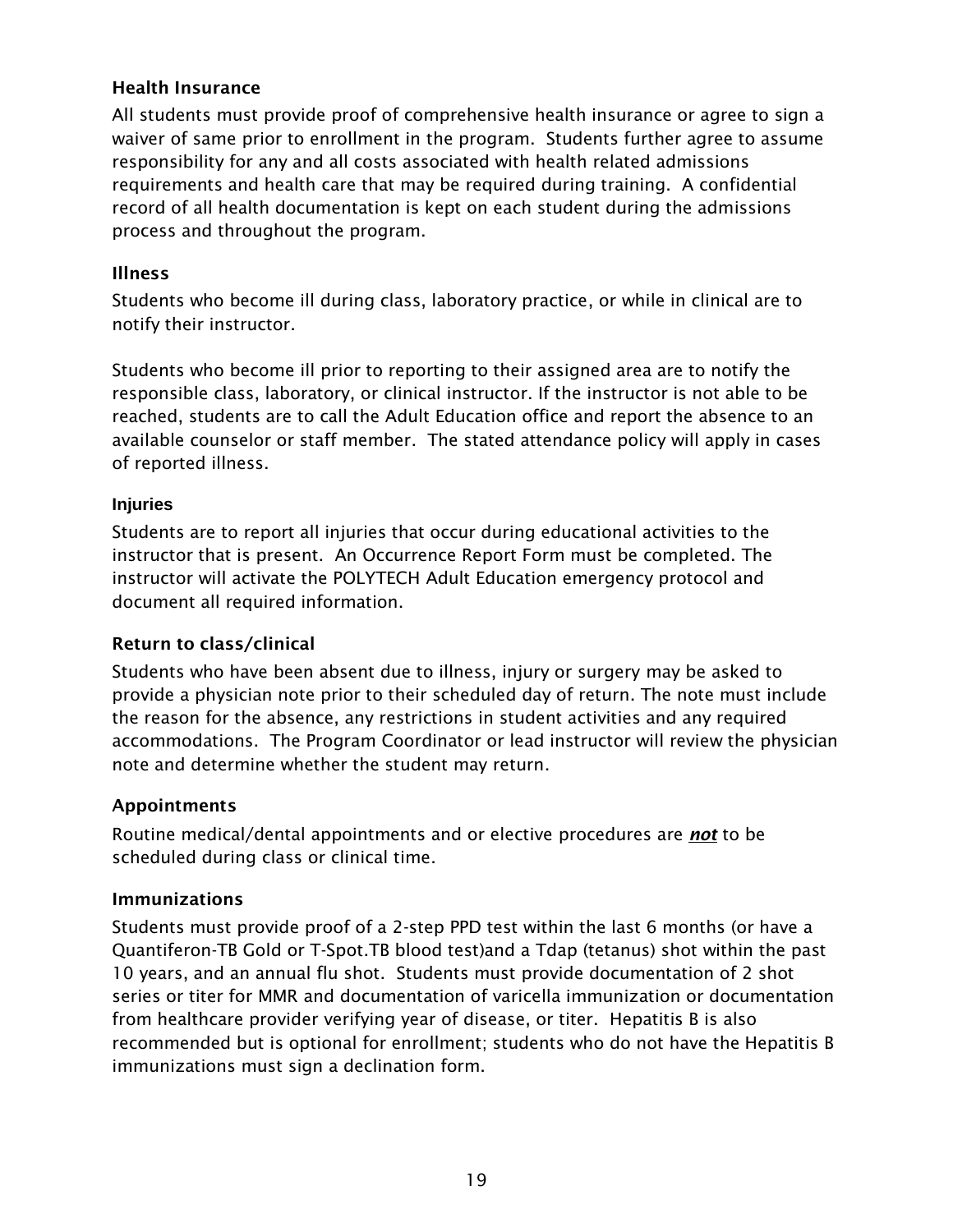#### <span id="page-19-0"></span>Medical Emergency on Campus

In the event of a medical emergency on campus the school will call 911. The student will be responsible for any associated charges.

#### <span id="page-19-1"></span>Physical Exam

A complete physical examination is a requirement of enrollment. Students must provide documentation from their health care provider of their ability to meet the physical requirements of training and of the nursing profession.

#### <span id="page-19-2"></span>Phone Calls

The Adult Education office staff is only permitted to take messages for students in emergency situations. If such a situation should occur, every effort will be made to forward the message immediately. Other callers will be informed that messages cannot be relayed.

For short, local calls students may use the phone in the Career Training office (Rm. 5050). The telephones in the classrooms are for staff use only.

## <span id="page-19-3"></span>Refund Policy

If, for any reason, the student does not complete the program through the end of the second week of classes, 50% of the full tuition amount will be refunded, minus the registration fee, which is 15% of the contract price, not to exceed \$150. Through the end of the third week of classes, 25% of the full tuition amount will be refunded, minus the registration fee. No refund will be issued after the end of the third week of classes.

In order to obtain a refund, a written request must be submitted. Forms are available at the Adult Education Office. Refunds are not made in cash. Fees paid by cash or check will be refunded with a "State of Delaware" refund check via U.S. mail. Fees paid by credit card will be refunded electronically to the credit card. Please allow 2-3 weeks for refund processing.

#### <span id="page-19-4"></span>Payment Plan Policy

Payment in full is desired before the program begins; however, a payment plan can be established for students. A down payment of \$5,000.00 is required, with monthly payments due on the last day of each month thereafter, with a maximum of 9 monthly payments. Failure to make a payment on time will result in suspension from the program until all debts are current. Any hours missed due to failure to make payment on time will be counted against the total number of hours allowed.

#### POLYTECH Adult Education Office Hours

| September - May: | Monday through Thursday, $8:00$ a.m. - $9:00$ p.m.,<br>Friday, $8.00$ a.m. $-$ 4.00 p.m. |
|------------------|------------------------------------------------------------------------------------------|
| June - August:   | Monday through Thursday, $8:00$ a.m. $-4:00$ p.m.,<br>Friday 8:00 a.m. $-$ 4:00 p.m.     |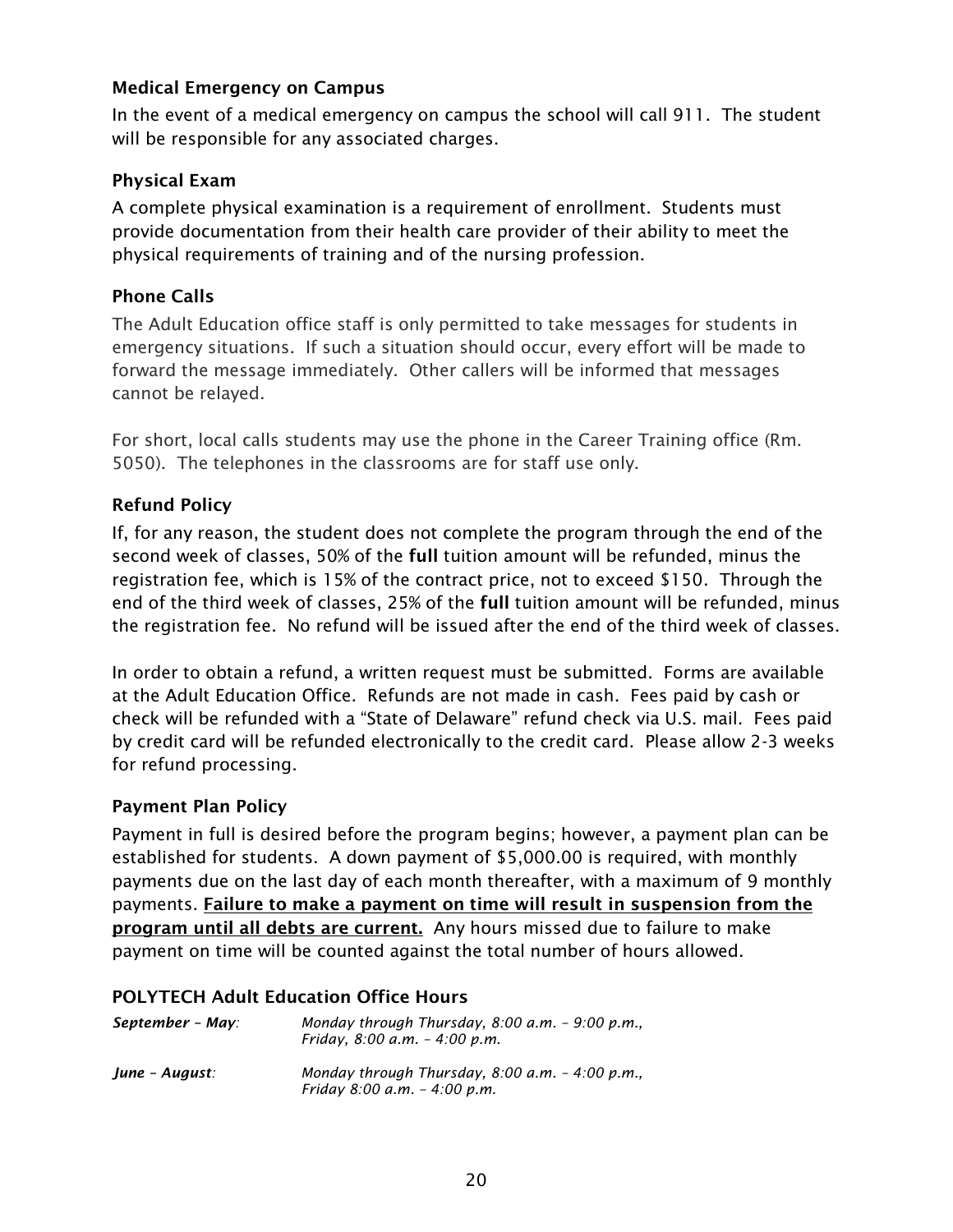## <span id="page-20-0"></span>Sexual Harassment Policy

The POLYTECH School District is committed to protecting the rights and dignity of all students. Sexual harassment is a form of sexual discrimination and is a violation of federal and state law. The District will not tolerate sexual harassment. Sexual harassment is defined as any unwelcome advances or requests for sexual favors, and other verbal or physical conduct of a sexual nature, which leads to negative consequences if the student does not comply; or which has the purpose of unreasonably interfering with an individual's study or creates an intimidating, hostile, or offensive environment. If you feel you have been sexually harassed, report it to the Career Program Specialist immediately.

## Smoking Policy

POLYTECH School District is a Smoke-Free Environment. Smoking is not permitted anywhere on school property. This tobacco-free zone includes school premises, school vehicles, and school events, both on and off school property. No smoking is permitted while in uniform on campus or at any clinical sites, with no exceptions. Violation of the non-smoking policy may result in dismissal.

#### <span id="page-20-1"></span>Solicitation on Campus

Students are not permitted to solicit, conduct business or raise funds on POLYTECH Adult Education's campus. This policy includes, but is not limited to, the posting or distribution of business cards, flyers, leaflets, and circulation of fundraising catalogs.

#### <span id="page-20-2"></span>Lunch and Break Areas

Students may bring their lunch, or leave campus at lunch time. *Important: Students who attend classes during the day do not have access to the high school's cafeteria.*  There are vending machines located in the Adult Education break room. The lobby is not to be used for break or lunch times.

#### Professional Decorum

Students are expected to behave in a professional manner at ALL times in the clinical areas. Conversations should be quiet and appropriate. Discussion of patients and/or their families, medical diagnoses, the health care team or clinical instructors in any open area of the clinical facilities WILL NOT be tolerated. This includes but is not limited to hallways, parking lots, lobbies, cafeteria and elevators.

#### <span id="page-20-3"></span>Grievance Procedure

Any student who believes that he or she has been treated unfairly has the right to question this treatment and receive a prompt response to their concerns. Students are encouraged to first resolve the matter informally by discussing their particular situation with an appropriate staff member. The order of address should be:

- 1. Individual instructor
- 2. Lead Instructor
- 3. Career Program Specialist and/or Program Coordinator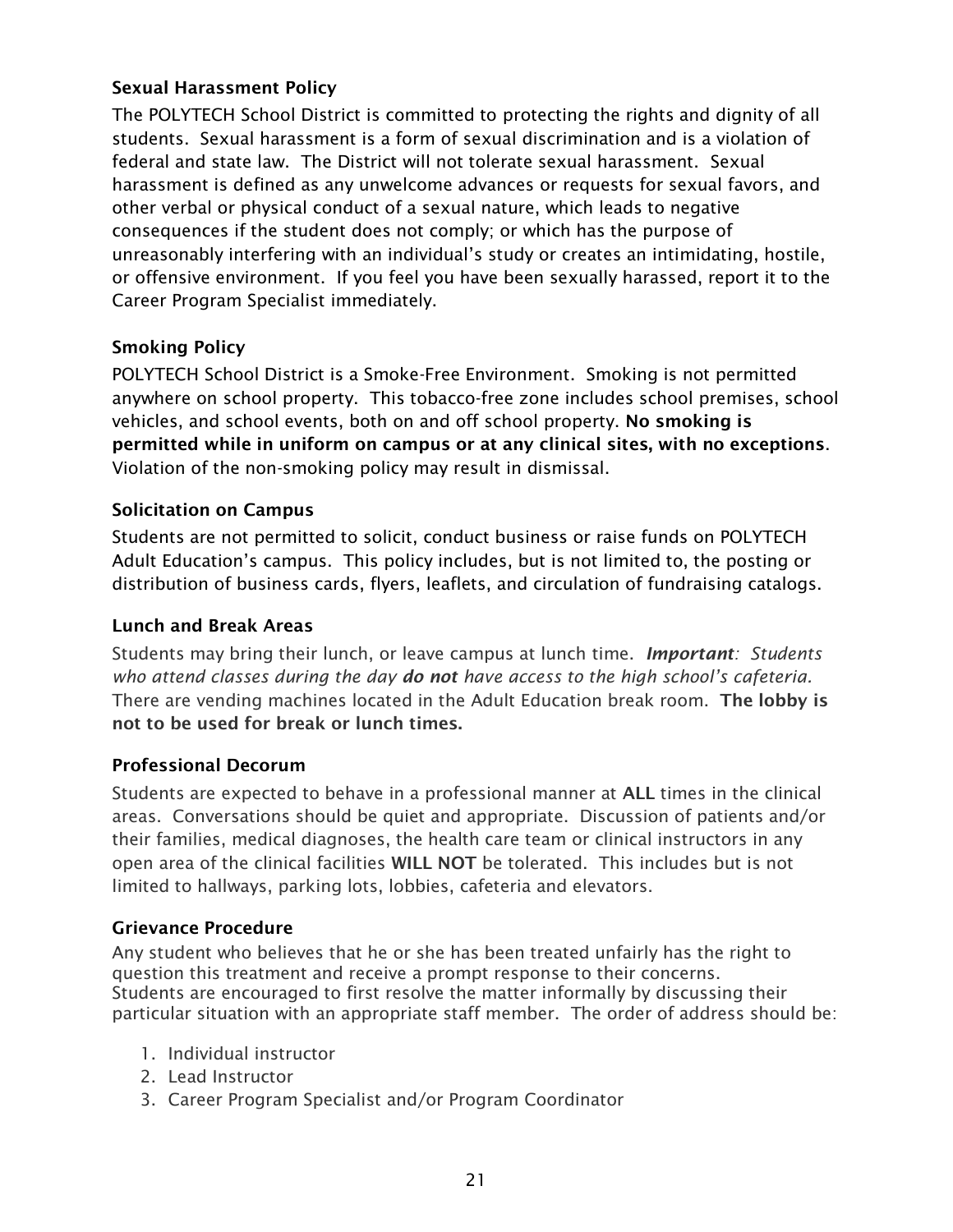Should resolution not be satisfactory to the student, the student may submit his/her grievance, in writing, to the Coordinator of the nursing program within 5 school days of the suggested resolution. The written grievance shall include:

- a. A statement that the student wishes a review of the situation by a committee comprised of the Program Coordinator, and Assistant Director, and another member of the faculty.
- b. Identification of the person or group at whom the grievance is directed
- c. The specifics of the perceived inequitable treatment
- d. Evidence to support the student's allegation(s).
- e. The outcome desired by the student.

The committee will review the circumstances, may request additional information from any or all parties involved, and may request that the parties involved appear before them. Within 5 school days of this meeting, the student will receive a written report of the committee's decision and recommendations.

The decision of the committee may be appealed in writing by the student to the Director of Adult Education for further review and resolution within 5 school days of notification from the committee. The decision of the Director of Adult Education may be appealed in writing by the student to the Superintendent of the Polytech School District.

Consumer complaints related to student financial assistance not resolved through district internal processes may be addressed to the following external source:

Shana Payne, Director Delaware Higher Education Office The Townsend Building 401 Federal St., Suite 2 Dover, DE 19901 (302) 735-4120 (800) 292-7935 Fax: (302) 739-5894 Email: [dheo@doe.k12.de.us](mailto:dheo@doe.k12.de.us)

## <span id="page-21-0"></span>Termination Policy

Violation of school policy, including the non-smoking policy, may result in counseling and/or dismissal. Subsequent offenses will result in immediate dismissal. In addition, actions that threaten the health, safety, and well-being of members of our POLYTECH community will result in immediate dismissal.

## Dismissal Appeal Process

Dismissal from the program due to academic failure, non-compliance with policies and procedures, attendance and time infractions, behavioral issues and financial non-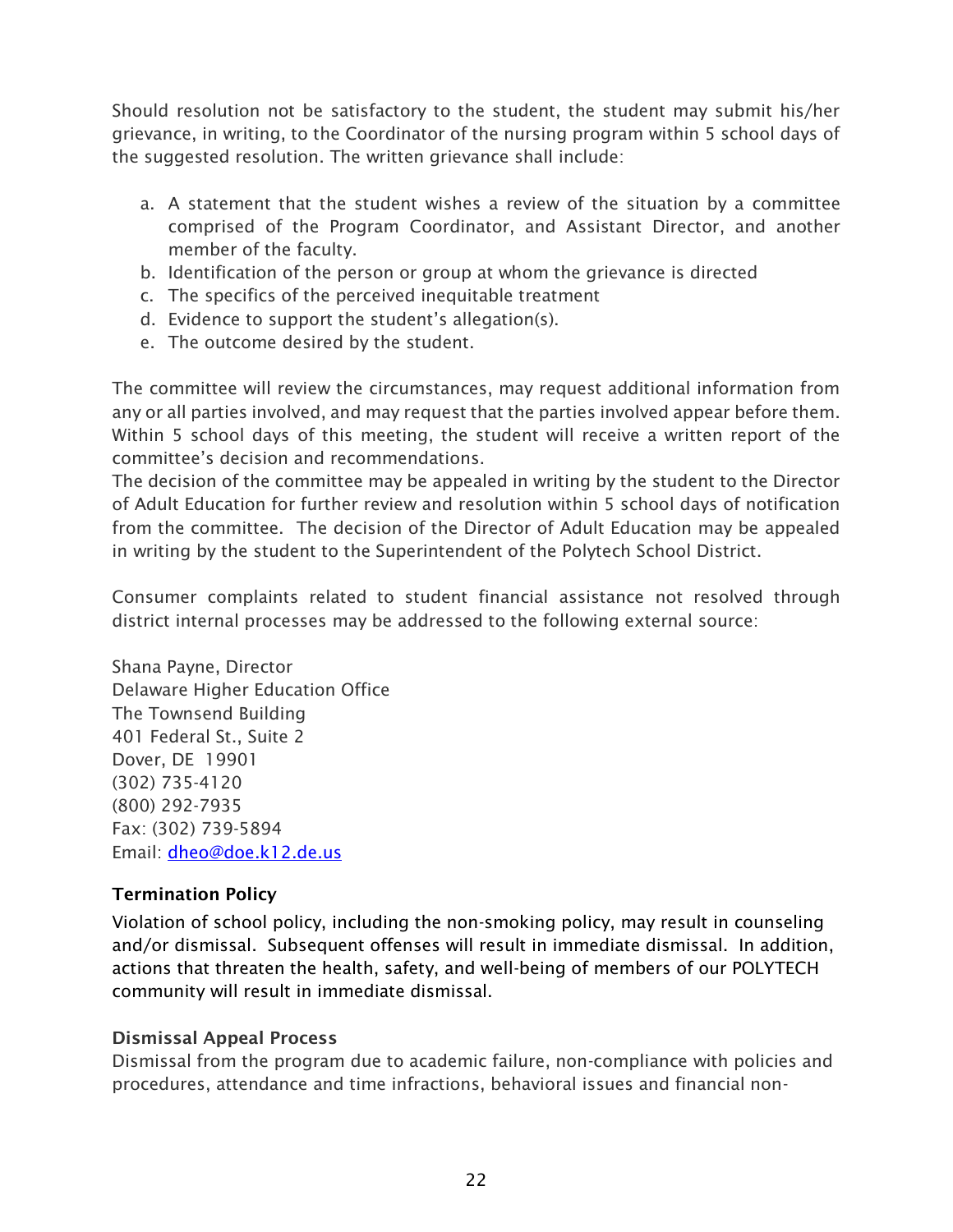payment must be appealed in writing to the Coordinator of the program, within 5 school days of the action, or the right to appeal is waived.

*[Due to the rapid advancement of the program, any actions would need to be expedited to prevent possible additional time lost in the program.]* 

## Re-Admission to Nursing Program

If a student drops out of or is dismissed from the nursing program, the Coordinator of the program, along with the Lead Instructor and/or administration will review the reasons for departure and the considerations for possible re-admission. If it is considered advisable and appropriate for the student to return and complete the program with the next class, the student will be notified of this option. S/he will be informed as to which semesters s/he must repeat. If the student then wishes to reenter the program, s/he may come in if a seat is available at no additional tuition cost. If, however, s/he elects to have the school hold a seat for them, s/he will be expected to pay individually determined tuition fees.

## <span id="page-22-0"></span>Vision for Practical Nursing Program

To positively impact the health and wellness of the Delmarva community, in particular, and other populations, in general, by preparing competent, dynamic practical nurses.

## <span id="page-22-1"></span>Mission for Practical Nursing Program

The Practical Nursing program embraces the mission of the POLYTECH School District to provide the highest quality learning experiences which reflect current knowledge and best practices and up-to-date technology in an environment conducive to adult learning. Further, it is our mission to provide excellence in Practical Nursing education that guides each student toward personal and professional growth and nursing competence beyond the successful completion of the NCLEX-PN and entry into a dynamic Practical Nursing career.

## <span id="page-22-2"></span>Practical Nursing Program Philosophy

We believe that practical nurses are vital members of the healthcare team and that practical nursing, which is both art and science, is a valid entry level into nursing.

The patient, as the receiver of care, is recognized and respected as a holistic individual linked to family and community, who demonstrates unique cultural and social characteristics. Safe and effective nursing care can only be provided for this individual through utilization of the nursing process and critical thinking/clinical reasoning skills. Comprehensive, compassionate care is accomplished when there is appropriate and meaningful communication and collaboration with the patient, family and the healthcare community.

Nursing education promotes cognitive, emotional and behavioral development essential to the nursing role. Students acquire knowledge, safety awareness, psychosocial and technical skills, as well as health promotion strategies to insure appropriate patient care outcomes. Accountability, responsibility and discipline are essential professional attributes which are highly valued and upheld.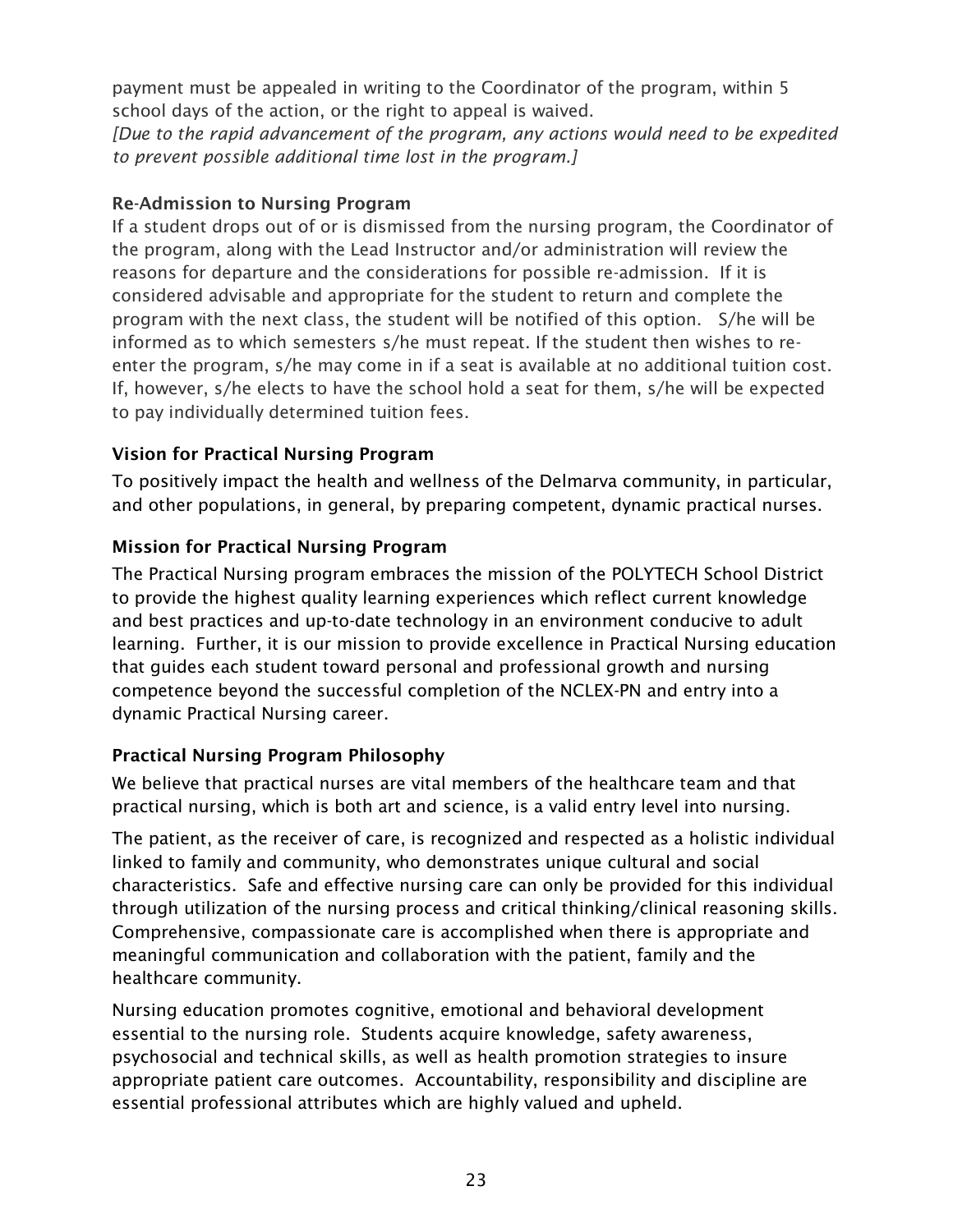The evolution of nursing and healthcare requires that practical nurses engage in lifelong learning as an ongoing obligation of practice. The assurance of high quality patient care demands this commitment.

## <span id="page-23-0"></span>Program Outcomes

- 1. Provide an environment which fosters the development of knowledge, skills, caring and compassion, and personal and professional attributes in practical nursing students who:
	- A. Successfully complete the program
	- B. Pass NCLEX-PN at a rate at or above the national mean
	- C. Are employed within 6 months of passing the NCLEX-PN
- 2. Maintain partnership with the local healthcare community by involving them in our program through:
	- A. Clinical agreements with facilities which adhere to current best practices and nationally established patient and health safety goals
	- B. An Advisory Board that provides ongoing input and collaboration with the program
- 3. Demonstrate responsiveness to the cultural, racial and ethnic diversity of Kent County and the State of Delaware through our student population and their educational process.
- 4. Maintain the highest quality of education, utilizing the most current information and trends, facilities, equipment and materials.
- 5. Promote a culture of continuous improvement by applying ACEN standards and making modifications and changes, as appropriate, utilizing ongoing:
	- A. Student evaluation
	- B. Faculty evaluation
	- C. Program evaluation
	- D. Evaluation of student learning outcomes
	- E. Employer indicators of willingness to hire other POLYTECH LPN graduates, as the need arises (95% or greater)
- 6. Meet or exceed the Delaware Board of Nursing requirements for practical nursing education programs as outlined in the state regulations.

## <span id="page-23-1"></span>Student Learning Outcomes

Upon completion of the Practical Nursing Program, the graduate Practical Nurse will be prepared to enter nursing at a basic level and to practice nursing safely. The Graduate Practical Nurse will:

- 1. Recognize and respect the patient as a holistic individual with unique characteristics and health care needs.
- 2. Integrate nursing knowledge and concepts of evidence-based practice in the provision of quality nursing care.
- 3. Demonstrate safe, accurate, competency-based nursing skills within the scope of practice of entry level Practical nursing.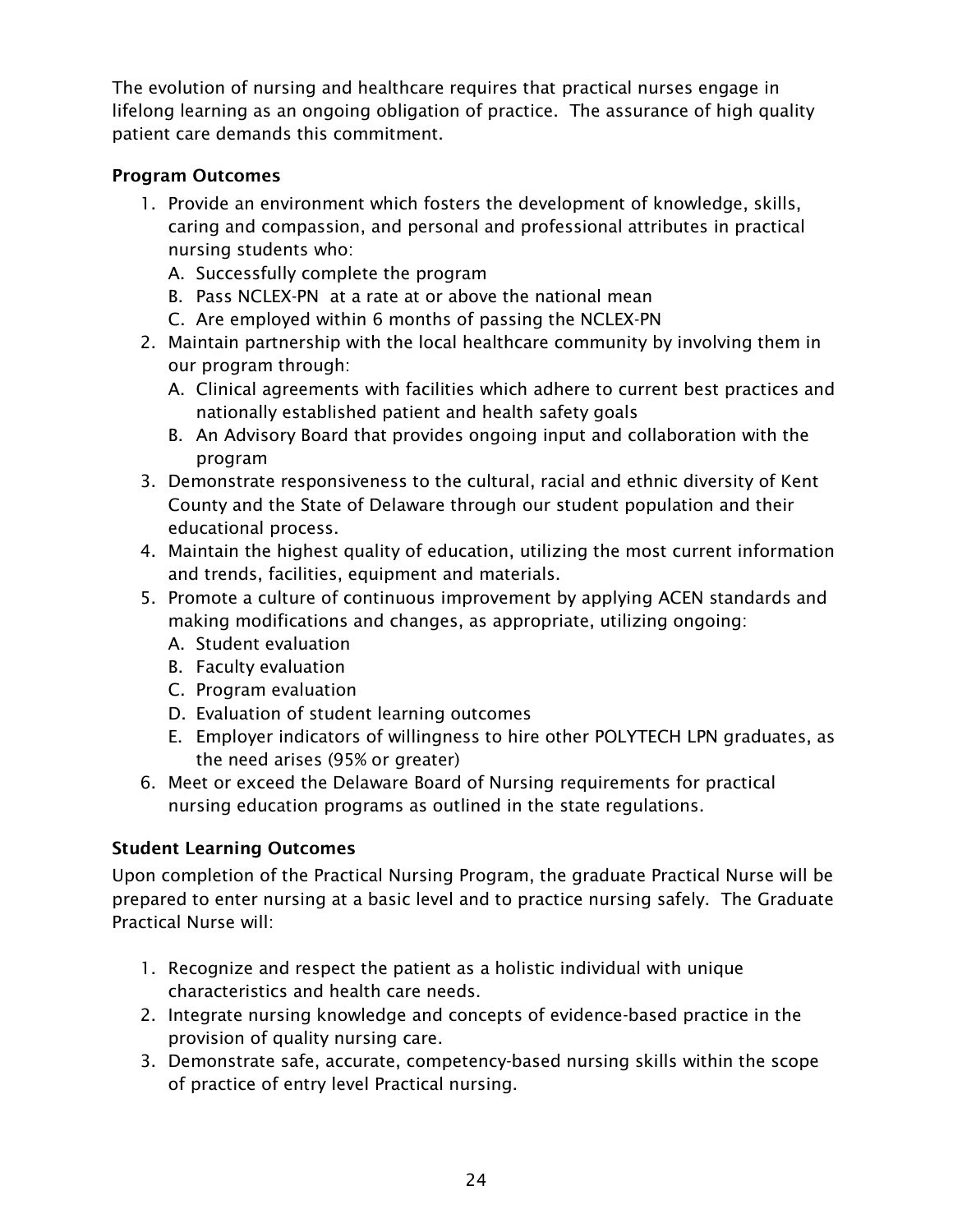- 4. Effectively communicate and collaborate with patients, families, and all members of the healthcare team to deliver comprehensive compassionate care.
- 5. Assist individuals, families and groups across the lifespan in attaining and maintaining a maximum level of total wellness.
- 6. Demonstrate appropriate professional, cognitive, emotional and behavioral development through actions which reflect respect for human dignity, individual rights and sensitivity to individuality related to culture, race, gender, and age.
- 7. Utilize the nursing process to meet the patient's healthcare needs along the healthcare continuum with emphasis on health promotion strategies.
- 8. Use critical thinking/clinical reasoning skills in all aspects of professional decision making.
- 9. Demonstrate accountability in personal practice through:
	- A. Compliance with the scope of practice outlined by the Nurse Practice Act of the licensing state
	- B. Adherence to the nursing code of ethics
	- C. Functioning as an advocate for the health care consumer
	- D. Assumption of responsibility for personal actions in the provision of care
- 10. Utilize educational opportunities and value lifelong learning.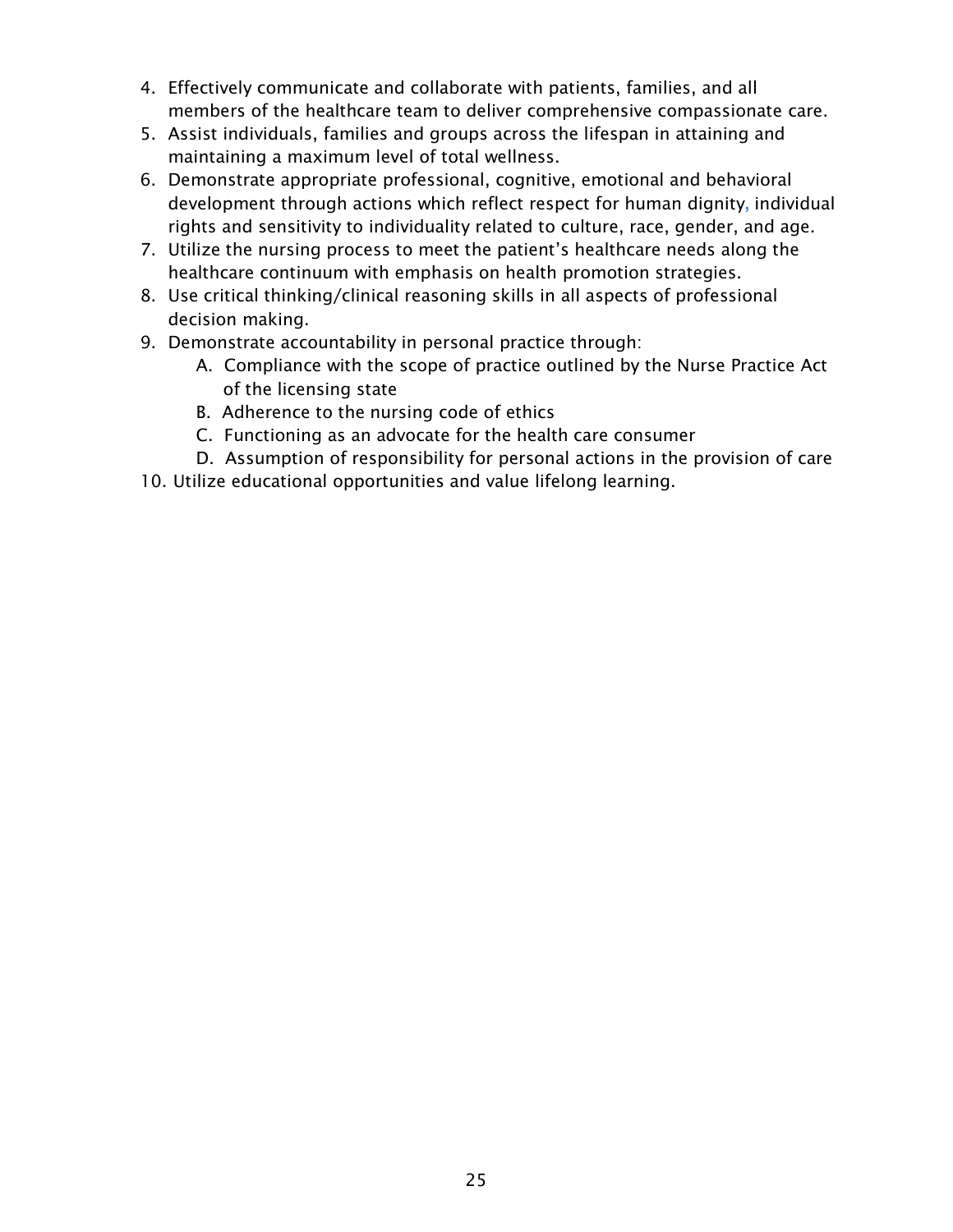<span id="page-25-0"></span>Practical Nursing Program Conceptual Framework

## **Polytech Adult Education Practical Nursing Program Conceptual Framework**

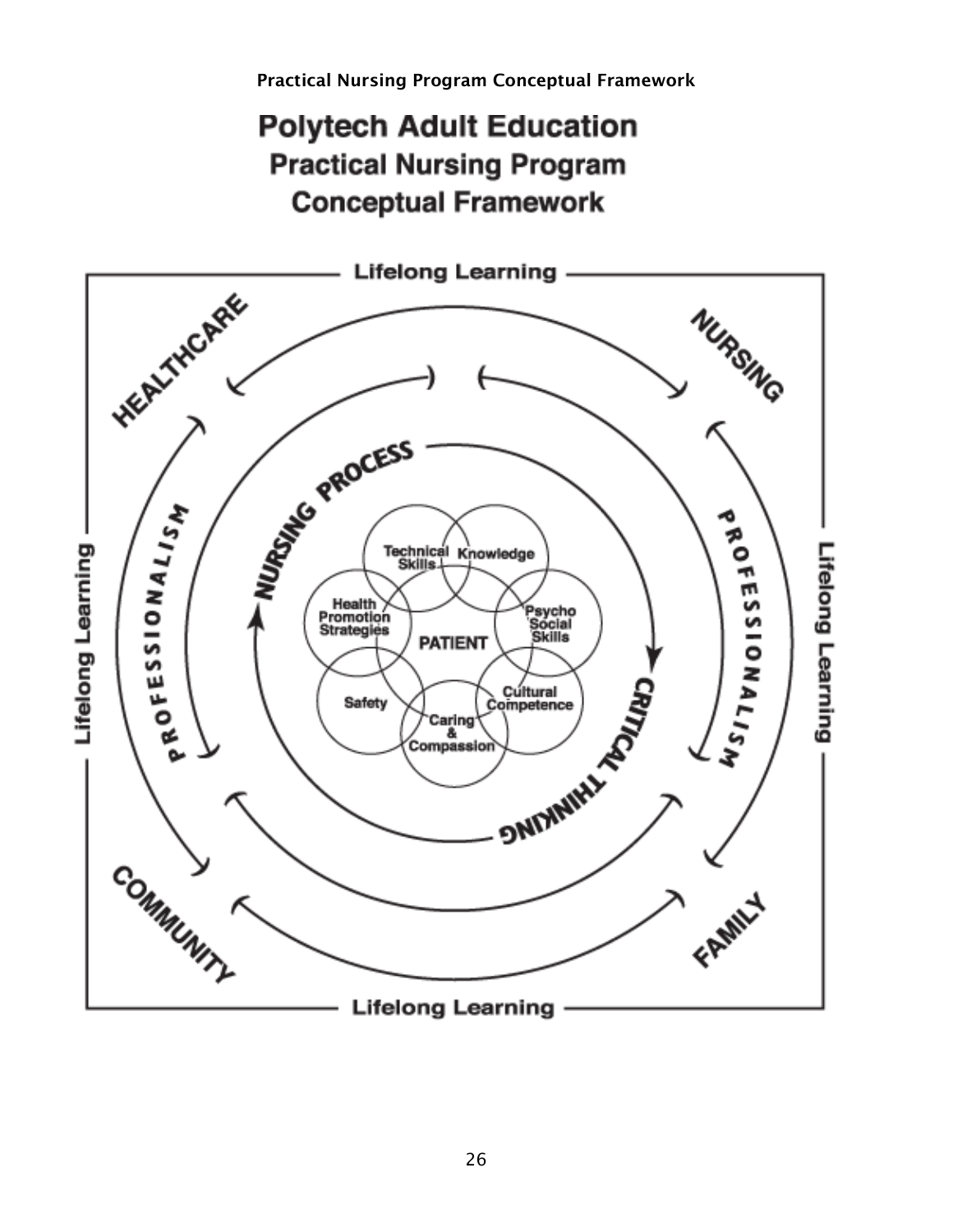#### Master Curriculum Plan

## <span id="page-26-1"></span><span id="page-26-0"></span>Required Courses

PN100- Pharmacology PN101- Anatomy & Physiology PN102- Microbiology PN103- Human Growth and Development PN201- Fundamentals of Nursing PN202- Medical-Surgical Nursing I PN203- Medical-Surgical Nursing II PN204-Maternal-Child/Pediatric Nursing PN205-Mental Health Nursing PN210- NCLEX Preparation

#### <span id="page-26-2"></span>Curriculum Sequence

<span id="page-26-3"></span>

|                                                    | <b>Class</b> | Lab | <b>Clinical</b> | <b>Total Hours</b> |
|----------------------------------------------------|--------------|-----|-----------------|--------------------|
|                                                    |              |     |                 |                    |
| <b>First Semester</b>                              |              |     |                 |                    |
| PN201 - Fundamentals of Nursing                    | 180          | 66  | 192             | 438                |
| PN100 - Pharmacology                               | 48           |     |                 | 48                 |
| PN101 - Anatomy & Physiology                       | 60           |     |                 | 60                 |
|                                                    | 288          | 66  | 192             | 546                |
| <b>Second Semester</b>                             |              |     |                 |                    |
| PN202 - Medical-Surgical Nursing I                 | 123          | 36  | 174             | 333                |
| PN204 - Maternal-Child/Pediatric<br><b>Nursing</b> | 60           | 6   | 64              | 130                |
| PN102-Microbiology                                 | 30           |     |                 | 30                 |
| PN103- Human Growth &<br>Development               | 48           |     |                 | 48                 |
|                                                    | 261          | 42  | 238             | 541                |
| <b>Third Semester</b>                              |              |     |                 |                    |
| PN203 - Medical-Surgical Nursing<br>$\mathbf{I}$   | 138          | 9   | 112             | 259                |
| PN205 - Mental Health Nursing                      | 54           |     | 48              | 102                |
| PN210 - NCLEX Preparation                          | 48           |     |                 | 48                 |
|                                                    | 240          | 9   | 160             | 409                |
| <b>TOTAL HOURS</b>                                 | 789          | 117 | 590             | 1496               |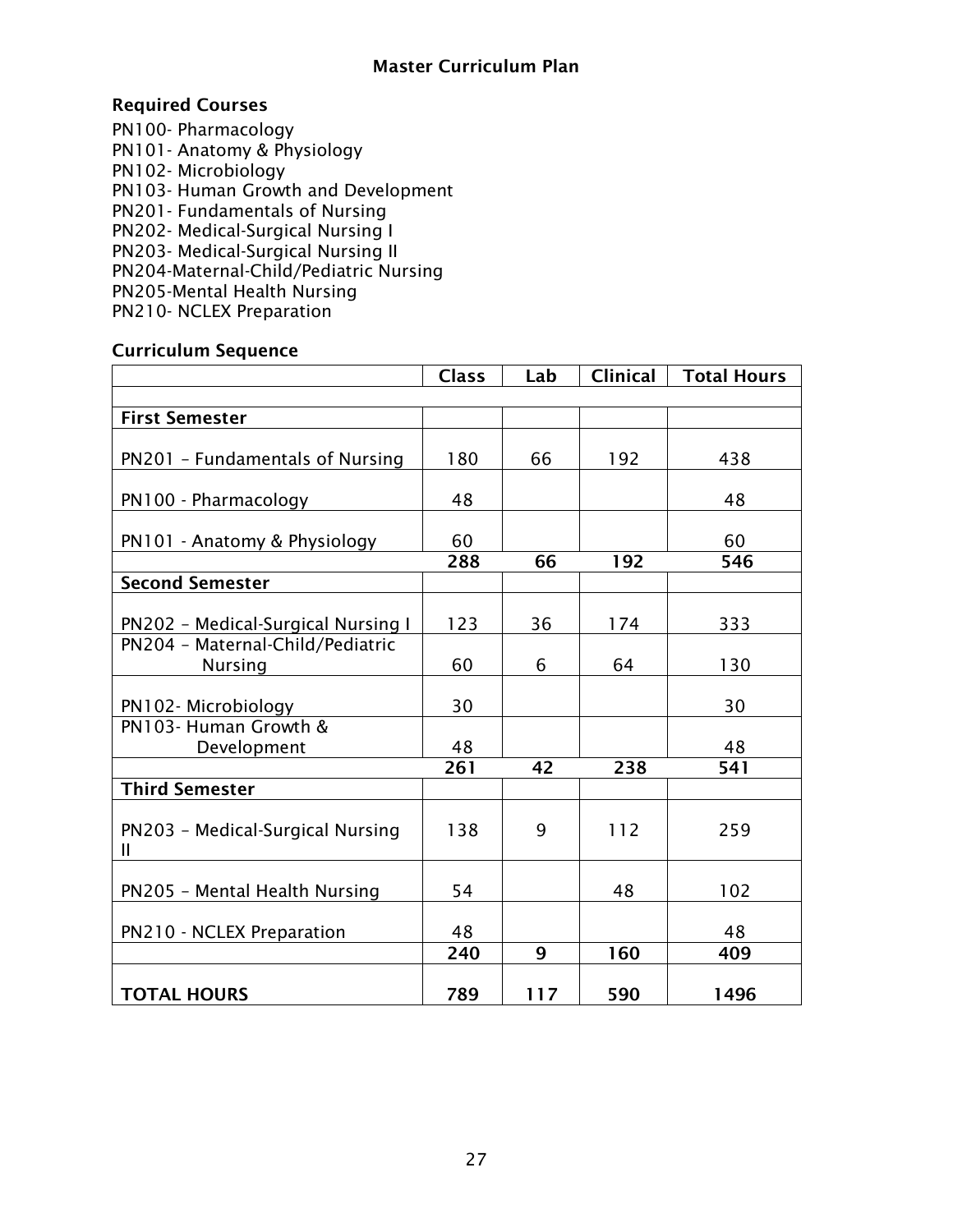#### Course Descriptions

#### PN100 Pharmacology, 48 hours

This course introduces the student to pharmacological methods of treatment and the role of the practical nurse in medication administration. Medications are examined according to classification, indications for use, mechanism of action, side effects, contraindications, nursing implications and related patient educational needs. The legal and ethical responsibilities of the practical nurse as well as safety considerations related to medication administration are emphasized. The routes of medication administration and related documentation are detailed.

#### PN101 Anatomy & Physiology, 60 hours

This course is a presentation of the fundamental concepts of human anatomy and physiology. Content includes the structure and function of cells, tissues, and human organ systems. Related pathophysiology of major body systems is presented. Upon completion students will identify normal structures and functions of the human body systems, and common diseases that may afflict each system.

#### PN102 Microbiology, 30 hours

This course introduces the student to the types and characteristics of pathogenic microorganisms. The modes of transmission and resulting disease states are examined. Methods for identifying microorganisms and the body's defense against pathogens are considered. The prevention, treatment, and control of communicable diseases through the use of medications and/or environmental controls are described with an emphasis upon established and emerging pathogens.

## PN103 Human Growth & Development, 48 hours

This course is an introduction to the study of human growth and development. Emphasis is placed on the physical, cognitive and psychosocial aspects of normal human development from conception to death. The relationship between nutrition, environment and growth and development is incorporated. Content includes infant/child growth and developmental delay indicators, and signs and symptoms of common developmental abnormalities. Upon completion students are able to demonstrate knowledge of human growth and development across the life span, and to apply this knowledge in their practice of nursing.

## PN201 Fundamentals of Nursing, 438 hours (180 Lecture/66 Lab/192 Clinical)

This course introduces fundamental concepts and skills of nursing which are essential to providing basic care (to) the adult patient. The role of the practical nurse in the long term care setting is emphasized. The student is introduced to the nursing process and critical thinking/clinical reasoning as the logical framework(s) upon which nursing actions are based. The patient, as the focus of nursing care, is introduced as a unique, irreducible whole. The concepts of basic human needs, health and illness, homeostasis, safety, nutrition, elimination, and comfort are considered in the class, laboratory and clinical setting. Students progress from learning about interventions in the classroom, to practicing in the lab and finally to performing interventions in the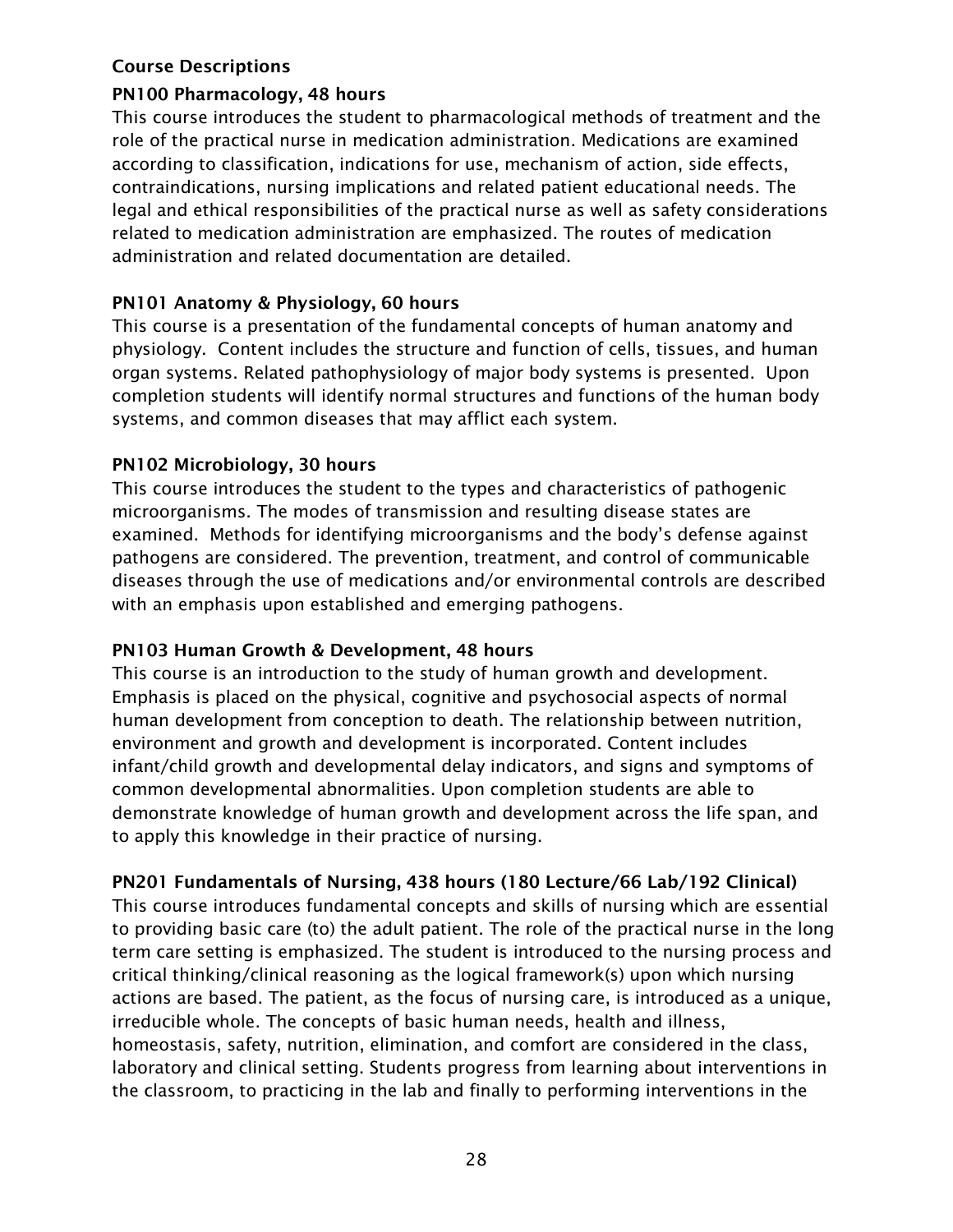clinical setting. Students apply teaching and learning principles as a means of health promotion.

PN202 Medical–Surgical Nursing I, 333 hours (123 Lecture/36 Lab/174 Clinical) This course prepares the student to care for the adult client with needs ranging from simple to complex in the acute and sub-acute settings. This course initiates students in a system based approach with emphasis on respiratory, neurological, cardiovascular, gastrointestinal, hematological and immunological systems. Common diseases, including cancer, their effect upon the patient, and related health care responses are considered. Utilization of the nursing process and critical thinking/clinical reasoning skills are emphasized in the delivery of safe, effective care.

PN203 Medical –Surgical Nursing II, 259 hours (138 Lecture/9 Lab/112 Clinical)

This course prepares the student to care for the adult patient with needs ranging from simple to complex in the acute care setting. The system based approach is continued with emphasis on urological, musculoskeletal, endocrine, reproductive, integumentary and sensory systems. Ear, nose and throat disorders will be addressed. Common diseases, their effect upon the patient, and related health care responses are considered. Utilization of the nursing process and critical thinking/clinical reasoning skills are emphasized and reinforced in the delivery of safe, effective care. Students complete transition to the role of the practical nurse and member of the interdisciplinary healthcare team.

## PN204 Maternal-Child/Pediatric Nursing, 130 hours (60 Lecture/6 Lab/64 Clinical)

This course is an introduction to maternity and pediatric nursing. A holistic approach to nursing care for the antepartum, intrapartum, postpartum patient and the neonate focuses upon the needs of the growing family. Complications occurring during pregnancy are considered. Care of the hospitalized pediatric client is examined as well as common disorders from infancy through adolescence. Medication administration and pediatric dosage calculations are incorporated. The nursing process and critical thinking/clinical reasoning skills are utilized in the maternity and pediatric settings.

## PN205 Mental Health Nursing, 102 hours (54 Lecture/48 Clinical)

This course is designed to introduce the student to the foundational concepts of providing mental health care to patients experiencing psychiatric problems within different health care environments. This course offers the student an opportunity to provide nursing care that promotes emotional, mental and social well-being of the patient and significant others. Emphasis is placed on the practical nurses' role as an effective member of a multidisciplinary mental health team. The use of the nursing process promotes critical thinking/clinical reasoning in the care of patients with alterations in mental health. The student's knowledge of the bio psychosocial and cognitive aspects of the individual's development throughout the lifespan is emphasized. The clinical experiences in different healthcare environments provide an opportunity to become aware of various modalities of care and use of self as a therapeutic tool.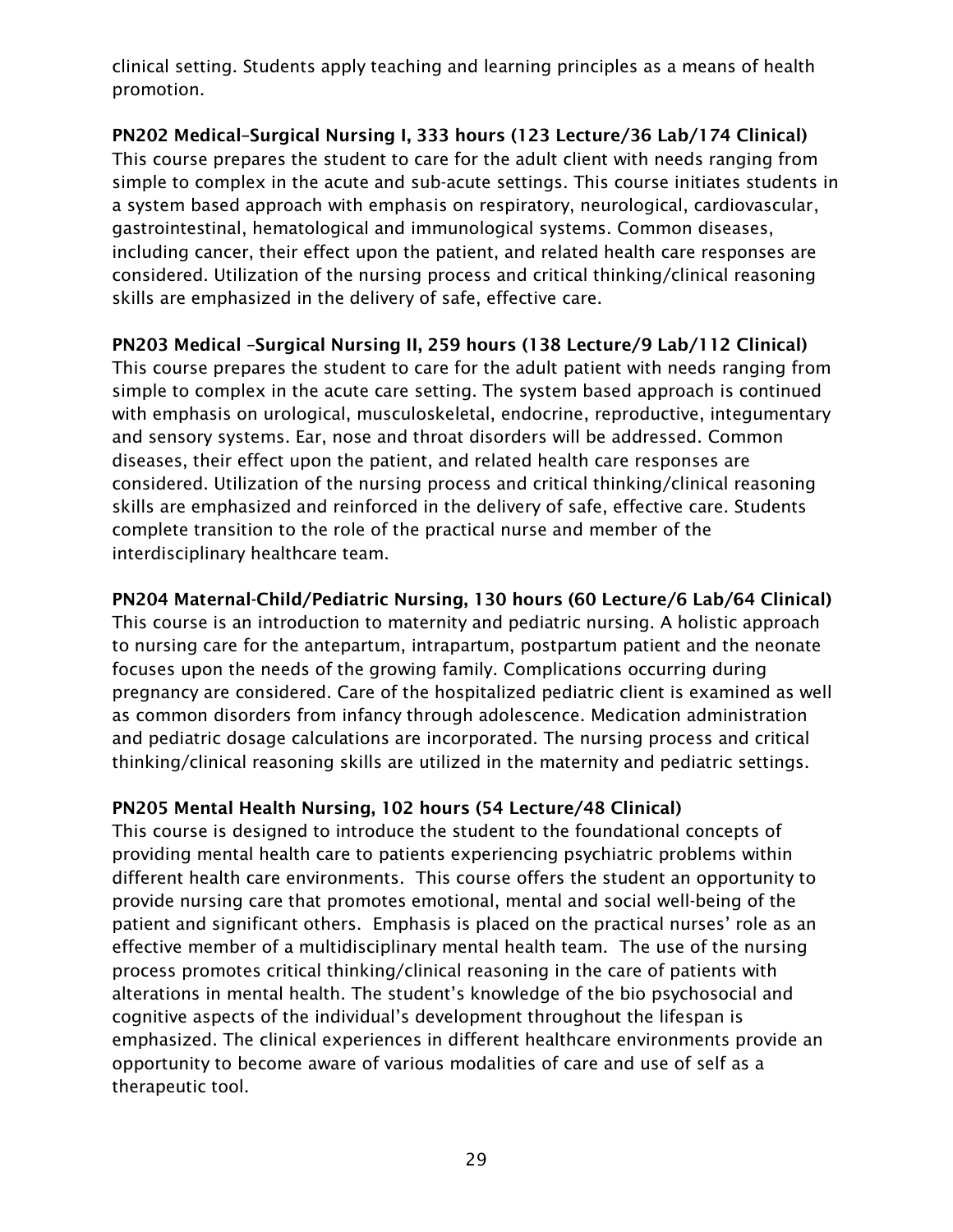#### PN210 NCLEX Preparation, 48 hours

The course is designed for practical nursing students preparing to take the National Council Licensure Examination for Practical Nurses (NCLEX-PN) and enter into the workforce. Students are instructed in strategies of test taking and in the development of an individualized preparation plan. The course includes a comprehensive, focused practical nursing review and administration of a NCLEX-PN success predictor examination. Students learn about the application process for licensure and are instructed on effective methods for obtaining employment.

## <span id="page-29-0"></span>Delaware Board of Nursing Standards of Practice for the Licensed Practical Nurse

*The following Standards of Practice for the Licensed Practical Nurse are adopted from the Delaware Code, Title 24, Professions and Occupations, Chapter 19, Nursing.*

#### 7.0 Standards of Nursing Practice

Nursing practice encompasses several levels of accountability in order to ensure safe, competent practice. At the foundation of accountability are standards of nursing practice developed by general and specialty nursing professional organizations. A second level of accountability is provided by statutes, rules and regulations promulgated by individual states, based upon each state's nurse practice act which defines nursing practice. Nurses are also accountable to the institution or agency where they are employed through institutional policies and procedures. A final level of accountability resides with nurses' self-determination of those aspects of practice they believe themselves competent to perform.

#### 7.1 Definitions

"Standards of Nursing Practice" are those standards adopted by the Board that interpret the legal definitions of nursing, as well as provide criteria against which violations of the law can be determined. Such standards shall not be assumed the only evidence in civil malpractice litigation, nor shall they be given a different weight than any other evidence.

"Nursing Process" includes assessment, diagnosis, outcome identification, planning, implementation and evaluation.

#### 7.2 Purpose

The purpose of standards is to establish minimal acceptable levels of safe practice for the Registered and Licensed Practical Nurse, and to serve as a guide for the Board to evaluate safe and effective nursing practice.

7.2.1 The board will not rule on for what purpose a drug is given.

7.2.2 Standards of nursing practice and position statements developed by general and specialty nursing professional organizations may be used to address scope of practice accountability.

7.2.3 Nursing practice occurs where the patient is located.

7.3 Standards of Practice, Competencies and Responsibilities for the Registered and Licensed Practical Nurse

7.3.1 Registered and Licensed Practical Nurses shall:

7.3.1.1 Have knowledge of and function within the statutes and regulations governing nursing.

7.3.1.2 Accept responsibility for competent nursing practice.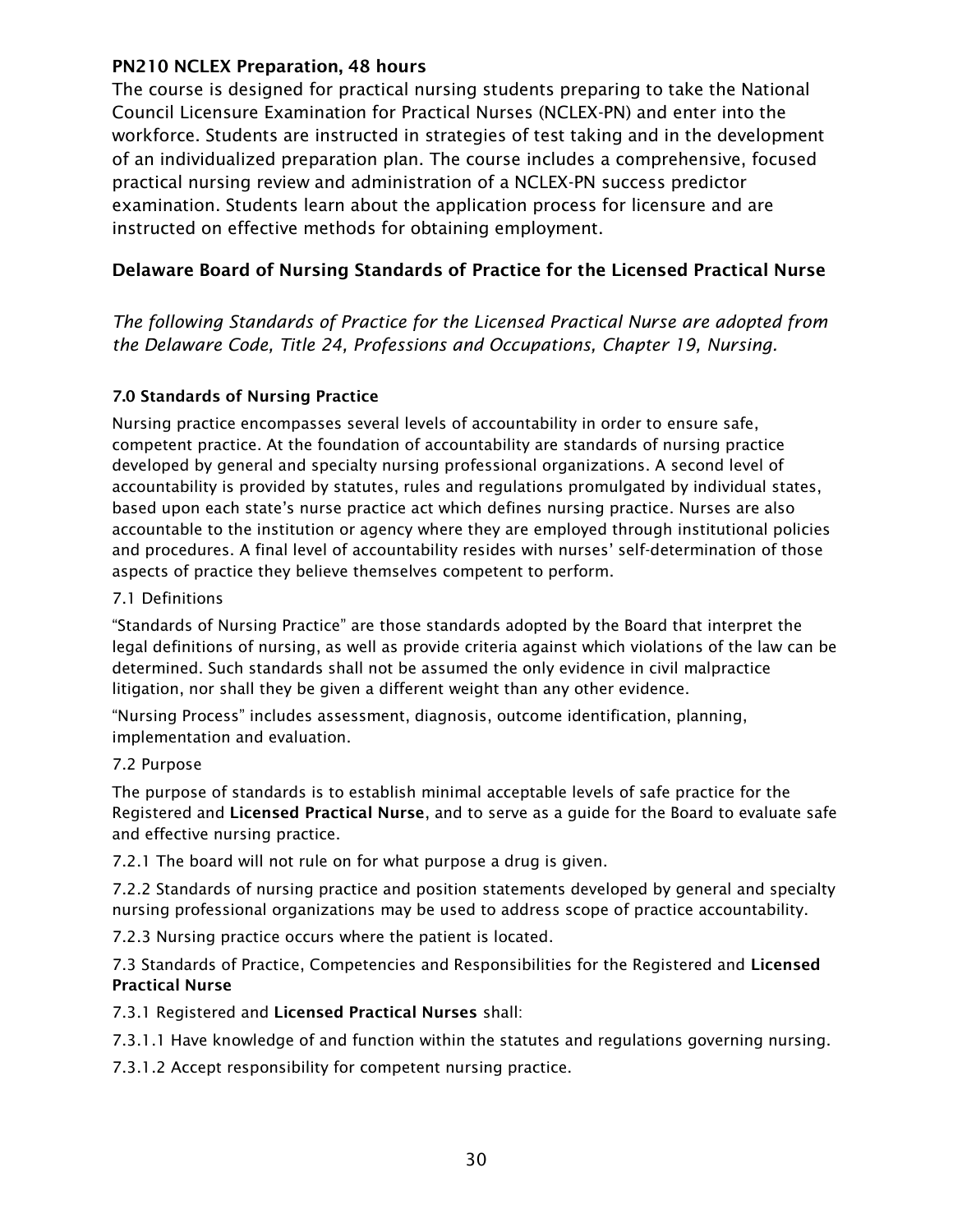7.3.1.3 Function as a member of the health team through interdisciplinary and/or interagency consultation and collaboration to provide optimal care, seeking guidance, instruction and supervision as necessary.

7.3.1.4 Contribute to the formulation, interpretation, implementation and evaluation of the objectives and policies related to nursing practice within the employment setting.

7.3.1.5 Participate in evaluating nurses through peer review.

7.3.1.6 Report unsafe nursing practice to the Board and unsafe practice conditions to recognized legal authorities.

7.3.1.7 Practice without discrimination as to age, race, religion, sex, sexual orientation, national origin, or disability.

7.3.1.8 Respect the dignity and rights of clients regardless of social or economic status, personal attributes or nature of health problems.

7.3.1.9 Respect the client's right to privacy by protecting confidentiality unless obligated by law to disclose the information.

7.3.1.10 Respect the property of clients, their families and significant others.

7.3.1.11 Teach safe practice to other health care workers as appropriate.

7.3.1.12 Perform waived and moderately complex laboratory point of care testing after appropriate education, including annual competency demonstration and quality control measures for equipment, which are completed and documented.

7.3.1.13 Nurses who perform any special procedures should possess specialized knowledge and competent technical skill in the performance of the procedure, be knowledgeable of the potential complications and adverse reactions which may result from the performance of the procedure, possess the knowledge and skill to recognize adverse reactions, and take appropriate actions.

7.4 Standards related to the Registered Nurse.

7.4.1 The Registered Nurse shall conduct and document nursing assessments in accordance with the nursing process. The registered nurse shall assess the health status of individuals and groups by:

7.4.1.1 Collecting objective and subjective data from observations, examinations, interviews, in person or by electronic communication and written records in an accurate and timely manner. The data include but are not limited to:

7.4.1.1.1 Biophysical and emotional status and observed changes;

7.4.1.1.2 Growth and development;

7.4.1.1.3 Ethno-cultural, spiritual, socio-economic and ecological background;

7.4.1.1.4 Family health history;

7.4.1.1.5 Information collected by other health team members;

7.4.1.1.6 Ability to perform activities of daily living;

7.4.1.1.7 Consideration of client's health goals;

7.4.1.1.8 Client knowledge and perception about health status and potential, or maintaining health status;

7.4.1.1.9 Available and accessible human and material resources;

7.4.1.1.10 Patterns of coping and interaction.

7.4.1.2 Sorting, selecting, reporting, and recording the data.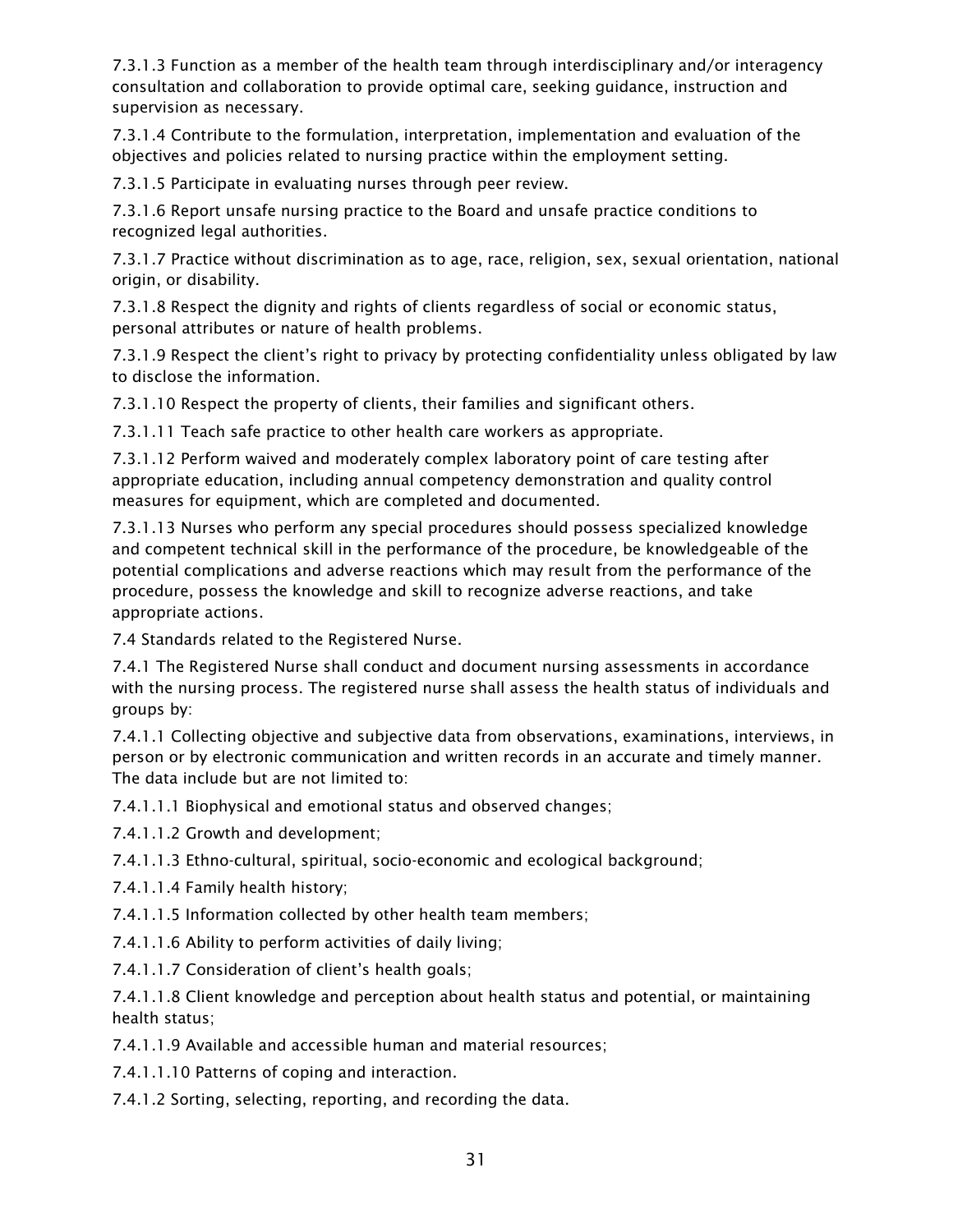7.4.1.3 Analyzing data.

7.4.1.4 Validating, refining and modifying the data by using available resources including interactions with the client, family, significant others, and health team members.

7.4.1.5 Evaluating data.

7.4.2 Registered Nurses shall establish and document nursing diagnoses that serve as the basis for the strategy of care.

7.4.3 Registered Nurses shall develop strategies of care based on the nursing process. This includes, but is not limited to:

7.4.3.1 Prescribing nursing intervention(s).

7.4.3.2 Initiating nursing interventions through giving, assisting and/or delegating care.

7.4.3.3 Identifying priorities in the plan of care.

7.4.3.4 Setting realistic and measurable goals for implementation.

7.4.3.5 Identifying measures to maintain comfort, to support human functions and responses, to maintain an environment conducive to well being, and to provide health teaching and counseling.

7.4.4 Registered Nurses shall participate in the implementation of the strategy of care by:

7.4.4.1 Providing care for clients whose conditions are stabilized or predictable.

7.4.4.2 Providing care for clients whose conditions are critical and/or fluctuating, under the direction and supervision of a recognized licensed authority.

7.4.4.3 Providing an environment conducive to safety and health.

7.4.4.4 Documenting nursing interventions and client outcomes.

7.4.4.5 Communicating nursing interventions and client outcomes to appropriate health team members.

7.4.5 Registered Nurses shall evaluate outcomes, which may include the client, family, significant others and health team members.

7.4.5.1 Evaluation data shall be documented and communicated appropriately;

7.4.5.2 Evaluation data shall be used as a basis for modifying health care strategies including but not limited to reassessing client health status, modifying nursing diagnoses, or prescribing changes in nursing interventions.

#### 7.4.6 Delegation

7.4.6.1 Definitions

"Accountability" - The state of being accountable, answerable, or legally liable for actions and decisions, including supervision.

"Delegation" - Entrusting the performance of selected nursing duties to individuals qualified, competent and legally able to perform such duties while retaining the accountability for such act.

"Supervision" - The guidance by a registered nurse (RN) for the accomplishment of a function or activity. The guidance consists of the activities included in monitoring as well as establishing the initial direction, delegating, setting expectations, directing activities and courses of action, critical watching, overseeing, evaluating, and changing a course of action.

"Unlicensed Assistive Personnel" - Individuals not licensed to perform nursing tasks that are employed to assist in the delivery of client care. The term "unlicensed assistive personnel" does not include members of the client's immediate family, guardians, or friends; these individuals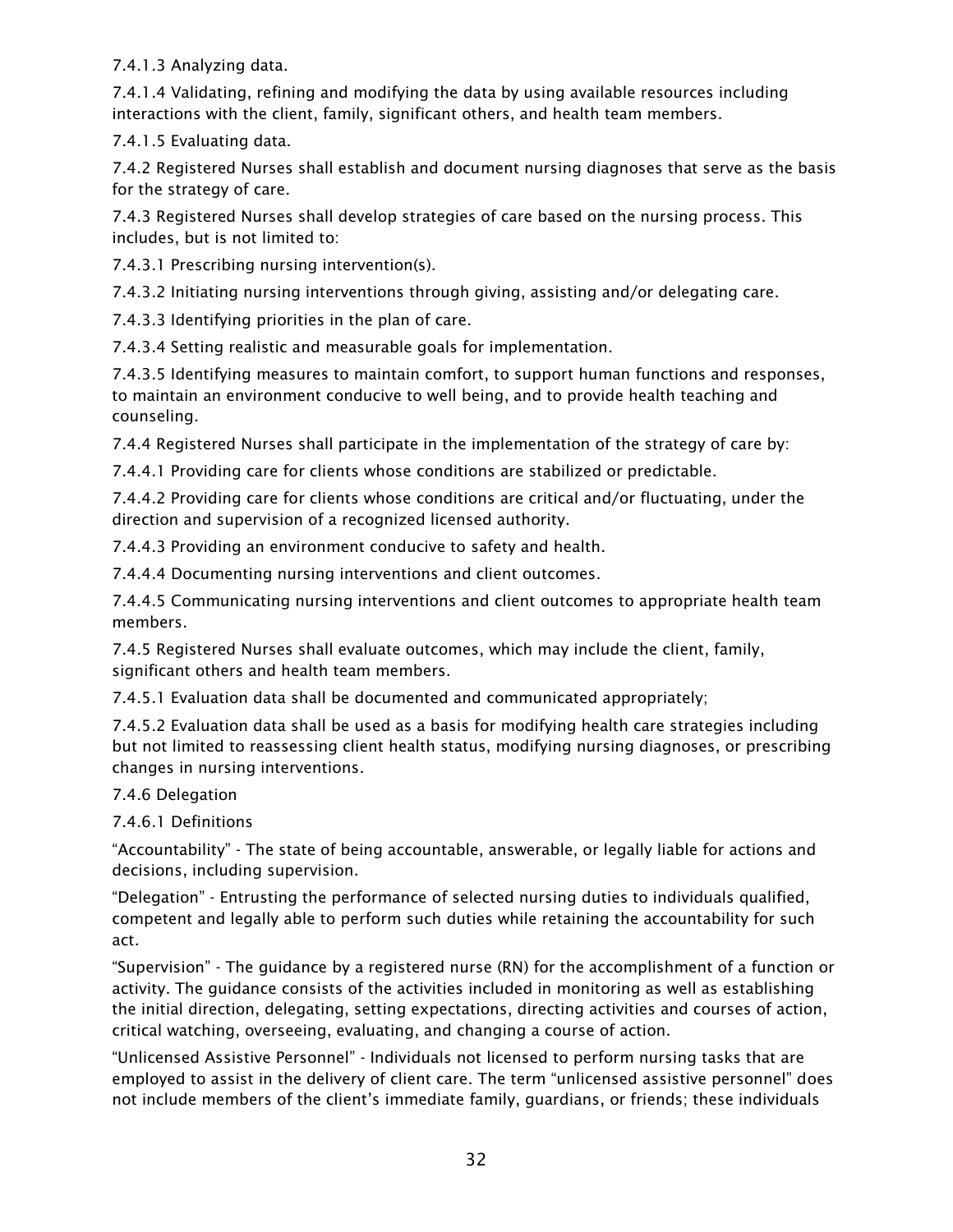may perform incidental care of the sick in private homes without specific authority from a licensed nurse (as established in 24 Del.C. §1921(a)(4) of the Nurse Practice Act).

7.4.6.2 Conditions. The following conditions are relevant to delegation:

7.4.6.2.1 RNs, not LPNs, may delegate.

7.4.6.2.2 The RN must be knowledgeable regarding the unlicensed assistive personnel's education and training and have opportunity to periodically verify the individual's ability to perform the specific tasks.

7.4.6.2.3 The RN maintains accountability for determining the appropriateness of all delegated nursing duties and responsibility for the delivery of safe and competent care. The RN is accountable for decisions made and actions taken in the course of that delegation. Unlicensed assistive personnel may not reassign a delegated act.

#### 7.4.6.3 Criteria

7.4.6.3.1 The RN may delegate only tasks that are within the scope of sound professional nursing judgment to delegate. Nursing judgments and actions include decisions made when delegating nursing tasks to others and providing supervision for those activities.

7.4.6.3.2 Determination of appropriate factors include, but are not limited to:

7.4.6.3.2.1 stability of the client's condition

7.4.6.3.2.2 educational background, skill level, or preparation of the individual

7.4.6.3.2.3 nature of the nursing act that meets the following:

7.4.6.3.2.3.1 task is performed frequently in the daily care of a client

7.4.6.3.2.3.2 task is performed according to an established sequence of steps

7.4.6.3.2.3.3 task may be performed with a predictable outcome

7.4.6.3.2.3.4 task does not involve ongoing assessment, interpretation or decision making that cannot be logically separated from the task itself.

7.4.6.3.3 Variables in each service setting include, but are not limited to:

7.4.6.3.3.1 complexity and frequency of care needed by a given patient population

7.4.6.3.3.2 proximity of patients to staff

7.4.6.3.3.3 number and qualifications of staff

7.4.6.3.4 The RN must be readily available in person or by telecommunication.

7.4.6.4 Exclusions

7.4.6.4.1 The following activities require nursing knowledge, judgment, and skill and may not be delegated by the RN to an unlicensed assistive person.

7.4.6.4.2 Physical, psychological, and social assessment which requires professional nursing judgment, intervention, referral, or follow-up;

7.4.6.4.3 Development of nursing diagnoses and/or care goals;

7.4.6.4.4 Formulation of the plan of nursing care and evaluation of the effectiveness of the nursing care provided;

7.4.6.4.5 Specific tasks involved in the implementation of the plan of care which require nursing judgment, skill, or intervention, that include, but are not limited to: performance of sterile invasive procedures involving a wound or anatomical site; nasogastric, newly established gastrostomy and jejunostomy tube feeding; nasogastric, jejunostomy and gastrostomy tube insertion or removal; suprapubic catheter insertion and removal; (phlebotomy is not considered a sterile, invasive procedure);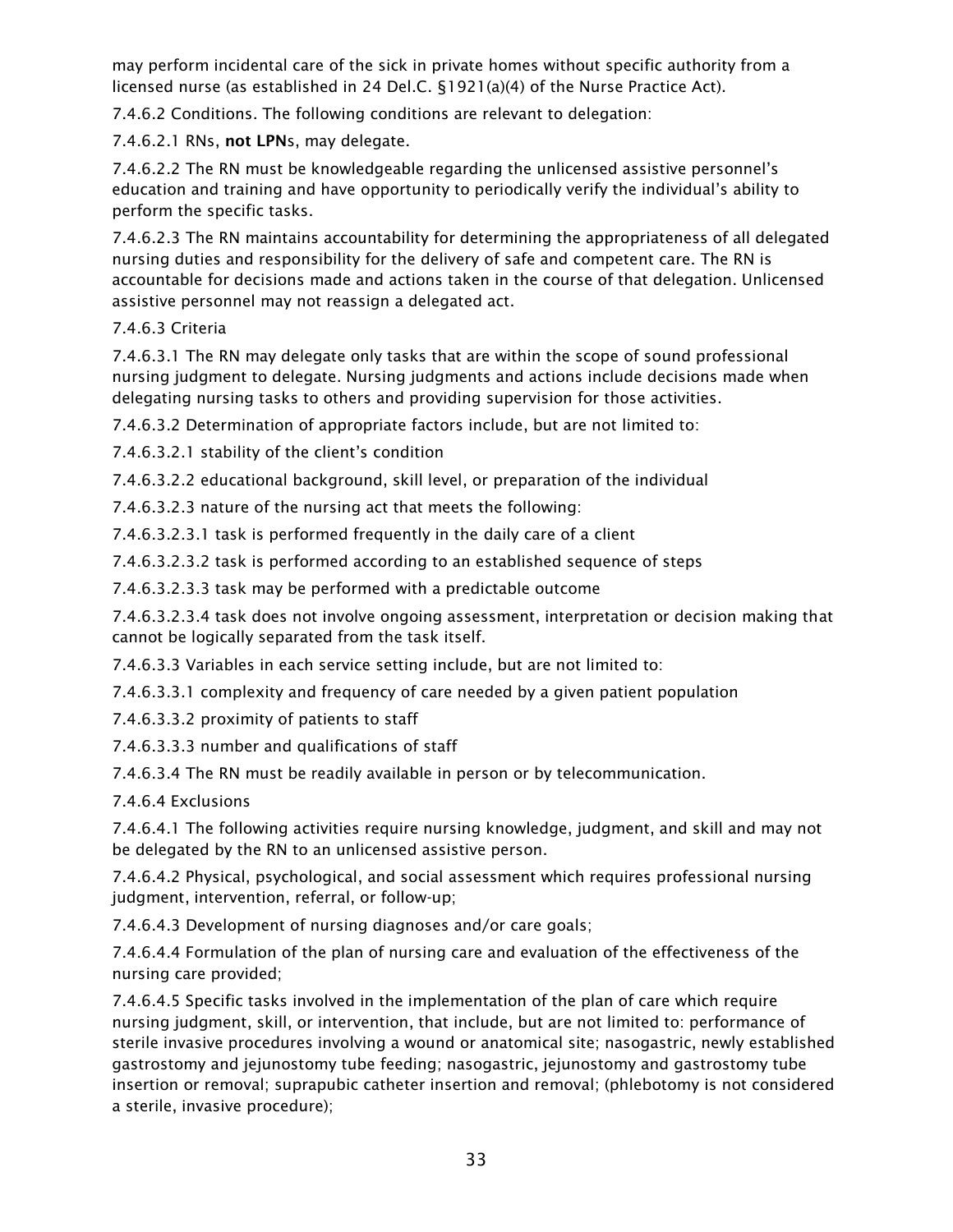7.4.6.4.6 Administration of medications, including prescription topical medications; and

7.4.6.4.7 Receiving or transmitting verbal orders.

7.5 Standards of Practice for the Licensed Practical Nurse

7.5.1 Standards related to the Licensed Practical Nurse's contributions to the nursing process.

7.5.1.1 At the direction and under the supervision of a recognized licensed authority, the Licensed Practical Nurse shall contribute to the nursing process and document nursing assessments of individuals and groups by:

7.5.1.1.1 Collecting objective and subjective data from observations, examinations, interview and written records in an accurate and timely manner. The data include but are not limited to:

7.5.1.1.1.1 Biophysical and emotional status and observed changes;

7.5.1.1.1.2 Growth and development;

7.5.1.1.1.3 Ethno-cultural, spiritual, socio-economic, and ecological background;

7.5.1.1.1.4 Family health history;

7.5.1.1.1.5 Information collected by other health team members;

7.5.1.1.1.6 Ability to perform activities of daily living;

7.5.1.1.1.7 Consideration of client's health goals;

7.5.1.1.1.8 Client knowledge and perception about health status and potential, or maintaining health status;

7.5.1.1.1.9 Available and accessible human and material resources;

7.5.1.1.1.10 Patterns of coping and interaction.

7.5.1.1.2 Sorting, selecting, reporting, and recording the data.

7.5.1.1.3 Analyzing data.

7.5.1.1.4 Validating, refining and modifying the data by using available resources including interactions with the client, family, significant others, and health team members.

7.5.1.2 Licensed Practical Nurses shall participate in establishing and documenting nursing diagnoses that serve as the basis for the strategy of care.

7.5.1.3 Licensed Practical Nurses shall participate in developing strategies of care based on assessment and nursing diagnoses.

7.5.1.3.1 Contributing to setting realistic and measurable goals for implementation.

7.5.1.3.2 Participating in identifying measures to maintain comfort, to support human functions and responses to maintain an environment conducive to well-being, and to provide health teaching and counseling.

7.5.1.3.3 Contributing to setting client priorities.

7.5.1.4 Licensed Practical Nurses shall participate in the implementation of the strategy of care by:

7.5.1.4.1 Providing care for clients whose conditions are stabilized or predictable.

7.5.1.4.2 Providing care for clients whose conditions are critical and/or fluctuating, under the directions and supervision of a recognized licensed authority.

7.5.1.4.3 Providing an environment conducive to safety and health.

7.5.1.4.4 Documenting nursing interventions and outcomes.

7.5.1.4.5 Communicating nursing interventions and outcomes to appropriate health team members.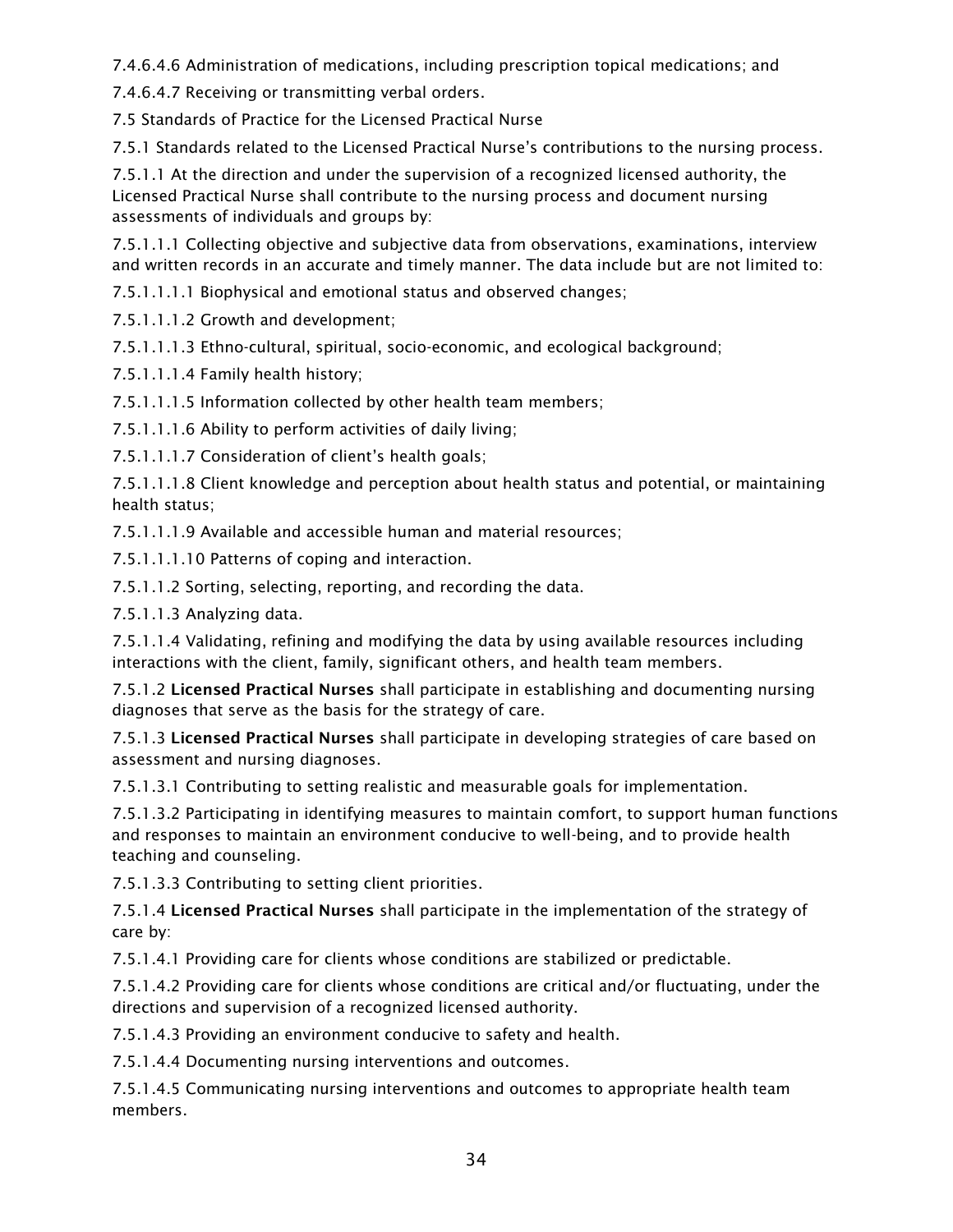7.5.1.5 Licensed Practical Nurses shall contribute to evaluating outcomes through appropriate documentation and communication.

7.6 Dispensing

7.6.1 Definitions

7.6.1.1 "Dispensing" means providing medication according to an order of a practitioner duly licensed to prescribe medication. The term shall include both the repackaging and labeling of medication from bulk to individual doses.

7.6.1.2 "Prescription Label" - a label affixed to every prescription or drug order which contains the following information at a minimum.

7.6.1.2.1 A unique number for that specific drug order.

7.6.1.2.2 The date the drug was dispensed.

7.6.1.2.3 The patient's full name.

7.6.1.2.4 The brand or established name and manufacturer and the strength of the drug to the extent it can be measured.

7.6.1.2.5 The practitioner's directions as found on the prescription order.

7.6.1.2.6 The practitioner's name.

7.6.1.2.7 The initials of the dispensing nurse.

7.6.1.2.8 The name and address of the facility or practitioner from which the drug is dispensed.

7.6.1.2.9 Expiration date.

7.6.1.3 "Standing order" - An order written by the practitioner which authorizes a designated registered nurse or nurses to dispense prescription drugs to his/her patients(s) according to the standards listed below.

7.6.2 Authority to Dispense

7.6.2.1 Registered Nurses may assume the responsibility of dispensing as defined in the Nurse Practice Act.

7.6.2.2 Licensed Practice Nurses may assume the responsibility of dispensing as authorized by the Nurse Practice Act and defined in these Regulations, Section 7.6.2.2.1., 7.6.2.2.2, and 7.6.2.2.3

7.6.2.2.1 Licensed Practical Nurses may provide to a patient pre-packaged medications in accordance with the order of a practitioner duly licensed to prescribe medication where such medications have been pre-packaged by a person with lawful authority to dispense drugs.

7.6.2.2.2 Licensed Practical Nurses, per written order of a physician, dentist, podiatrist, advanced practice nurse, or other practitioner duly licensed to prescribe medication, may add the name of the client to a preprinted label on a pre-packaged medication.

7.6.2.2.3 Licensed Practical Nurses in a licensed methadone clinic may apply a preprinted label to a pre-packaged medication.

7.6.3 Standards for Dispensing

7.6.3.1 All licensed nurses engaged in dispensing shall adhere to these standards.

7.6.3.1.1 The medication must be prepackaged by a pharmaceutical company or prepared by a registered pharmacist.

7.6.3.1.2 The nurse shall be responsible for proper drug storage of the medication prior to dispensing.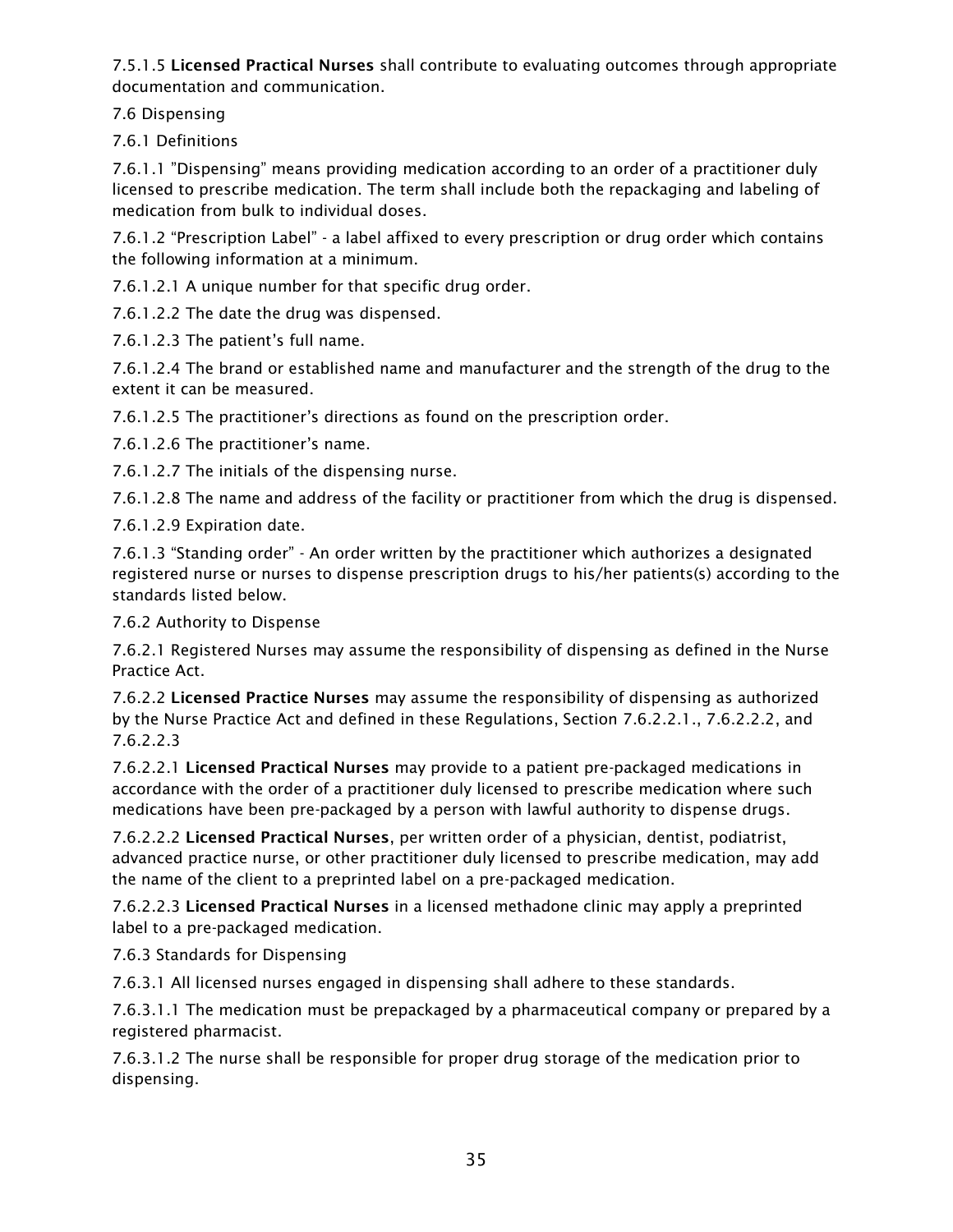7.6.3.1.3 The practitioner who originated the prescription or drug order must be on the premises or he/she or their designated coverage shall be available by telephone during the act of dispensing.

7.6.3.1.4 Once a drug has been dispensed it shall not be returned for reuse by another or the same patient in an institutional setting.

7.6.3.1.5 The nurse may not delegate any part of the dispensing function to any other individual who is not licensed to dispense.

7.6.3.1.6 The dispensing nurse must assure compliance to the state generic substitution laws when selecting the product to be dispensed.

7.6.3.1.7 The nurse-dispensed prescription may not be refillable; it requires the authority of the prescriber with each dispensing.

7.6.3.1.8 A usage review process must be established for the medicines dispensed to assure proper patient usage.

7.6.3.1.9 All dispensed drugs must be labeled as defined above and dispensed in proper safety closure containers that meet the standards established by the United States Pharmacopoeia for stability.

7.6.3.1.10 Record keeping must include the maintenance of the original written prescription of drug order for at least three years, allow retrospective review of accountability, and provide an audit trail. All dispensing records must be maintained on site, and available for inspection by authorized agents of the Board of Health, Pharmacy, and Nursing.

7.6.3.1.11 The dispensing nurse shall assume the responsibility of patient counseling of drug effects, side-effects, desired outcome, precautions, proper storage, unique dosing criteria, drug interactions, and other pertinent data, and record evidence of patient education.

7.6.3.1.12 Conformance to paragraphs 6 through 11 are not necessary if the original prescription was dispensed by a pharmacist for that specific patient.

7.7 Intravascular Therapy by Licensed Nurses. Intravascular therapy encompasses several components, some of which require primarily skill proficiency with a minimum of critical judgment. Other aspects of intravascular therapy require skill proficiency and more importantly a high degree of knowledge, critical judgement and decision making to perform the function safely.

7.7.1 Definition of Terms.

7.7.1.1 Intravascular therapy (IV) - is the broad term including the administration of fluids and medications, blood and blood derivatives into an individual's vascular system.

7.7.1.2 Intravascular therapy maintenance - Monitoring of the therapy for changes in patient's condition, appropriate flow rate, equipment function, the hanging of additional fluid containers and the implementation of site care.

7.7.1.3 Intravenous and intra-arterial medications - are drugs administered into an individual's vascular system by any one of the following methods:

7.7.1.3.1 By way of infusion diluted in solution or suspended in fluid and administered over a specified time at a specified rate.

7.7.1.3.2 Through an established intra-vascular needle or catheter (referred to as "IV push").

7.7.1.3.3 By venipuncture carried out for the sole purpose of administering the medication. This method is referred to as direct medication injection (direct IV push).

7.7.1.4 Intravenous fluids - include solutions, vitamins, nutrient preparations, and commercial blood fractions designed to be administered into an individual's vascular system. Whole blood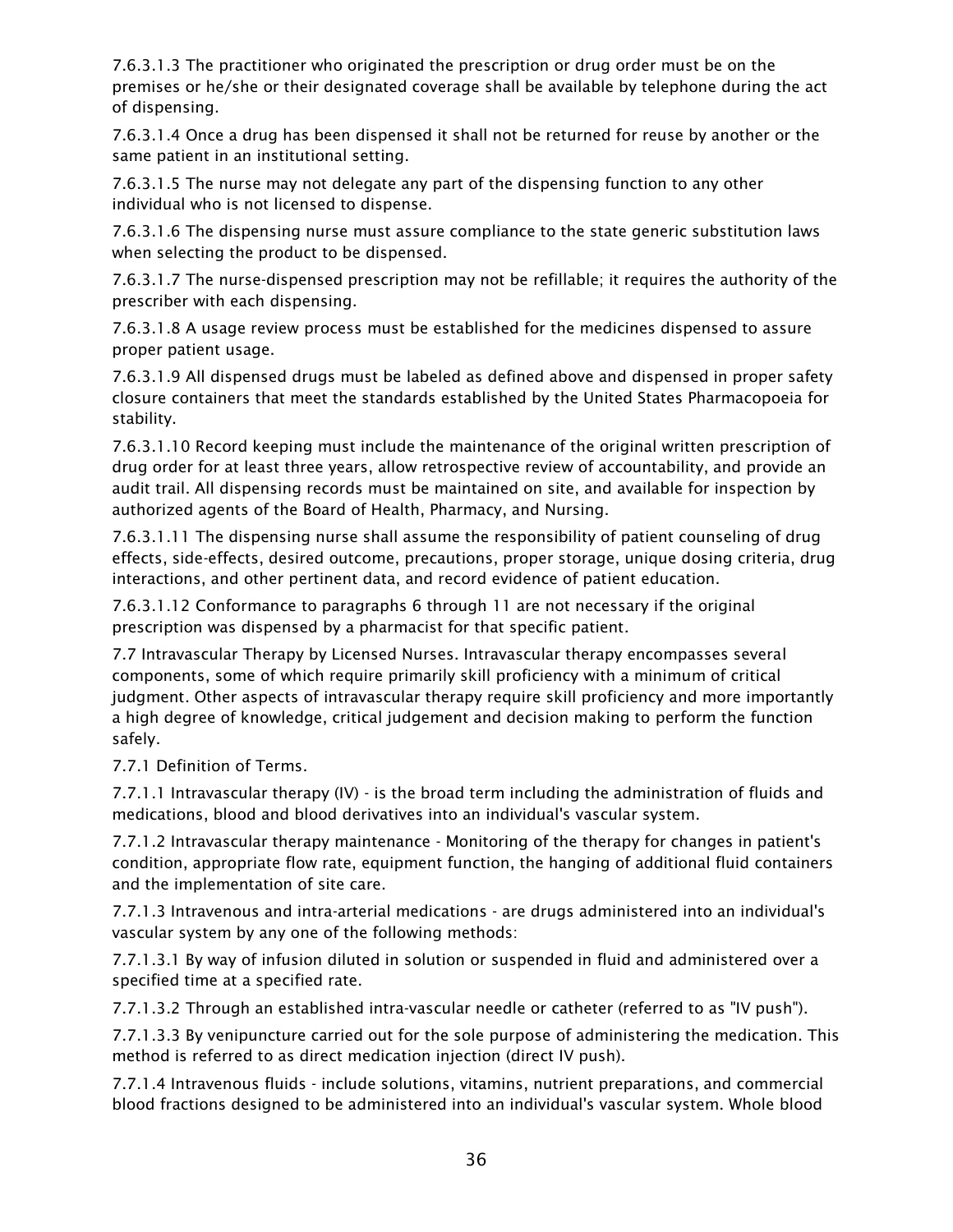and blood components, which are administered in the same manner, are considered intravenous fluids in this definition.

7.7.1.5 Subcutaneous Infusion- Continuous infusion or intermittent injection of medication into the layer of fatty tissue between the skin and muscle using a subcutaneous needle.

7.7.1.6 Supervision - a registered nurse, licensed physician or dentist is physically present in the unit where the patient is being provided care, or within immediate electronic/telephone contact.

7.7.1.7 Termination of intravascular therapy - Cessation of the therapy either by withdrawing a needle or catheter from an individual's vascular system or by discontinuing the infusion and maintaining the device as a reservoir.

7.7.1.8 Vascular access - Utilization of an established device or the introduction of a needle or catheter into an individual's vascular system.

7.7.1.9 Vascular system - is composed of all peripheral and central veins and arteries.

7.7.1.10 Venipuncture - Introduction of a needle or catheter into an individual's peripheral vein for the purpose(s) of withdrawing blood or establishing an infusion or administering medications.

7.7.2 Conditions of Performing Intravascular Therapy Procedures by Licensed Nurses

7.7.2.1 Intravascular therapy must be authorized by a written order from a state licensed and authorized prescriber.

7.7.2.2 The performance of any procedures of intravascular therapy by a licensed practical nurse will be done under the supervision of a registered nurse, APRN, or person licensed to practice medicine, surgery, or podiatry.

7.7.2.3 Admixed intravascular solutions documented and instituted by one licensed nurse and subsequently interrupted may be re-instituted by another licensed nurse after confirmation with the state licensed and authorized prescriber's order.

7.7.2.4 Admixed intravascular solutions documented and prepared by one licensed nurse may be initiated or continued by another licensed nurse after confirmation with the state licensed and authorized prescriber's order.

7.7.2.5 Intradermal or topical anesthetics may be used by the RN or LPN when initiating vascular access therapy in various situations or settings, provided there is an authorized prescriber's order and organizational policy/procedure to support use of these medications. All RNs and LPNs must have documented educational preparation according to the employing agency's policies and procedures. Documented evidence must include both theoretical instruction including anatomy and physiology, pharmacology, nursing management and education of patients and demonstration of clinical proficiency in performance of the task.

7.7.3 Functional Scope of Responsibility for Intravascular Therapy Procedures

7.7.3.1 Registered Nurses bear the responsibility and accountability for their nursing practice under the license granted by the Board of Nursing and are permitted to perform the following:

7.7.3.1.1 Assessment of the patient and the prescribed intravascular therapy before, during and after the therapy is carried out.

7.7.3.1.2 Acceptance and confirmation of intravascular therapy order(s).

7.7.3.1.3 Calculation of medication dosage and infusion rate for intravascular therapy administration.

7.7.3.1.4 Confirmation of medication dosage and infusion rate for intravascular therapy administration.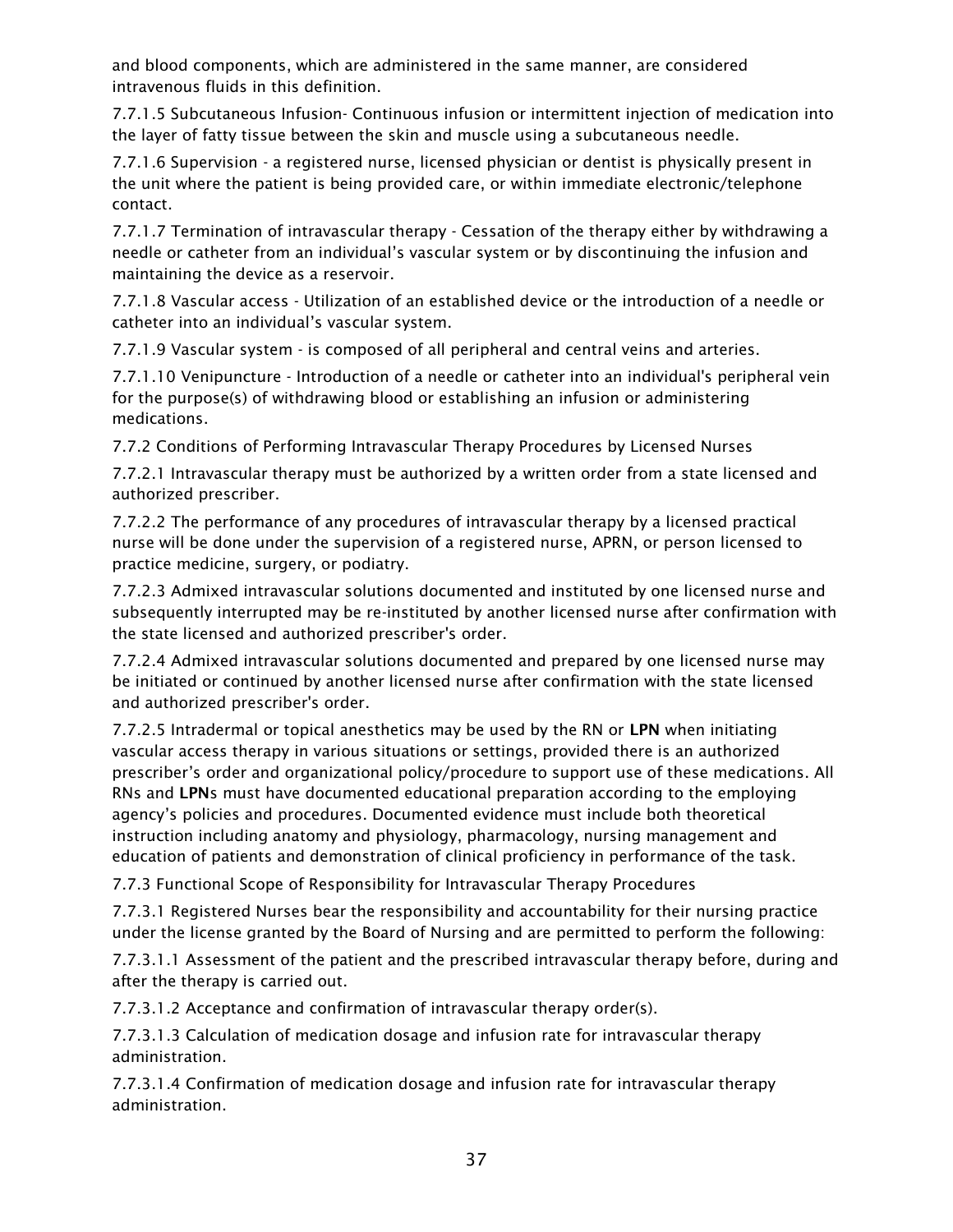7.7.3.1.5 Addition of prescribed medications in intravascular solution, labeling and documenting appropriately.

7.7.3.1.6 Start initial solution or add replacement fluids to an existing infusion as prescribed.

7.7.3.1.7 Vascular access for establishing an infusion or administering medications.

7.7.3.1.8 Administration of medications by "IV push".

7.7.3.1.9 Intravascular therapy maintenance.

7.7.3.1.10 Termination of intravascular therapy, including the removal of subclavian and PICC lines.

7.7.3.1.11 Access the vascular system for the purpose of the withdrawal of blood and to monitor the patient's condition before, during, and after the withdrawal of blood.

7.7.3.2 Licensed Practical Nurses bear the responsibility and accountability for their nursing practice under the license granted by the Board of Nursing and are permitted to perform the following for peripheral lines:

7.7.3.2.1 Acceptance and confirmation of intravascular therapy order(s).

7.7.3.2.2 Calculation of medication dosage and infusion rate of intravascular medications prescribed. This does not include titration.

7.7.3.2.3 Confirmation of medication dosage and infusion rate for intravascular therapy administration.

7.7.3.2.4 Addition of medications in intravascular solutions, label and document appropriately.

7.7.3.2.5 Venipuncture with needle device to establish access to the peripheral vascular system.

7.7.3.2.6 Start initial solution or add replacement fluids to an existing infusion as prescribed.

7.7.3.2.7 Intravascular therapy maintenance including the flushing of peripheral lines with Heparin and/or saline solution.

7.7.3.2.8 Termination of peripheral intravascular therapy.

7.7.3.2.9 Performance of venipuncture for the purpose of the withdrawal of blood and to monitor the patient's condition before, during and after the withdrawal of blood.

7.7.3.3 The Licensed Practical Nurse is permitted to perform the following procedures for central lines:

7.7.3.3.1 Acceptance of intravascular therapy order(s).

7.7.3.3.2 Calculation of medication dosage and infusion rate of intravascular medications prescribed. This does not include titration.

7.7.3.3.3 Confirmation of medication dosage and infusion rate for intravascular therapy administration.

7.7.3.3.4 Addition of medications in intravascular solutions, label and document appropriately.

7.7.3.3.5 Intravascular therapy maintenance, including the flushing of central lines with Heparin and/or saline solution.

7.7.3.3.6 Dressing and tubing changes, including PICC lines.

7.7.3.3.7 Addition of replacement fluids to an existing infusion as prescribed.

7.7.3.4 The Licensed Practical Nurse is permitted to perform the following procedures for subcutaneous infusions after documented instruction and competency demonstration:

7.7.3.4.1 Accept subcutaneous infusion therapy order(s).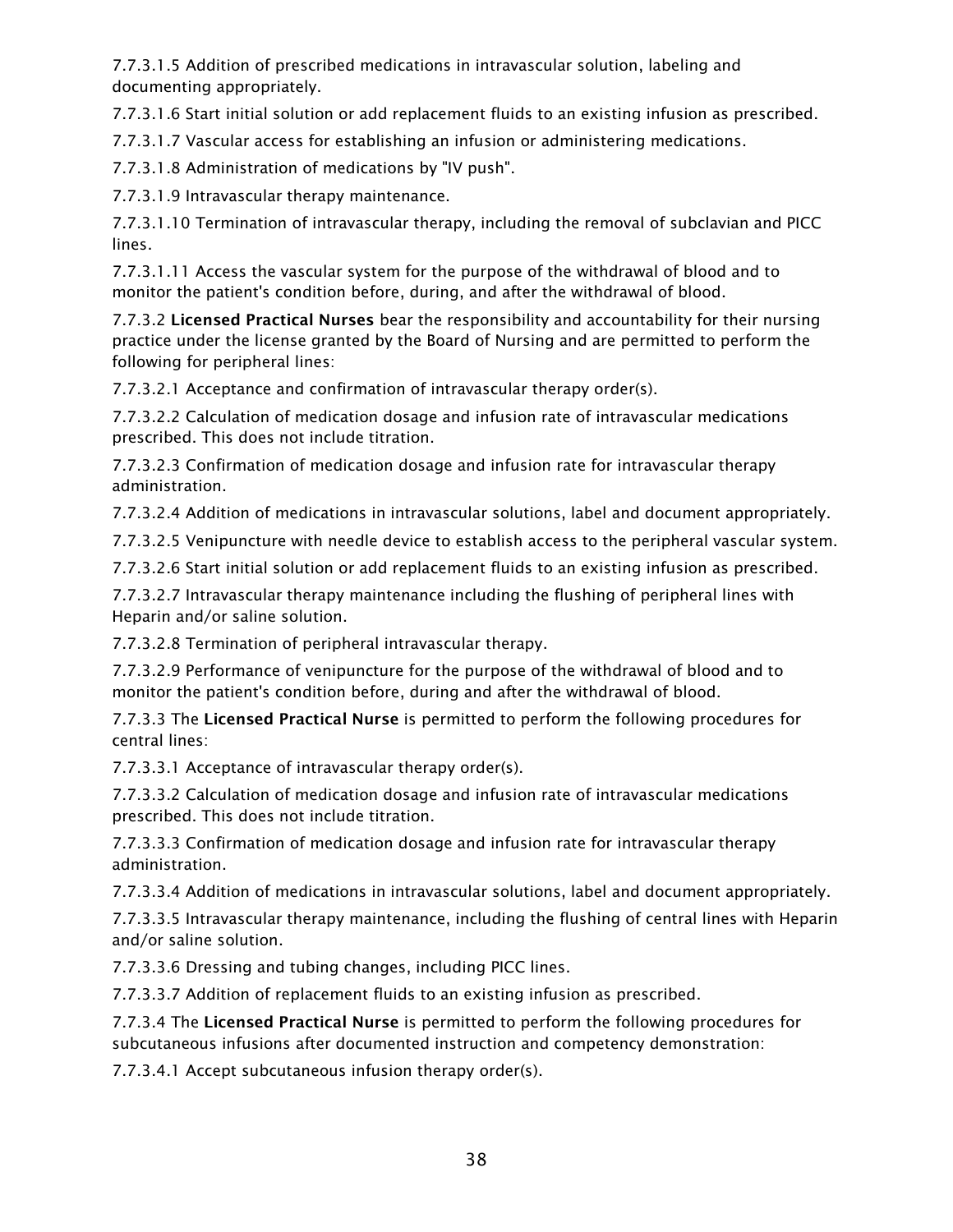7.7.3.4.2 Insert and remove subcutaneous needle or catheter to initiate/discontinue therapy or rotate sites.

7.7.3.4.3 Confirm medication dosage and infusion rate.

7.7.3.4.4 Calculate and adjust flow rates on subcutaneous infusion including pumps. This does not include titration nor administration of medications via the "push" route.

7.7.3.4.5 Perform dressing and tubing changes.

7.7.3.4.6 Maintain subcutaneous infusion therapy.

7.7.3.4.7 Change the administration set and convert a continuous infusion to an intermittent infusion and vice versa.

7.7.3.4.8 Observe, document, and report on insertion site and signs of complications such as infection, phlebitis, etc.

7.7.4 Special Infusion Therapy Procedures by Registered Nurses

7.7.4.1 Chemotherapy - Only intravascular routes are addressed in these rules. Review of the Oncology Nursing Society's current guidelines is recommended before the administration of anti-neoplastic agents.

7.7.4.1.1 Definition of Terms

7.7.4.1.1.1 Cancer Chemotherapy - is the broad term including the administration of antineoplastic agents into an individual's vascular system.

7.7.4.1.1.2 Anti-neoplastic agents - are those drugs which are administered with the intent to control neoplastic cell growth.

7.7.4.1.2 The Registered Nurse who administers cancer chemotherapy by the intravascular route must have documented educational preparation according to the employing agency's policies and procedures.

7.7.4.1.3 The Registered Nurse must have documented evidence of knowledge and skill in the following:

7.7.4.1.3.1 Pharmacology of anti-neoplastic agents

7.7.4.1.3.2 Principles of drug handling and preparation

7.7.4.1.3.3 Principles of administration

7.7.4.1.3.4 Vascular access

7.7.4.1.3.5 Side effects of chemotherapy on the nurse, patient, and family

7.7.4.2 Central Venous Access Via Peripheral Veins

7.7.4.2.1 Definition of Terms

7.7.4.2.1.1 Central venous access - is that entry into an individual's vascular system via the insertion of a catheter into a peripheral vein threaded through to the superior vena cava with placement confirmed by x-ray.

7.7.4.2.2 The Registered Nurse who performs central venous access via peripheral veins must have documented educational preparation according to the employing agency's policies and procedures.

7.7.4.2.3 Documented evidence must include, but is not limited to, evidence of both theoretical instruction and clinical proficiency in performance of the task.

7.7.4.2.3.1 Theoretical instruction must include, but is not limited to, anatomy and physiology, pharmacology, nursing management, and education of patients as they relate to central venous access via peripheral veins.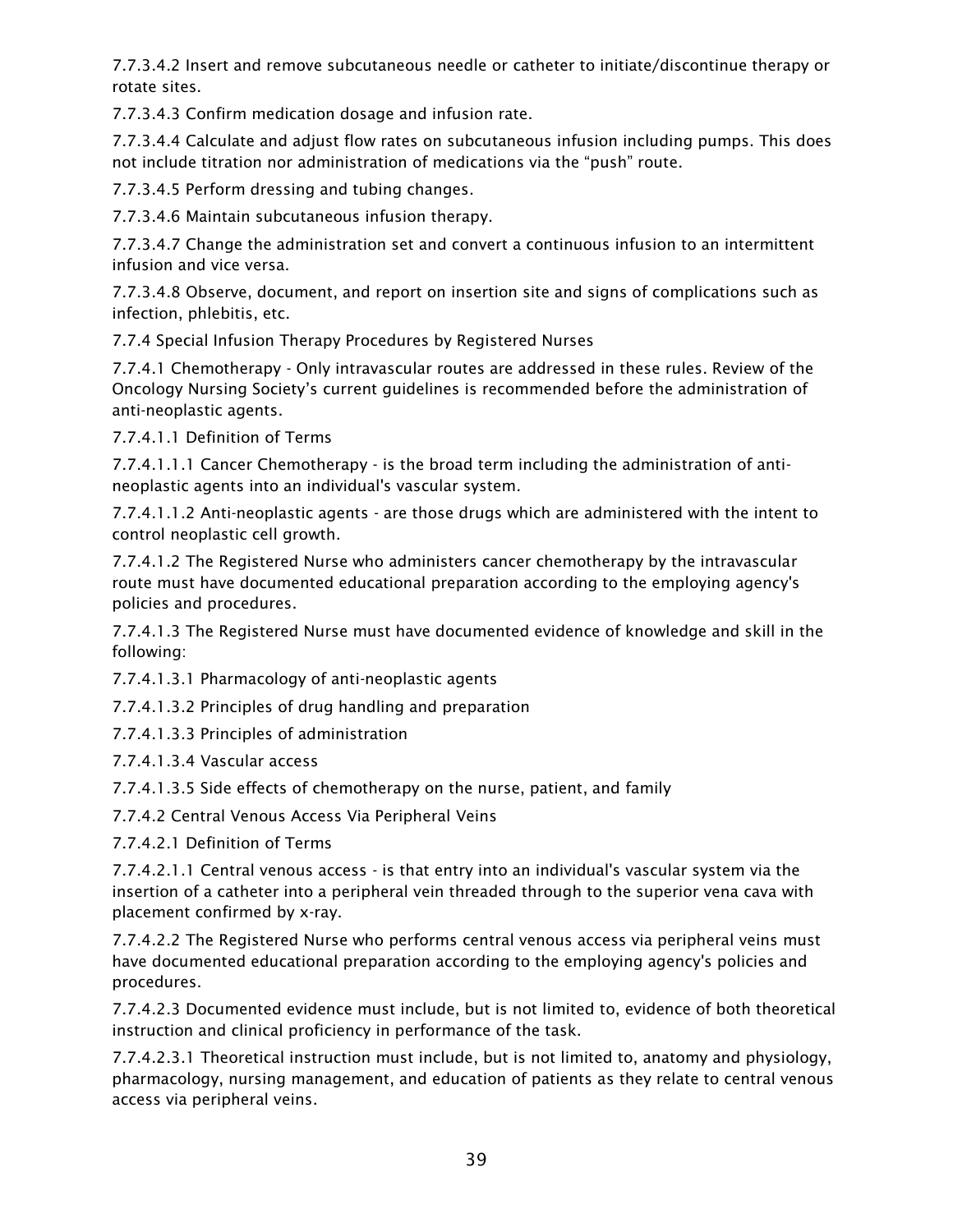7.7.4.2.3.2 A preceptor must supervise the learning experience and must document the Registered Nurse's competency in the performance of the procedure.

7.7.4.2.4 Specially trained PICC nurses may determine the location of the distal tip of a peripherally inserted central catheter by initial or repeat chest radiograph studies prior to administration of the prescribed therapy.

7.7.4.3 Pain Management via Epidural Catheter

7.7.4.3.1 It is within the scope of practice of a Registered Nurse to instill analgesics (opiates)/low dose anesthetics at analgesic levels into an existing catheter under the following conditions/exceptions:

7.7.4.3.1.1 The epidural catheter is in place.

7.7.4.3.1.2 The position of the epidural catheter was verified as correct by a physician at the time of insertion.

7.7.4.3.1.3 Bolus doses and/or continuous infusions, as pre-mixed by anesthesiologists, C.R.N.A.s, or pharmacists, of epidural analgesics/low does anesthetics at analgesic levels can be administered by the Registered Nurse only after the initial dose has been administered. Changes in medication and/or dosage of the same medication are not defined as the initial dose.

7.7.4.3.1.4 Only analgesics (opiates)/low dose anesthetics at analgesic levels will be administered via this route for acute and chronic pain management.

7.7.4.3.1.5 The Registered Nurse must complete a course that includes, but is not limited to, a) anatomy, physiology, pharmacology, nursing management, assessment, and education of patients as they relate to epidural administration of opiates/low dose anesthetics at analgesic levels; b) a credentialed preceptor must supervise the learning experience and must document the Registered Nurse's clinical competency in the performance of the procedure.

7.7.4.3.1.6 The Registered Nurse may not insert or remove epidural catheters.

7.7.4.4 Vascular Access via the Intraosseous Route

7.7.4.4.1 Definition of Terms

7.7.4.4.1.1 Intraosseous- within the bone marrow.

7.7.4.4.1.2 Intraosseous infusions- a method of obtaining immediate vascular access, especially in children, by percutaneous insertion of an intraosseous needle into the bone marrow cavity of a long bone where substances may be injected or infused and are readily absorbed into the general circulation.

7.7.4.4.2 The Registered Nurse who performs intraosseous access, infusions, or removal must have documented educational preparation according to the employing agency's policies and procedures.

7.7.4.4.3 Documented evidence must include, but is not limited to, evidence of both theoretical instruction and clinical proficiency in performance of the task.

7.7.4.4.3.1 Theoretical instruction must include, but is not limited to, anatomy and physiology, pharmacology, nursing management, and education of patients as they relate to intraosseous access, infusions, or removal.

7.7.4.4.3.2 A preceptor must supervise the learning experience and must document the Registered Nurse's competency in the performance of the procedures.

7.7.4.5 The Registered Nurse may perform the following procedures for subcutaneous infusions after documented instruction and competency demonstration:

7.7.4.5.1 Accept subcutaneous infusion therapy order(s).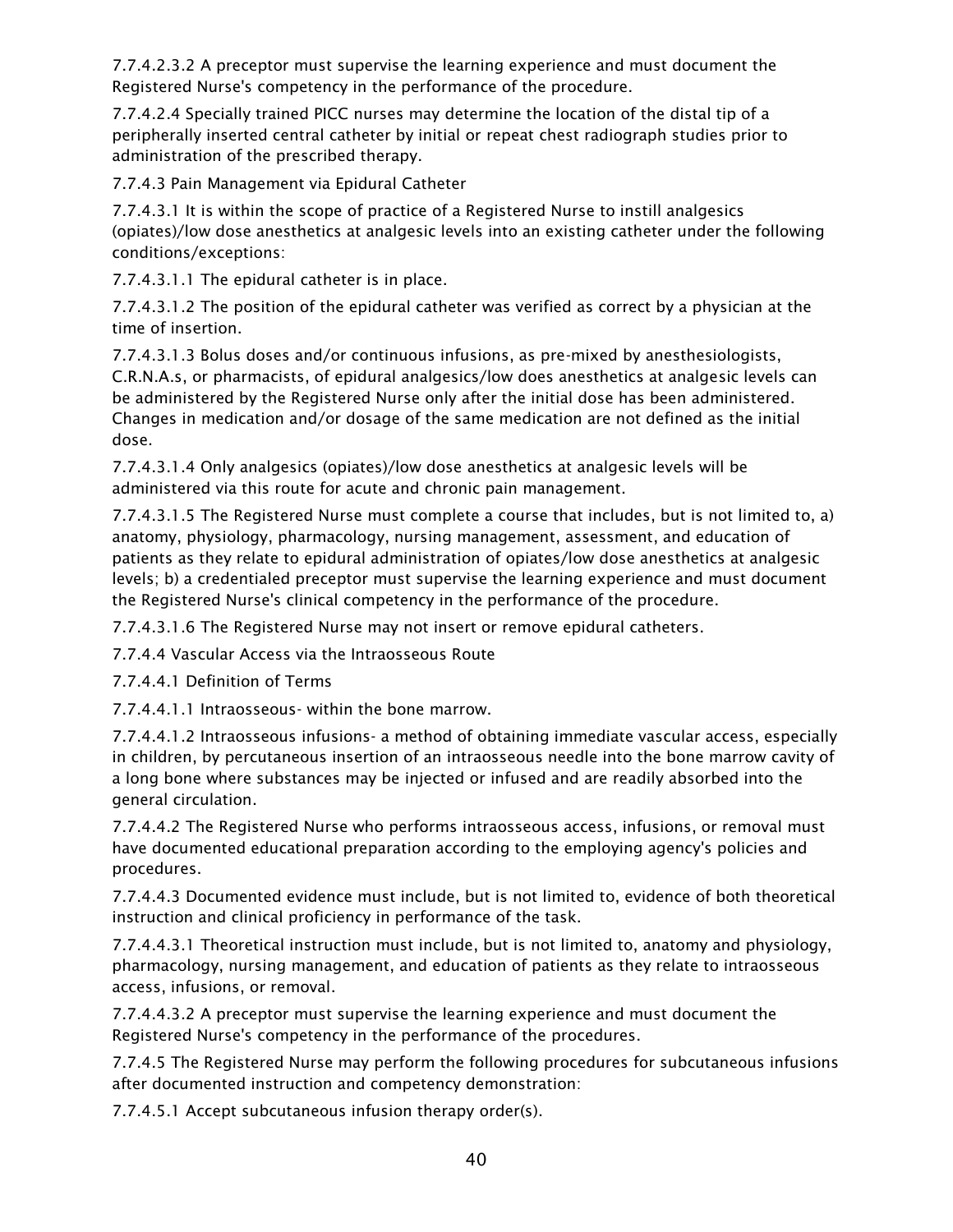7.7.4.5.2 Insert and remove subcutaneous needle or catheter to initiate/discontinue therapy or rotate sites.

7.7.4.5.3 Confirm medication dosage and infusion rate.

7.7.4.5.4 Calculate and adjust flow rates on subcutaneous infusion including pumps, including titration and administration of medications via the "push" route.

7.7.4.5.5 Perform dressing and tubing changes.

7.7.4.5.6 Maintain subcutaneous infusion therapy.

7.7.4.5.7 Change the administration set and convert a continuous infusion to an intermittent infusion and vice versa.

7.7.4.5.8 Assess insertion site for signs of complications, document, and perform appropriate interventions as ordered.

7.7.4.6 Pain Management Via Perineural Route

7.7.4.6.1 It is within the role of the RN to manage care for patients receiving analgesia by catheter techniques by the perineural route of administration to alleviate pain. This does not include the epidural route.

7.7.4.6.2 A RN who has received the proper additional education and training may re-inject medication (bolus dose) following establishment of an appropriate therapeutic range and adjust drug infusion rate, intervene with side effects and complications, replace empty drug reservoirs, refill implanted drug reservoirs, trouble shoot infusion devices, change infusion device batteries, tubings, and dressings, discontinue therapy, and remove catheters in compliance with a licensed healthcare provider's orders.

#### 7.7.4.6.3 The RN must:

7.7.4.6.3.1 Demonstrate the acquired knowledge of anatomy, physiology, pharmacology, side effects, and complications related to the analgesia technique and medication(s) being administered.

7.7.4.6.3.2 Assess the patient's total care needs (physiological, emotional) while receiving analgesia

7.7.4.6.3.3 Utilize monitoring modalities, interpret physiological responses, and initiate nursing interventions to ensure optimal patient care.

7.7.4.6.3.4 Anticipate and recognize potential complications of the analgesia technique in relation to the type of catheter, infusion device, and medication(s) being utilized.

7.7.4.6.3.5 Recognize emergency situations and institute nursing interventions in compliance with established institution/healthcare facility policies, procedures, and guidelines and licensed healthcare provider orders.

7.7.4.6.3.6 Demonstrate the cognitive and psychomotor skills necessary for use and removal of the analgesic catheter and infusion device when analgesia is delivered by such a device.

7.7.4.6.3.7 Demonstrate knowledge of the legal ramifications of the management and monitoring of analgesia by catheter techniques, including the RN's responsibility and liability in the event of untoward reactions or life-threatening complications.

7.7.4.6.3.8 Identify patient/family educational needs and limitations and provide the patient/family with patient-focused information/education regarding the specific catheter analgesia/infusion device using appropriate teaching methods.

7.8 Exclusions of Health Care Acts pursuant to 24 Del.C. §1921(a)(19)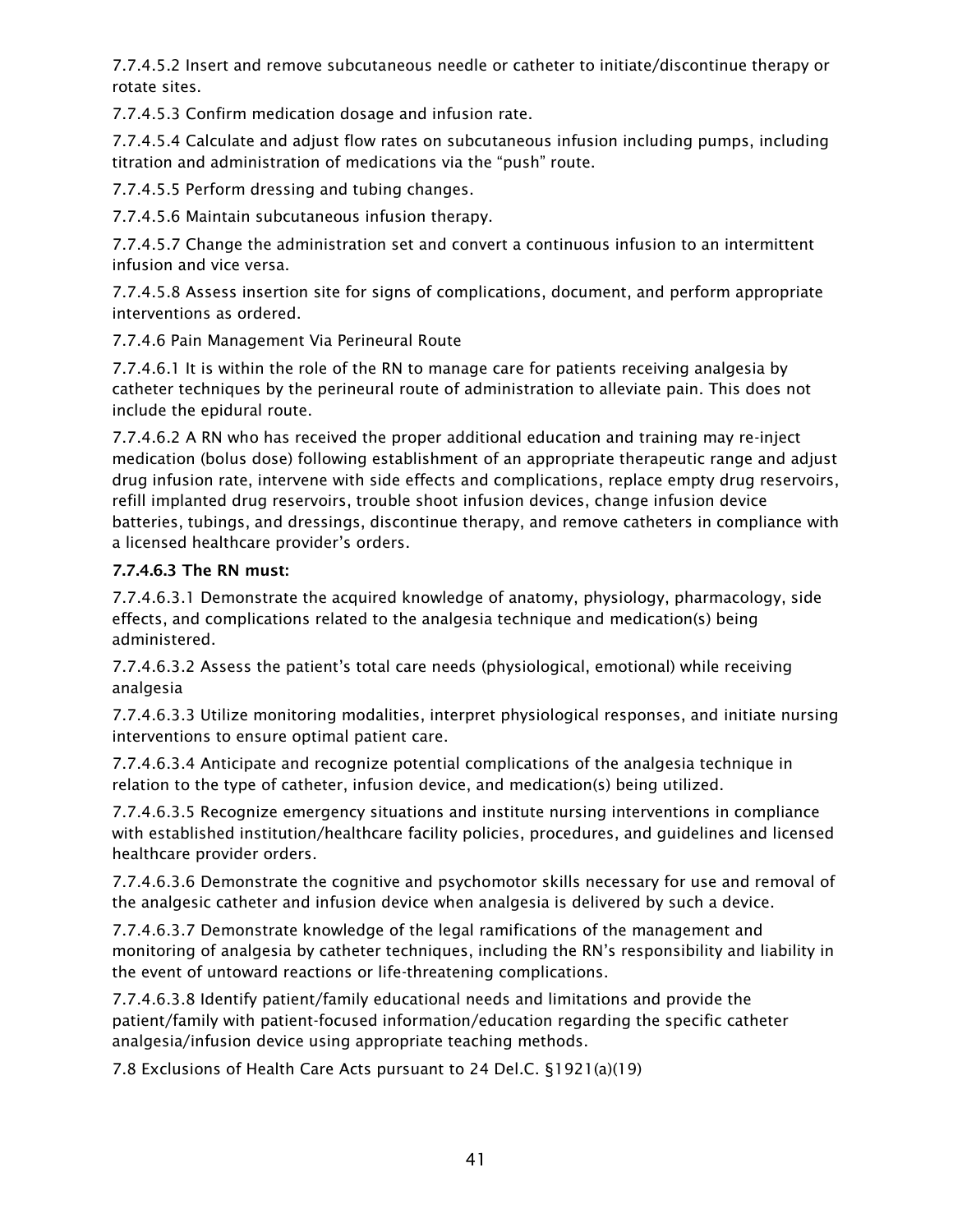7.8.1 Health care acts that shall not be delegated by a competent individual who does not reside in a medical facility or a facility regulated pursuant to Chapter 11 of Title 16 include the following:

7.8.1.1 original intravenous insertion

7.8.1.2 original suprapubic catheter insertion or removal

7.8.1.3 newly established gastrostomy or jejunostomy tube feeding

7.8.1.4 original nasogastric and gastrostomy tube insertion or removal

7.8.1.5 any jejunostomy tube insertion or removal

7.8.1.6 sterile invasive procedures not normally taught to patients and caregivers by licensed health care professionals

1 DE Reg. 1888 (06/01/98)

- 6 DE Reg. 1195 (03/01/03)
- 8 DE Reg. 864 (12/01/04)

8 DE Reg. 1683 (6/01/05)

15 DE Reg. 685 (11/01/11)

15 DE Reg. 1622 (05/01/12)

17 DE Reg. 1095 (05/01/14)

21 DE Reg. 735 (03/01/18)

23 DE Reg. 682 (02/01/20)

#### NAPNES Standards of Practice and Educational Competencies of Graduates of Practical/Vocational Nursing Programs

These standards and competencies are intended to better define the range of capabilities, responsibilities, rights and relationship to other health care providers for scope and content of practical/vocational nursing education programs. The guidelines will assist:

\_ Educators in development, implementation, and evaluation of practical, vocational nursing curricula.

\_ Students in understanding expectations of their competencies upon completion of the educational program.

\_ Prospective employers in appropriate utilization of the practical/vocational nurse.

\_ Consumers in understanding the scope of practice and level of responsibility of the practical/vocational nurse.

#### A. Professional Behaviors

Professional behaviors, within the scope of nursing practice for a practical/vocational nurse, are characterized by adherence to standards of care, accountability for one's own actions and behaviors, and use of legal and ethical principles in nursing practice. Professionalism includes a commitment to nursing and a concern for others demonstrated by an attitude of caring. Professionalism also involves participation in lifelong self-development activities to enhance and maintain current knowledge and skills for continuing competency in the practice of nursing for the LP/VN, as well as individual, group, community and societal endeavors to improve health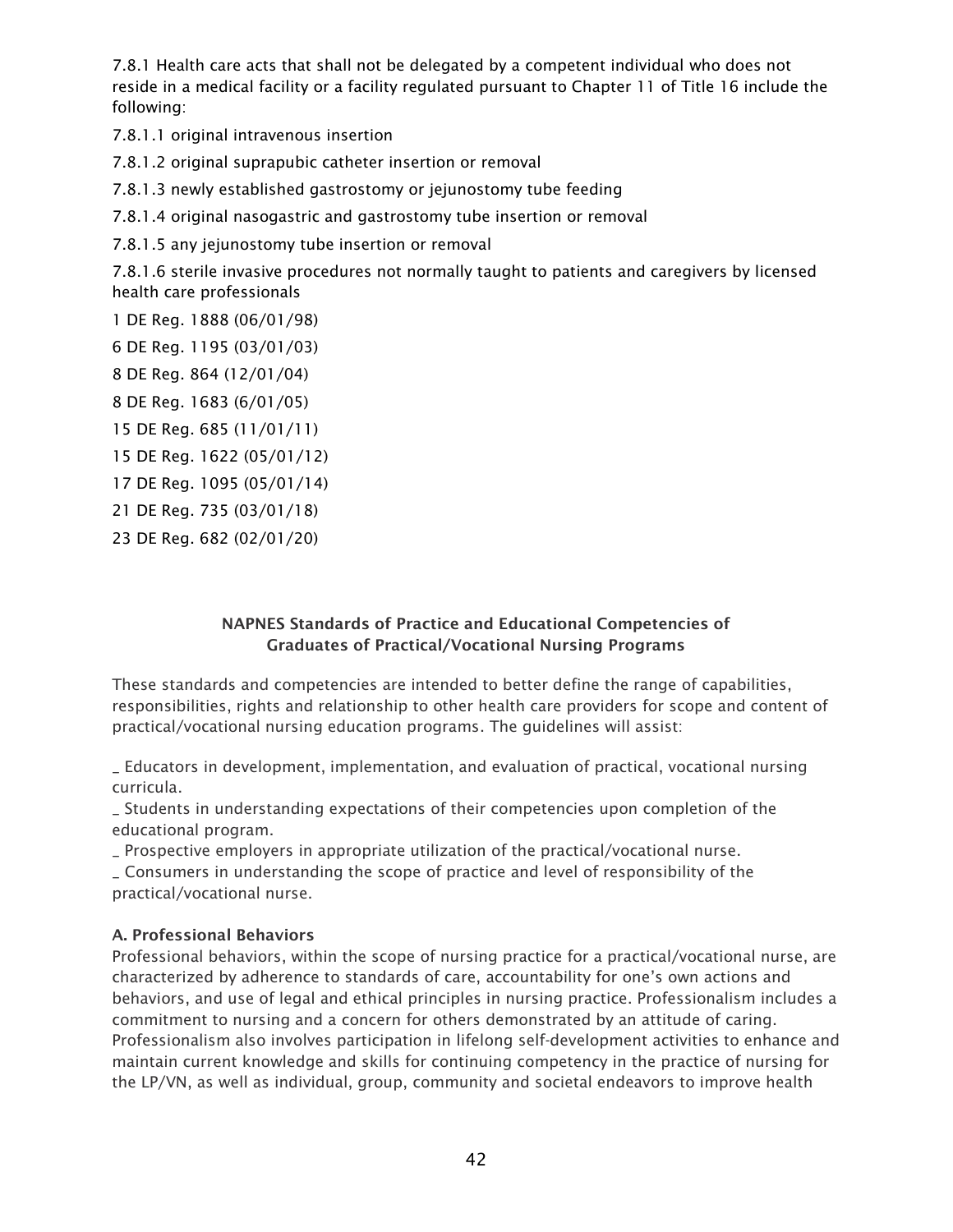care. Upon completion of the practical/vocational nursing program the graduate will display the following program outcome:

Demonstrate professional behaviors of accountability and professionalism according to the legal and ethical standards for a competent licensed practical/vocational nurse. Competencies which demonstrate this outcome has been attained:

1. Comply with the ethical, legal, and regulatory frameworks of nursing and the scope of practice as outlined in the LP/VN nurse practice act of the specific state in which licensed.

2. Utilize educational opportunities for lifelong learning and maintenance of competence.

3. Identify personal capabilities and consider career mobility options.

4. Identify own LP/VN strengths and limitations for the purpose of improving nursing performance.

5. Demonstrate accountability for nursing care provided by self and/or directed to others.

6. Function as an advocate for the health care consumer, maintaining confidentiality as required.

7. Identify the impact of economic, political, social, cultural, spiritual, and demographic forces on the role of the licensed practical/vocational nurse in the delivery of health care.

8. Serve as a positive role model within healthcare settings and the community.

9. Participate as a member of a practical/vocational nursing organization.

#### B. Communication

Communication is defined as the process by which information is exchanged between individuals verbally, non-verbally and/or in writing or through information technology. Communication abilities are integral and essential to the nursing process. Those who are included in the nursing process are the licensed practical/vocational nurse and other members of the nursing and healthcare team, client, and significant support person(s). Effective communication demonstrates caring, compassion, and cultural awareness, and is directed toward promoting positive outcomes and establishing a trusting relationship. Upon completion of the practical/vocational nursing program the graduate will display the following program outcome:

Effectively communicate with patients, significant support person(s), and members of the interdisciplinary health care team incorporating interpersonal and therapeutic communication skills.

Competencies which demonstrate this outcome has been attained:

1. Utilize effective communication skills when interacting with clients, significant others, and members of the interdisciplinary health care team.

2. Communicate relevant, accurate, and complete information.

3. Report to appropriate health care personnel and document assessments, interventions, and progress or impediments toward achieving client outcomes.

4. Maintain organizational and client confidentiality.

5. Utilize information technology to support and communicate the planning and provision of client care.

6. Utilize appropriate channels of communication.

## C. Assessment

Assessment is the collection and processing of relevant data for the purposes of appraising the client's health status. Assessment provides a holistic view of the client which includes physical, developmental, emotional, psychosocial, cultural, spiritual, and functional status. Assessment involves the collection of information from multiple sources to provide the foundation for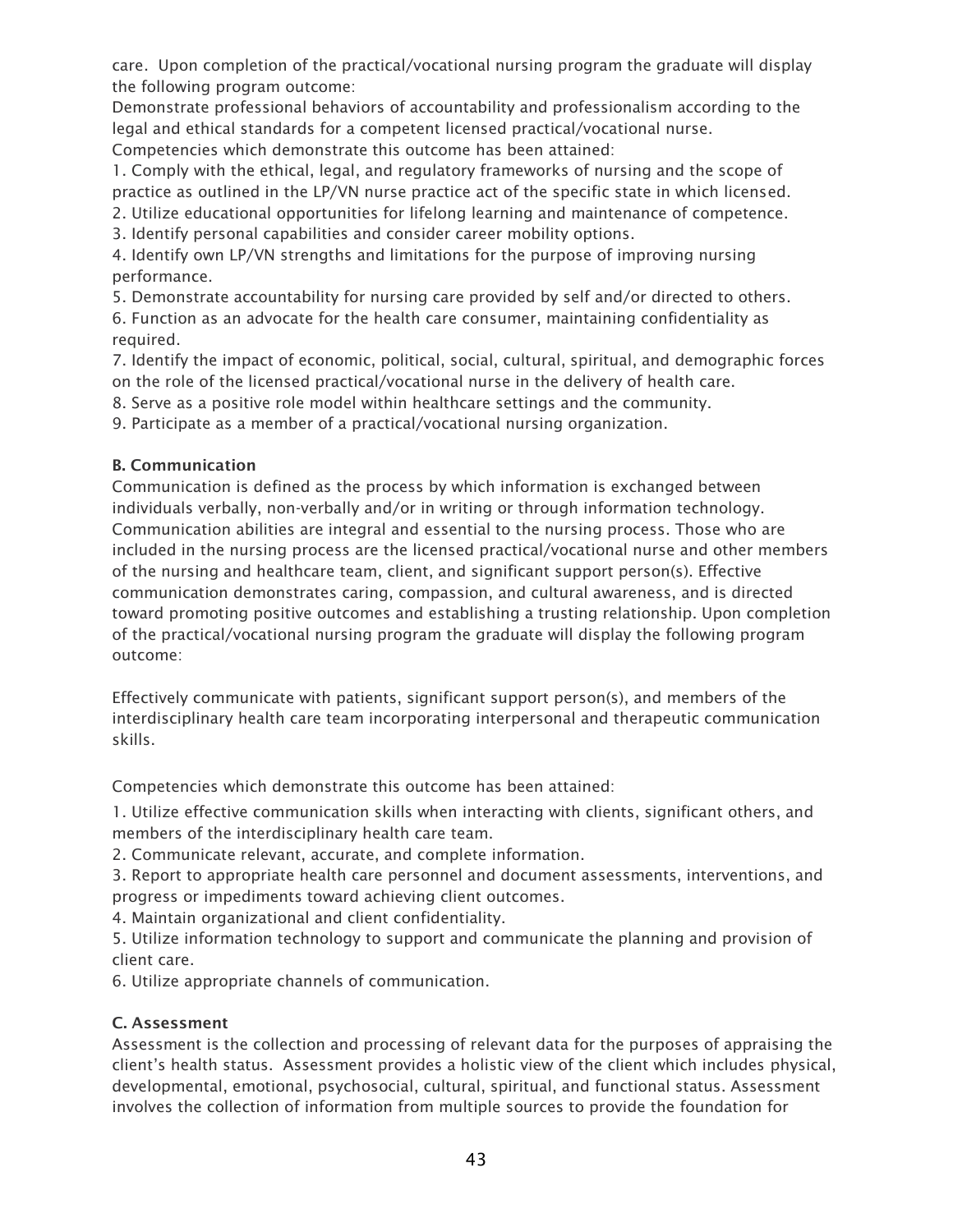nursing care. Initial assessment provides the baseline for future comparisons in order to individualize client care. Ongoing assessment is required to meet the client's changing needs. Upon completion of the practical/vocational nursing program the graduate will display the following program outcome:

Collect holistic assessment data from multiple sources, communicate the data to appropriate health care providers, and evaluate client responses to interventions.

Competencies which demonstrate this outcome has been attained:

1. Assess data related to basic physical, developmental, spiritual, cultural, functional, and psychosocial needs of the client.

2. Collect data within established protocols and guidelines from various sources including client interviews, observations/measurements, health care team members, family, significant other(s), and review of health records.

3. Assess data related to the client's health status, identify impediments to client progress and evaluate response to interventions.

4. Document data collection, assessment, and communicate findings to appropriate member/s of the healthcare team.

#### D. Planning

Planning encompasses the collection of health status information, the use of multiple methods to access information, and the analysis and integration of knowledge and information to formulate nursing care plans and care actions. The nursing care plan provides direction for individualized care, and assures the delivery of accurate, safe care through a definitive pathway that promotes the clients and support person's(s') progress toward positive outcomes. Upon completion of the practical/vocational nursing program the graduate will display the following program outcome:

Collaborate with the registered nurse or other members' of the health care team to organize and incorporate assessment data to plan/revise patient care and actions based on established nursing diagnoses, nursing protocols, and assessment and evaluation data.

Competencies which demonstrate this outcome has been attained:

1. Utilize knowledge of normal values to identify deviation in health status to plan care.

2. Contribute to formulation of a nursing care plan for clients with non-complex conditions and in a stable state, in consultation with the registered nurse and as appropriate in collaboration with the client or support person(s) as well as members of the interdisciplinary health care team using established nursing diagnoses and nursing protocols.

3. Prioritize nursing care needs of clients.

4. Assist in the review and revision of nursing care plans with the registered nurse to meet the changing needs of clients.

5. Modify client care as indicated by the evaluation of stated outcomes.

6. Provide information to client about aspects of the care plan within the LP/VN scope of practice

7. Refer client as appropriate to other members of the health care team about care outside the scope of practice of the LP/VN.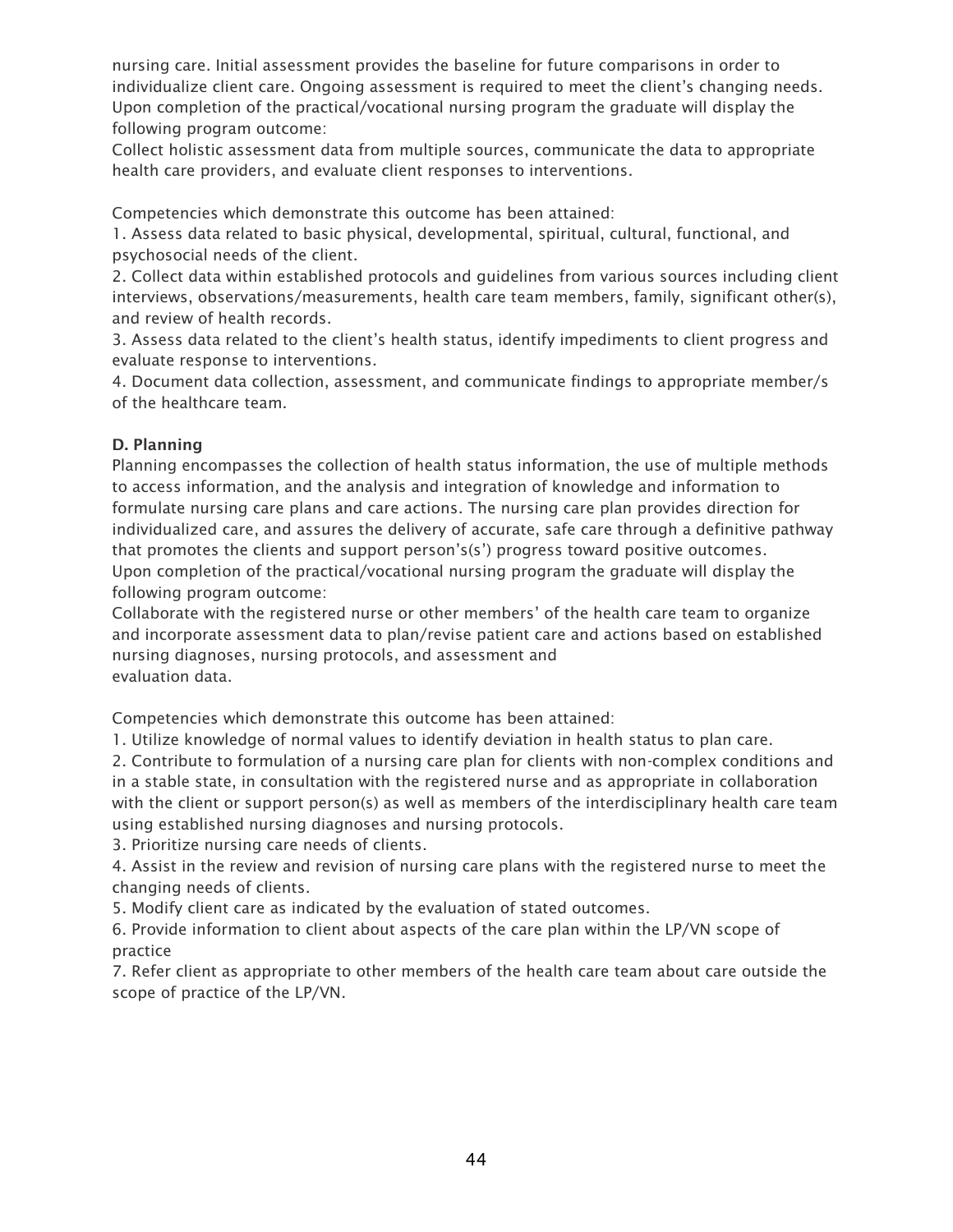#### E. Caring Interventions

Caring interventions are those nursing behaviors and actions that assist clients and significant others in meeting their needs and the identified outcomes of the plan of care. These interventions are based on knowledge of the natural sciences, behavioral sciences, and past nursing experiences. Caring is the "being with" and "doing for" that assists clients to achieve the desired outcomes. Caring behaviors are nurturing, protective, compassionate, and personcentered. Caring creates an environment of hope and trust where client choices related to cultural, religious, and spiritual values, beliefs, and lifestyles are respected.

Upon completion of the practical/vocational nursing program the graduate will display the following program outcome:

Demonstrate a caring and empathic approach to the safe, therapeutic, and individualized care of each client.

Competencies which demonstrate this outcome has been attained:

1. Provide and promote the client's dignity.

2. Identify and honor the emotional, cultural, religious, and spiritual influences on the client's health.

3. Demonstrate caring behaviors toward the client and significant support person(s).

4. Provide competent, safe, therapeutic and individualized nursing care in a variety of settings.

5. Provide a safe physical and psychosocial environment for the client and significant other(s).

6. Implement the prescribed care regimen within the legal, ethical, and regulatory framework of practical / vocational nursing practice.

7. Assist the client and significant support person(s) to cope with and adapt to stressful events and changes in health status.

8. Assist the client and significant other(s) to achieve optimum comfort and functioning.

9. Instruct client regarding individualized health needs in keeping with the licensed practical/vocational nurse's knowledge, competence, and scope of practice.

10. Recognize client's right to access information and refer requests to appropriate person(s).

11. Act in an advocacy role to protect client rights.

#### F. Managing

Managing care is the effective use of human, physical, financial, and technological resources to achieve the client identified outcomes while supporting organizational outcomes. The LP/VN manages care through the processes of planning, organizing and directing.

Upon completion of the practical/vocational nursing program, the graduate will display the following program outcome:

Implement patient care, at the direction of a registered nurse, licensed physician or dentist through performance of nursing interventions or directing aspects of care, as appropriate, to unlicensed assistive personnel (UAP).

Competencies which demonstrate this outcome has been attained:

1. Assist in the coordination and implementation of an individualized plan of care for clients and significant support person(s)

2. Direct aspects of client care to qualified UAPs commensurate with abilities and level of preparation and consistent with the state's legal and regulatory framework for the scope of practice for the LP/VN.

3. Supervise and evaluate the activities of UAPs and other personnel as appropriate within the state's legal, and regulatory framework for the scope of practice for the LP/VN as well as facility policy.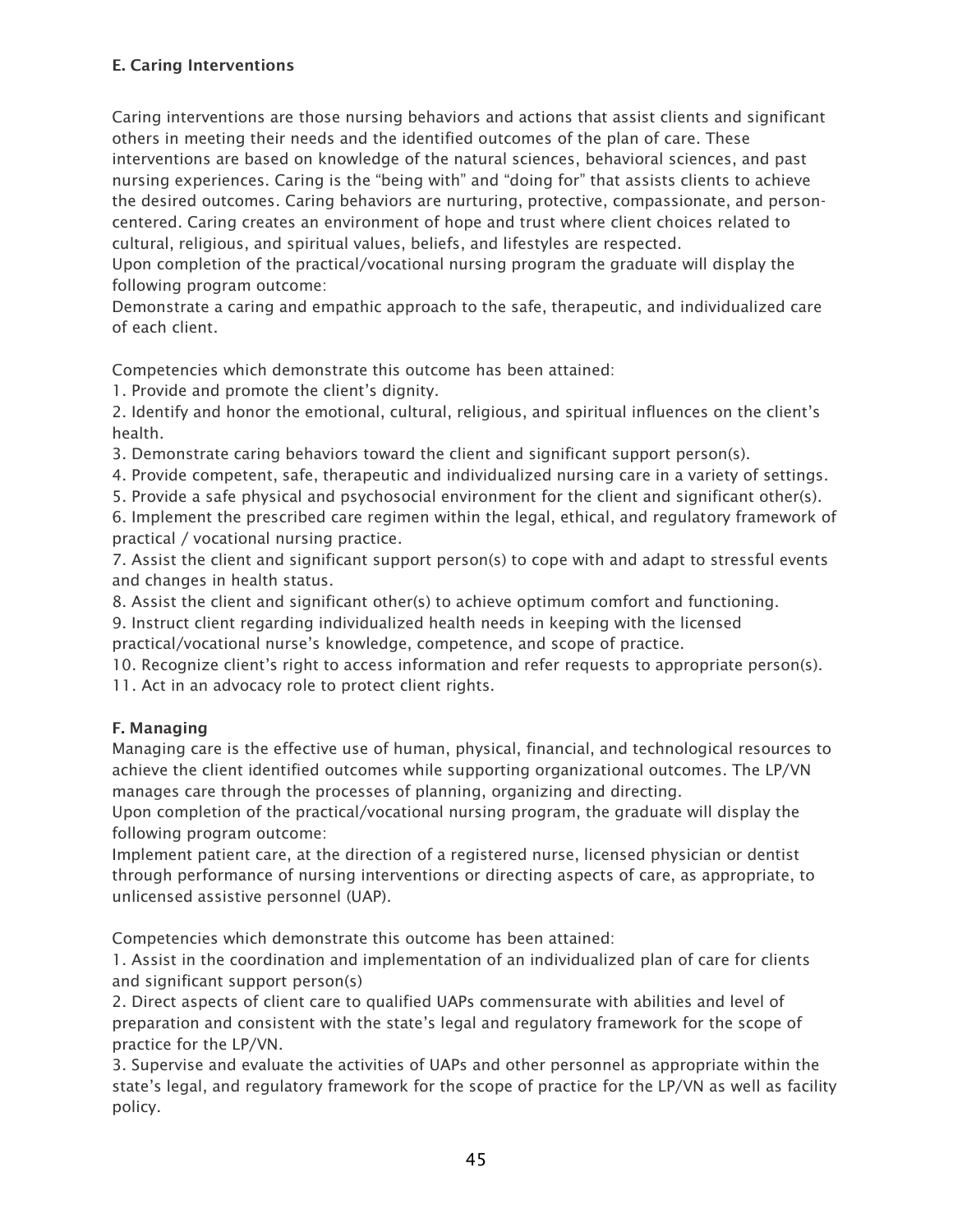4. Maintain accountability for outcomes of care directed to qualified UAPs.

5. Organize nursing activities in a meaningful and cost effective manner when providing nursing care for individuals or groups.

6. Assist the client and significant support person(s) to access available resources and services.

7. Demonstrate competence with current technologies.

8. Function within the defined scope of practice for the LP/VN in the health care delivery system at the direction of a registered nurse, licensed physician, or dentist.

© Copyright 2009 National Association for Practical Nurse Education and Service, Inc. All rights reserved.

## <span id="page-45-1"></span><span id="page-45-0"></span>National Federation of Licensed Practical Nurses Nursing Practice Standards for the Licensed Practical/ Vocational Nurse

*"Nursing Practice Standards"* is one of the ways that NFLPN meets the objective of its bylaws to address principles and ethics and also to meet another Article II objective, "To interpret the standards of practical (vocational) nursing."

In recent years, LPNs and LVNs have practiced in a changing environment. As LPNs and LVNs practice in expanding roles in the health care system, *"Nursing Practice Standards"* is essential reading for LPNs, LVNs, PN and VN students and their educators, and all who practice with LPNs and LVNs.

#### *PREFACE*

The Standards were developed and adopted by NFLPN to provide a basic model whereby the quality of health service and nursing service and nursing care given by LP/VNs may be measured and evaluated.

These nursing practice standards are applicable in any practice setting. The degree to which individual standards are applied will vary according to the individual needs of the patient, the type of health care agency or

services and the community resources.

The scope of licensed practical nursing has extended into specialized nursing services. Therefore, specialized fields of nursing are included in this document.

#### THE CODE FOR LICENSED PRACTICAL/VOCATIONAL NURSES

The Code, adopted by NFLPN in 1961 and revised in 1979, provides a motivation for establishing, maintaining and elevating professional standards. Each LP/VN, upon entering the profession, inherits the responsibility to adhere to the standards of ethical practice and conduct as set forth in this Code.

1. Know the scope of maximum utilization of the LP/VN as specified by the nursing practice act and function within this scope.

2. Safeguard the confidential information acquired from any source about the patient.

3. Provide health care to all patients regardless of race, creed, cultural background, disease, or lifestyle.

4. Uphold the highest standards in personal appearance, language, dress, and demeanor.

5. Stay informed about issues affecting the practice of nursing and delivery of health care and, where appropriate, participate in government and policy decisions.

6. Accept the responsibility for safe nursing by keeping oneself mentally and physically fit and educationally prepared to practice.

7. Accept responsibility for membership in NFLPN and participate in its efforts to maintain the established standards of nursing practice and employment policies which lead to quality patient care. *INTRODUCTORY STATEMENT*

#### *Definition*

Practical/Vocational nursing means the performance for compensation of authorized acts of nursing which utilize specialized knowledge and skills and which meet the health needs of people in a variety of settings under the direction of qualified health professionals.

*Scope*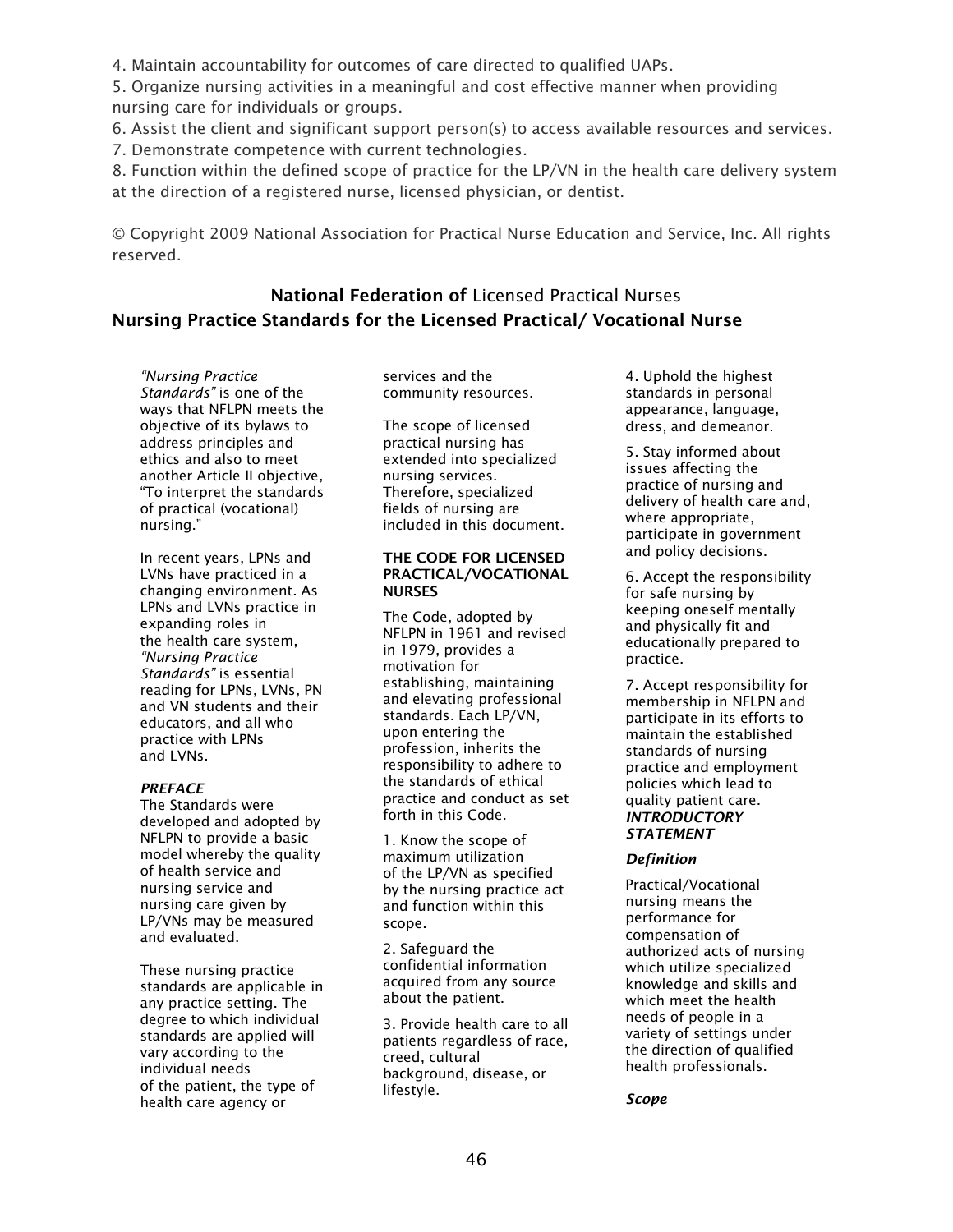Licensed Practical/Vocational nurses represent the established entry into the nursing profession and include specialized fields of nursing practice.

Opportunities exist for practicing in a milieu where different professions unite their particular skills in a team effort: to preserve or improve an individual patient's functioning and to protect health and safety of patients.

Opportunities also exist for career advancement within the profession through academic education and for lateral expansion of knowledge and expertise through both academic/continuing education and certification.

#### *STANDARDS*

#### *Education*

The Licensed Practical/Vocational Nurse

1. Shall complete a formal education program in practical nursing approved by the appropriate nursing authority in a state.

2. Shall successfully pass the National Council Licensure Examination for Practical Nurses. 3. Shall participate in initial orientation within the employing institution.

#### *Legal/Ethical Status*

The Licensed Practical/Vocational Nurse

1. Shall hold a current license to practice nursing as an LP/VN in accordance with the law of the state wherein employed.

2. Shall know the scope of nursing practice authorized by the Nursing

Practice Act in the state wherein employed.

3. Shall have a personal commitment to fulfill the legal responsibilities inherent in good nursing practice.

4. Shall take responsible actions in situations wherein there is unprofessional conduct by a peer or other health care provider.

5. Shall recognize and have a commitment to meet the ethical and moral obligations of the practice of nursing.

6. Shall not accept or perform professional responsibilities which the individual knows (s)he is not competent to perform.

#### *Practice*

The Licensed Practical/Vocational Nurse

1. Shall accept assigned responsibilities as an accountable member of the health care team.

2. Shall function within the limits of educational preparation and experience as related to the assigned duties.

3. Shall function with other members of the health care team in promoting and maintaining health, preventing disease and disability, caring for and rehabilitating individuals who are experiencing an altered health state, and contributing to the ultimate quality of life until death.

4. Shall know and utilize the nursing process in planning, implementing, and evaluating health services and nursing care for the individual patient or group.

a. Planning: The planning of nursing includes:

1) assessment/data collection of health status of the individual patient, the family and community groups

2) reporting information gained from assessment/data collection

3) the identification of health goals.

b. Implementation: The plan for nursing care is put into practice to achieve the stated goals and includes:

1) observing, recording and reporting significant changes which require intervention or different goals

2) applying nursing knowledge and skills to promote and maintain health, to prevent disease and disability and to optimize functional capabilities of an individual patient

3) assisting the patient and family with activities of daily living and encouraging self-care as appropriate

4) carrying out therapeutic regimens and protocols prescribed by personnel pursuant to authorized state law.

c. Evaluations: The plan for nursing care and its implementations are evaluated to measure the progress toward the stated

goals and will include appropriate person and/or groups to determine:

1) the relevancy of current goals in relation to the

progress of the individual patient.

2) the involvement of the recipients of care in the evaluation process.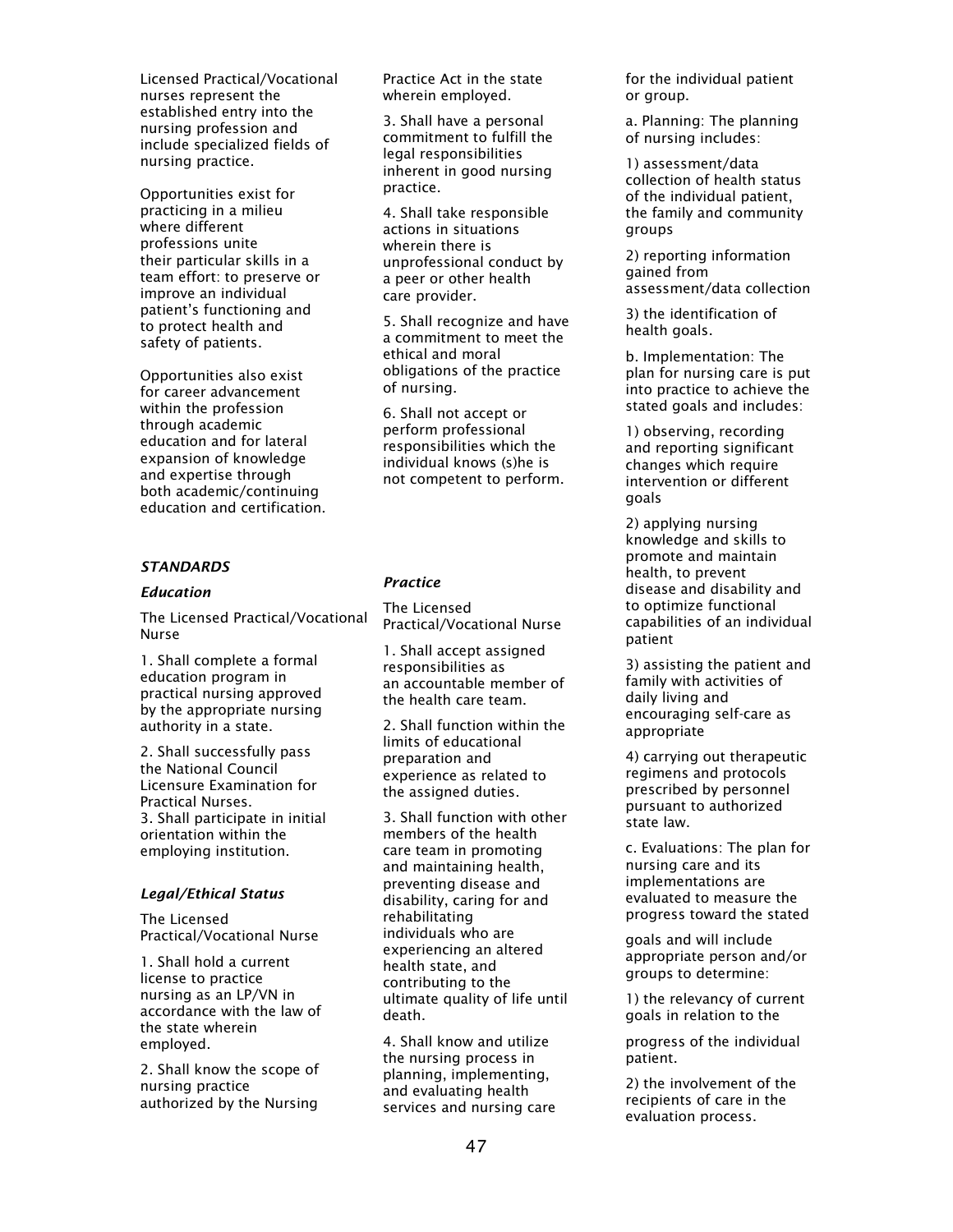3) the quality of the nursing action in the implementation of the plan.

4) a re-ordering of priorities or new goal setting in the care plan.

5. Shall participate in peer review and other evaluation processes.

6. Shall participate in the development of policies concerning the health and nursing needs of society and in the roles and functions of the LP/VN.

#### *Continuing Education*

The Licensed Practical/Vocational Nurse

1. Shall be responsible for maintaining the highest possible level of professional competence at all times.

2. Shall periodically reassess career goals and select continuing education activities which will help to achieve these goals.

3. Shall take advantage of continuing education and certification opportunities which will lead to personal growth and professional development.

4. Shall seek and participate in continuing education activities which are approved for credit by appropriate organizations, such as the NFLPN.

#### *Specialized Nursing Practice*

The Licensed Practical/Vocational Nurse

1. Shall have had at least one year's experience in nursing at the staff level.

2. Shall present personal qualifications that are indicative of potential abilities for practice in the chosen specialized nursing area.

3. Shall present evidence of completion of a program or course that is approved by an appropriate agency to provide the knowledge and skills necessary for effective nursing services in the specialized field.

4. Shall meet all of the standards of practice as set forth in this document.

#### *GLOSSARY*

#### Authorized (acts of Nursing)

Those nursing activities made legal through State Nurse Practice Acts.

Lateral Expansion of Knowledge An extension of the basic core of information

learned in the school of practical nursing.

Peer Review A formal evaluation of performance on the job by other LP/VNs.

#### Specialized Nursing **Practice**

A restricted field of nursing in which a person is particularly skilled and has specific knowledge.

#### Therapeutic Regimens

Regulated plans designed to bring about effective treatment of disease.

#### Career Advancement

A change of career goal.

#### LP/VN

A combined abbreviation for Licensed Practical Nurse and Licensed Vocational Nurse. The LVN is title used in California and Texas for the nurses who are called LPNs in other states.

#### Milieu

One's environment and surroundings.

#### **Protocols**

Courses of treatment which include specific steps to be performed in a stated order.

\*\*National Federation of Licensed Practical Nurses, Inc., 605 Poole Drive, Garner, NC 27529 Phone: 919/779-0046 • Fax: 919/779-5642 • www.nflpn.org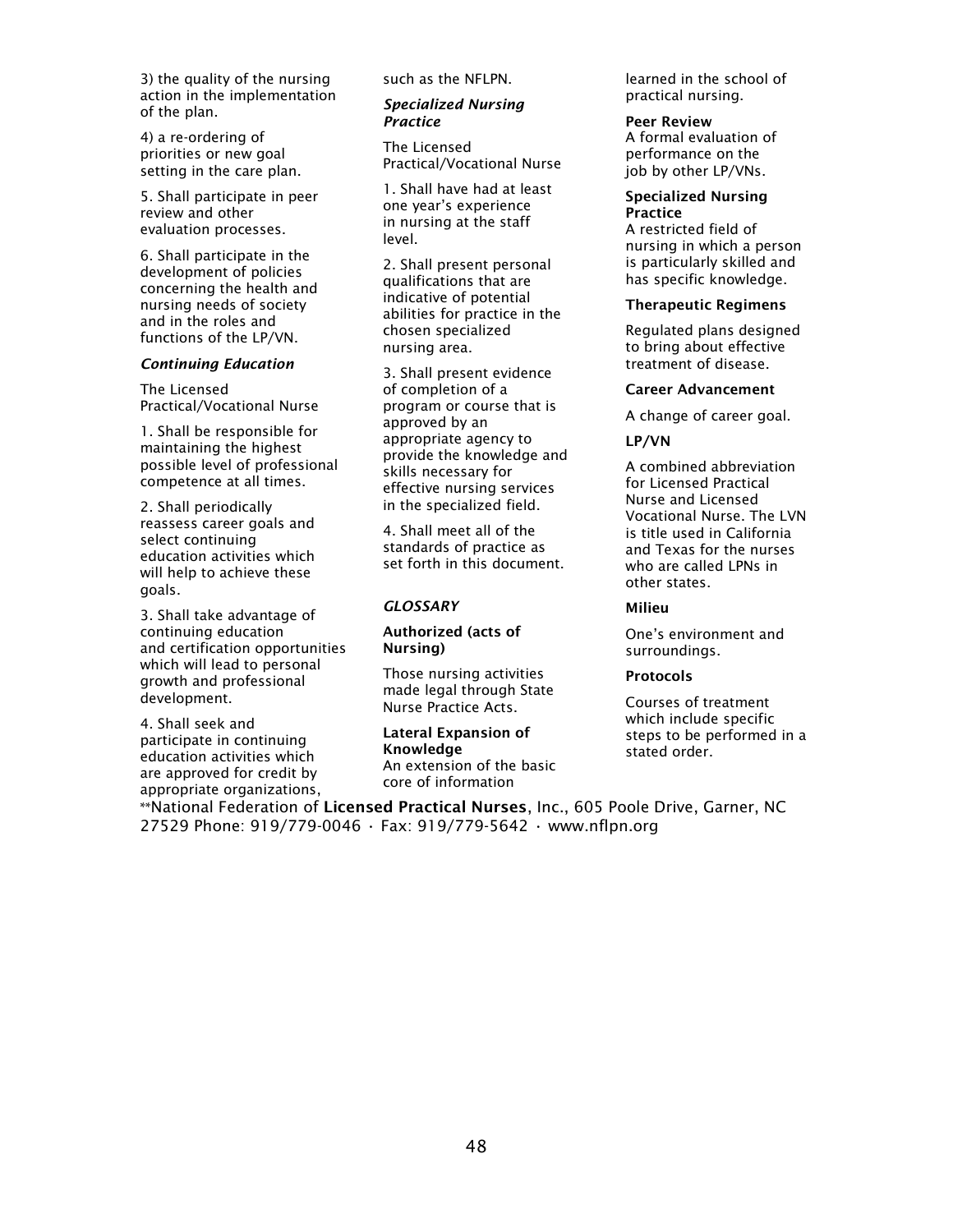## Appendix A

## **Grading Rubric for ATI Content Mastery Series**

| <b>Practice Assessment</b>                                                                                        |                                                                                                                   |  |  |
|-------------------------------------------------------------------------------------------------------------------|-------------------------------------------------------------------------------------------------------------------|--|--|
|                                                                                                                   |                                                                                                                   |  |  |
| <b>Complete Practice Assessment A</b><br><b>Remediation:</b><br>• Focused activity will be assigned by instructor | <b>Complete Practice Assessment B</b><br><b>Remediation:</b><br>• Focused activity will be assigned by instructor |  |  |

| <b>Standardized Proctored Assessment</b>                                                    |                                |                                             |                                             |  |
|---------------------------------------------------------------------------------------------|--------------------------------|---------------------------------------------|---------------------------------------------|--|
| Level 3<br>Level 1<br>Level 2                                                               |                                |                                             | <b>Below Level 1</b>                        |  |
| <b>Remediation:</b><br><b>Remediation:</b><br>• Instructor-defined.<br>• Instructor-defined |                                | <b>Remediation:</b><br>• Instructor-defined | <b>Remediation:</b><br>• Instructor-defined |  |
| <b>Proctored Assessment Retake*</b>                                                         |                                |                                             |                                             |  |
| <b>No Retake</b><br>(optional)                                                              | <b>No Retake</b><br>(optional) | <b>Retake required</b>                      | <b>Retake required</b>                      |  |

#### **ATI score for each course is 15% of the total grade and is based on work completion**

**and performance on proctored exam.**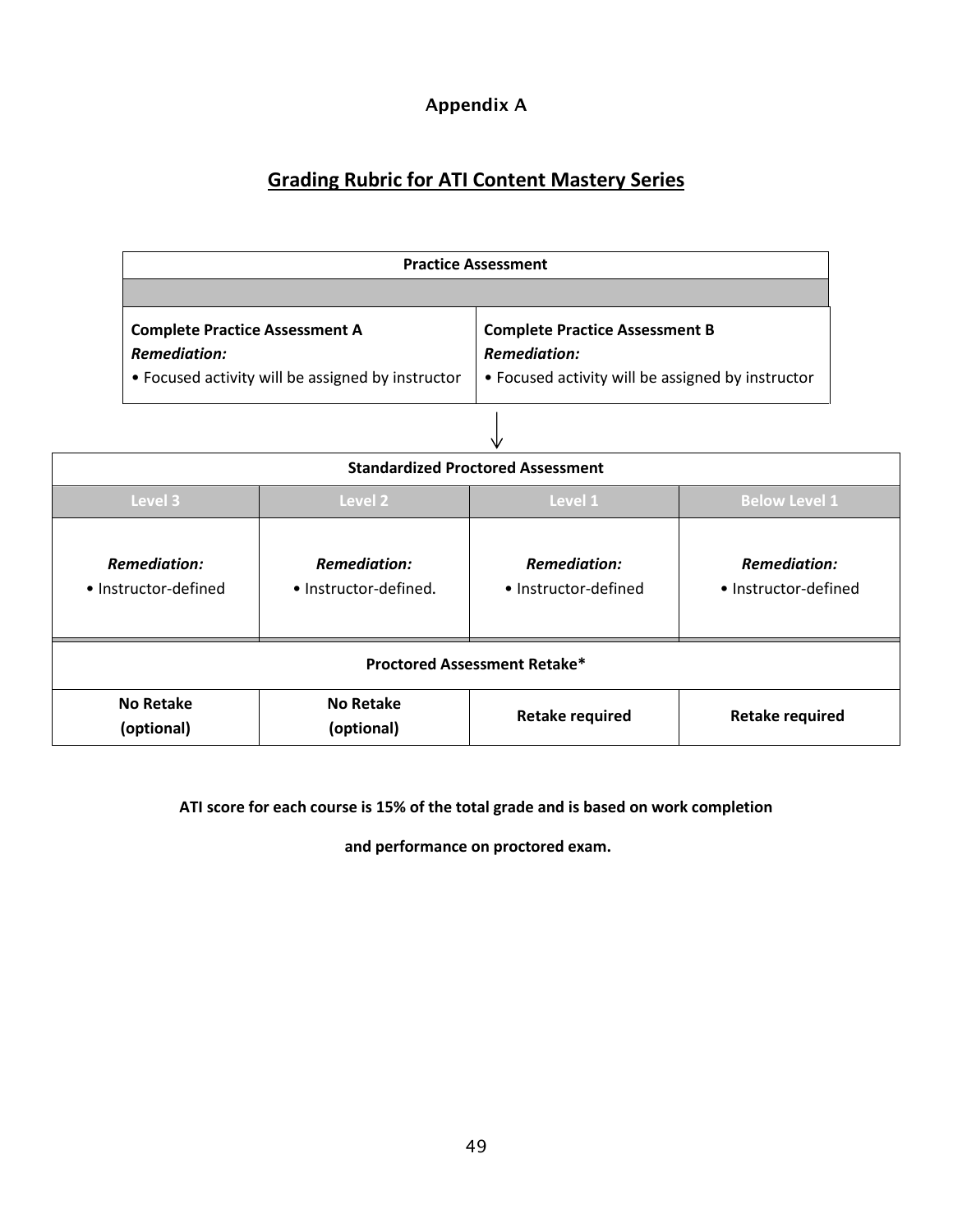## **Comprehensive Predictor | Grading Rubric**

| <b>Practice Assessment</b>                        |                                                   |  |  |
|---------------------------------------------------|---------------------------------------------------|--|--|
|                                                   |                                                   |  |  |
|                                                   |                                                   |  |  |
| <b>Practice assessment A</b>                      | <b>Practice assessment B</b>                      |  |  |
| <b>Remediation:</b>                               | <b>Remediation:</b>                               |  |  |
| • Focused activity will be assigned by instructor | • Focused activity will be assigned by instructor |  |  |
|                                                   |                                                   |  |  |

|                                                                                              | <b>Standardized Proctored Assessment</b>      |                                               |                                               |  |  |  |
|----------------------------------------------------------------------------------------------|-----------------------------------------------|-----------------------------------------------|-----------------------------------------------|--|--|--|
| 95% or above<br><b>Passing predictability</b>                                                | 90% or above<br><b>Passing predictability</b> | 85% or above<br><b>Passing predictability</b> | 84% or below<br><b>Passing predictability</b> |  |  |  |
| <b>Remediation:</b><br><b>Remediation:</b><br>• Instructor-defined<br>• Instructor-defined   |                                               | <b>Remediation:</b><br>• Instructor-defined   | <b>Remediation:</b><br>• Instructor-defined   |  |  |  |
|                                                                                              |                                               |                                               |                                               |  |  |  |
| Proctored Assessment Retake (approximately 7-10 days following initial Proctored Assessment) |                                               |                                               |                                               |  |  |  |
| <b>No Retake</b>                                                                             | <b>No Retake</b>                              | Retake                                        | Retake                                        |  |  |  |
| (optional)<br>(optional)                                                                     |                                               | recommended                                   | recommended                                   |  |  |  |

**↓** 

**Comprehensive Predictor Exam**

↓

 **Virtual ATI**

↓

**Green light**



## **NCLEX-PN**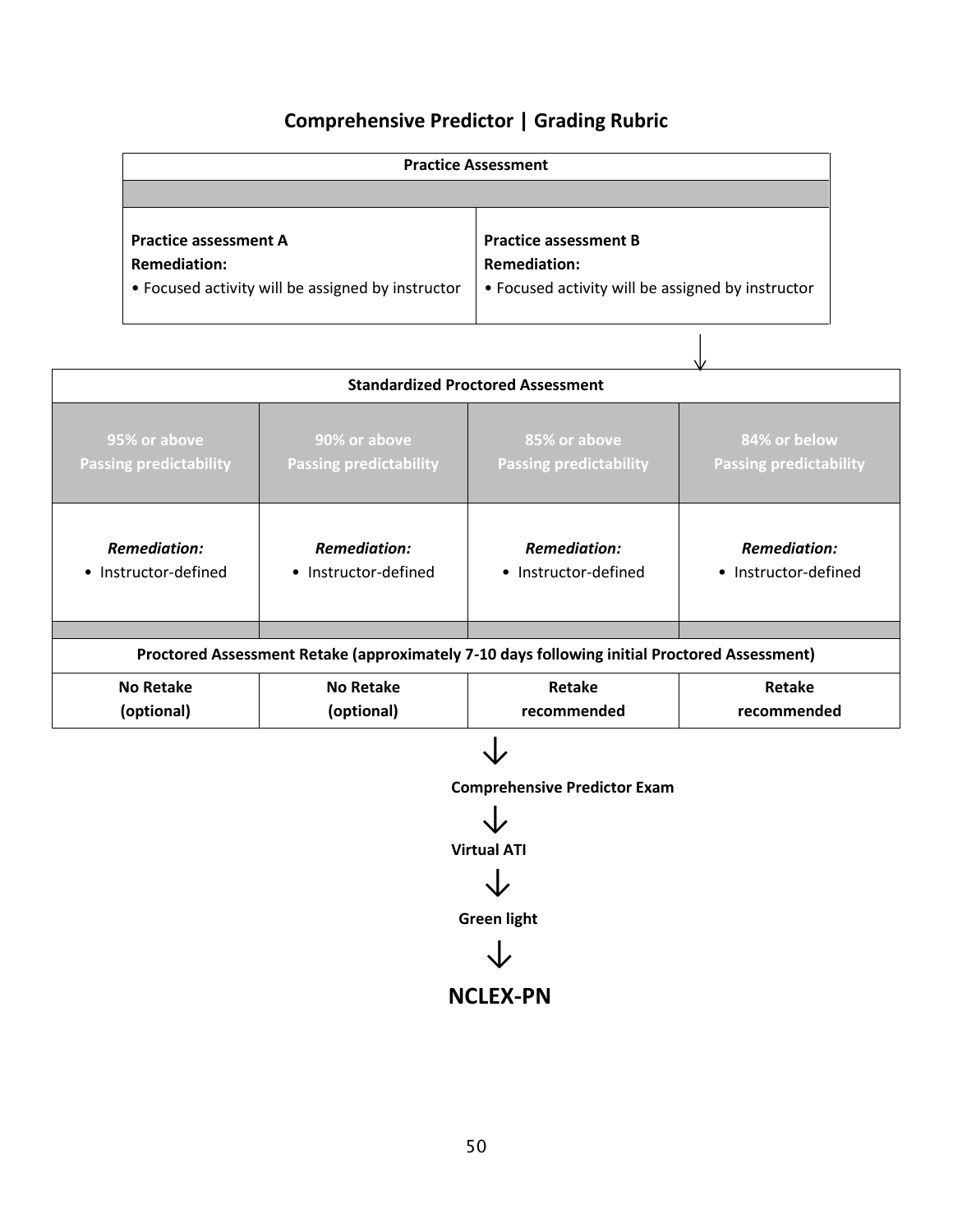#### Appendix B

#### **BULLYING, CYBERBULLYING, HARASSMENT OR INTIMIDATION REPORTING FORM**

Directions: Bullying, cyberbullying, harassment, or intimidation are serious behaviors and will not be tolerated. This is a form to report alleged bullying, cyberbullying, harassment, or intimidation that occurred on school property; at a school- sponsored activity or event off school property; or at any clinical site. If you are a student victim, or a close adult relative of a student victim, or a faculty or staff member and wish to report an incident of alleged bullying, cyberbullying, harassment, or intimidation, complete this form and return it to the Director, POLYTECH Adult Education Practical Nursing Program or an Adult Education Administrator.

**Bullying, cyberbullying, harassment, or intimidation means intentional conduct, including verbal, physical, or written conduct, or an intentional electronic communication, that: (1) creates a hostile educational environment by substantially interfering with a student's educational benefits, opportunities, or performance, or with a student's physical or psychological well-being and is: motivated by an actual or a perceived personal characteristic including race, national origin, marital status, sex, sexual orientation, gender identity, religion, ancestry, physical attribute, socioeconomic status, familial status, or physical or mental ability or disability; or threatening or seriously intimidating; and (2) occurs on school property, at a school activity or event off school property; or at any clinical site. Electronic communication means a communication transmitted by means of an electronic device, including but not limited to, a telephone, cellular phone, computer, or pager.** 

Today's date: \_\_\_\_\_\_\_\_\_\_\_\_\_\_\_\_\_\_\_\_\_\_\_\_\_\_\_\_\_\_\_\_\_\_\_ Day Month Year

Name of person reporting incident:\_\_\_\_\_\_\_\_\_\_\_\_\_\_\_\_\_\_\_\_\_\_\_\_\_\_\_\_\_\_\_\_\_\_\_\_\_\_\_\_\_\_\_\_\_\_\_\_\_\_ Telephone number: E-mail:

Place an **X** in the appropriate box: □ Student □ Student (Witness/Bystander) □ Adult relative

1. Name of student victim: \_\_\_\_\_\_\_\_\_\_\_\_\_\_\_\_\_\_\_\_\_\_\_\_\_\_\_\_\_\_\_\_\_\_\_\_\_\_\_\_\_\_\_\_\_\_\_\_\_\_\_\_\_\_\_\_

(Please print)

2. Age of student:

3. Name of alleged offender(s):(Please print)

3. On what date(s) did the incident happen?

\_\_\_\_\_\_\_\_\_\_\_/\_\_\_\_\_\_\_\_\_\_\_\_\_\_\_/\_\_\_\_\_\_\_\_\_\_\_\_\_\_\_\_  $\overline{a}$  /  $\overline{a}$  /  $\overline{a}$  /  $\overline{a}$  /  $\overline{a}$  /  $\overline{a}$  /  $\overline{a}$  /  $\overline{a}$  /  $\overline{a}$  /  $\overline{a}$  /  $\overline{a}$  /  $\overline{a}$  /  $\overline{a}$  /  $\overline{a}$  /  $\overline{a}$  /  $\overline{a}$  /  $\overline{a}$  /  $\overline{a}$  /  $\overline{a}$  /  $\overline{a}$  / \_\_\_\_\_\_\_\_\_\_/\_\_\_\_\_\_\_\_\_\_\_\_\_\_\_/\_\_\_\_\_\_\_\_\_\_\_\_\_\_\_\_\_\_

\_\_\_\_\_\_\_\_\_\_\_\_\_\_\_\_\_\_\_\_\_\_\_\_\_\_\_\_\_\_\_\_\_\_\_\_\_\_\_\_\_\_\_\_\_\_\_\_\_\_\_\_\_\_\_\_\_\_\_\_\_\_\_\_\_\_\_\_\_\_\_\_\_\_\_\_\_\_ \_\_\_\_\_\_\_\_\_\_\_\_\_\_\_\_\_\_\_\_\_\_\_\_\_\_\_\_\_\_\_\_\_\_\_\_\_\_\_\_\_\_\_\_\_\_\_\_\_\_\_\_\_\_\_\_\_\_\_\_\_\_\_\_\_\_\_\_\_\_\_\_\_\_\_\_\_\_ \_\_\_\_\_\_\_\_\_\_\_\_\_\_\_\_\_\_\_\_\_\_\_\_\_\_\_\_\_\_\_\_\_\_\_\_\_\_\_\_\_\_\_\_\_\_\_\_\_\_\_\_\_\_\_\_\_\_\_\_\_\_\_\_\_\_\_\_\_\_\_\_\_\_\_\_\_\_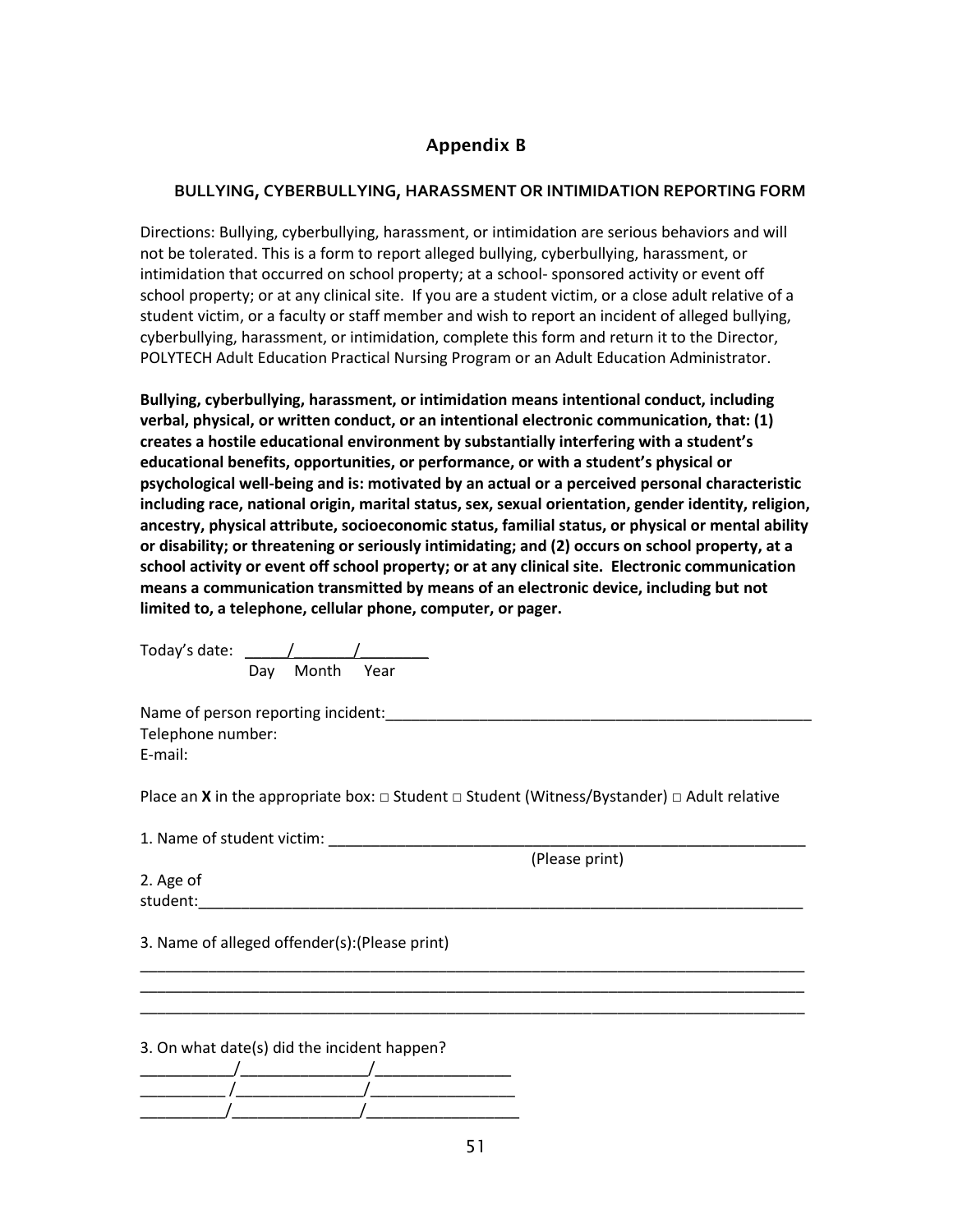- 4. Place an **X** next to the statement(s) that best describes what happened. (choose all that apply)
- □ Any bullying, cyberbullying, harassment, or intimidation that involves physical aggression
- □ Getting another person to hit or harm the student
- $\Box$  Teasing, name-calling, making critical remarks, or threatening, in person or by other means
- $\square$  Demeaning and making jokes about the victim
- □ Making rude and/or threatening gestures
- $\square$  Excluding or rejecting the student
- □ Intimidating (bullying), extorting, or exploiting
- □ Spreading harmful rumors or gossip
- □ Electronic Communication (specify)
- □ Other (specify)
- 5. Where did the incident happen? (choose all that apply)
- □ On school property □ At a school-sponsored activity or event off school property
- □ At a clinical site:

specify

6. What did the alleged offender(s) say or do?

(Attach a separate sheet if necessary)

7. Why did the bullying, cyberbullying, harassment or intimidation occur?

(Attach a separate sheet if necessary)

- 8. Did a physical injury result from this incident? Place an **X** next to one of the following:
- □ No □ Yes, but it did not require medical attention □ Yes, and it required medical attention
- 9. Was the student victim absent from school as a result of the incident? □ Yes □ No

\_\_\_\_\_\_\_\_\_\_\_\_\_\_\_\_\_\_\_\_\_\_\_\_\_\_\_\_\_\_\_\_\_\_\_\_\_\_\_\_\_\_\_\_\_\_\_\_\_\_\_\_\_\_\_\_\_\_\_\_\_\_\_\_\_\_\_\_\_\_\_

\_\_\_\_\_\_\_\_\_\_\_\_\_\_\_\_\_\_\_\_\_\_\_\_\_\_\_\_\_\_\_\_\_\_\_\_\_\_\_\_\_\_\_\_\_\_\_\_\_\_\_\_\_\_\_\_\_\_\_\_\_\_\_\_\_\_\_\_\_\_\_\_\_\_\_

- 10. Is there any additional information you would like to provide?
- (Attach a separate sheet if necessary)

**Signature**:

**Date:**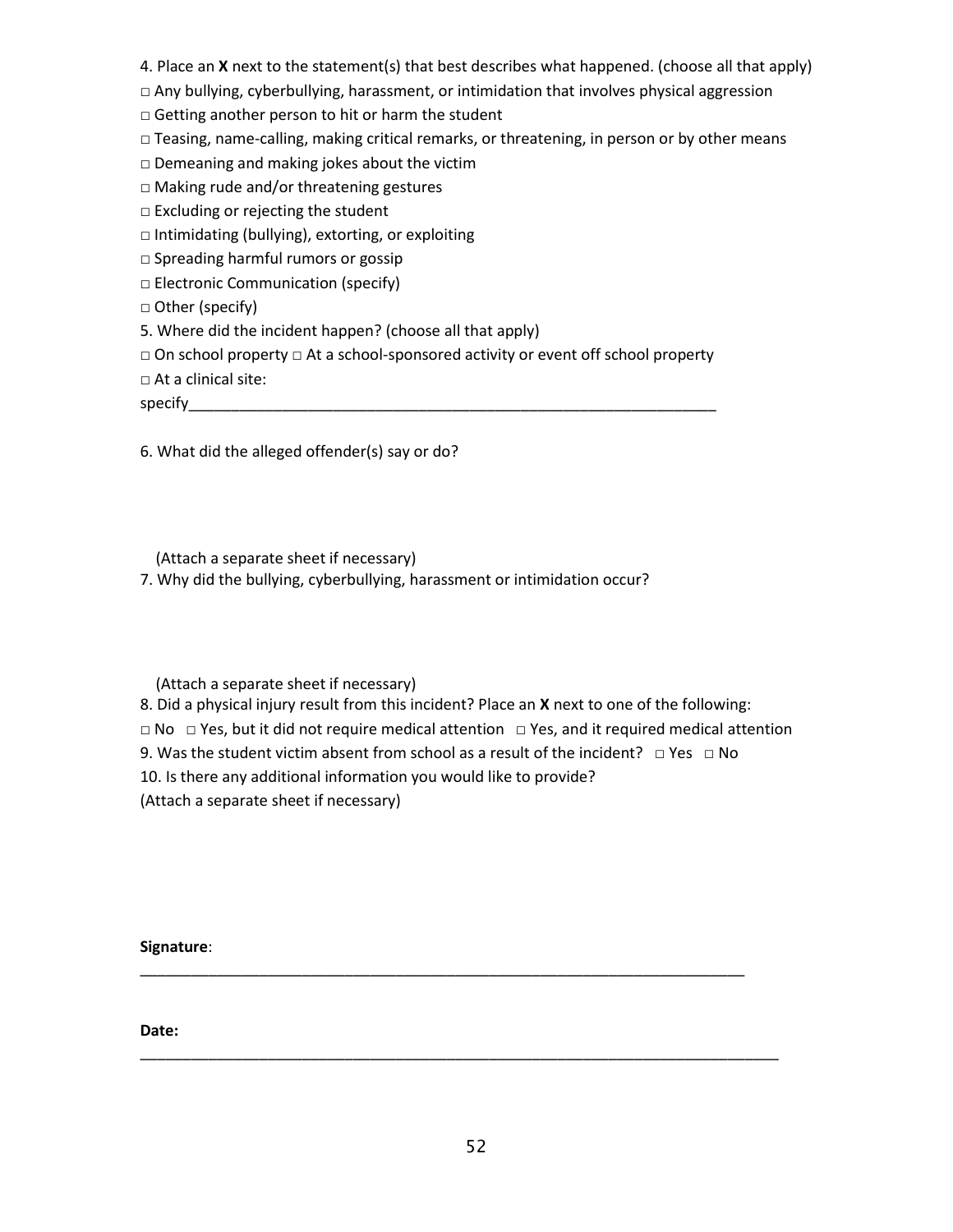#### Appendix C

#### <span id="page-52-0"></span>**Substance Abuse Policy and Procedure**

Health and safety concerns dictate that nurses and nursing students must conduct health care and educational activities fully in control of their manual dexterity and skills, mental faculties, and judgment. The presence or use of drugs, marijuana or alcohol, lawful or otherwise, which interferes with the judgment, cognition or motor coordination of nursing students in a health care setting or classroom, poses an unacceptable risk for patients, colleagues, POLYTECH Adult Education Practical Nursing Program (PAEPNP), and affiliating clinical agencies. The nursing program recognizes its responsibility to endeavor to provide a safe, conducive, academic environment for students and to cooperate with clinical agencies in providing for the safe and effective care of their patients.

Drug screens are required for admission to the nursing program. If an applicant is found to have a positive drug test result, they will not be considered for admission.

For students enrolled in the program, drug screens are required before participation at some clinical sites. If the student's screen result is positive, the student shall meet with the Coordinator of the program and/or one of the other administrators of the Adult Education Division. If the medication in question is a prescription medication that the student is on, the student must present a copy of the prescription or the actual pharmacy-prepared medication with appropriate label within 24 hours, along with a written, signed statement as to why the test result is positive. Student must also provide a doctor's note stating they are safe to practice if taking the medication(s) as prescribed. Student must be able to perform to the level of expectation for all students. If, despite this, they are prohibited from attending the clinical site(s), the student must withdraw from the program.

If a student tests positive for one or more *illicit* drugs in an initial drug screen and the student affirms illicit drug use, the student will be dismissed from the program. If the student denies having used an illicit drug, the student will be given the option of re-testing at his/her expense within the 24 hours following notification – the student must provide proof of the date and time of the drug screen re-test to the Program Coordinator. HOWEVER, A STUDENT WILL NOT BE ALLOWED TO PARTICIPATE IN CLINICALS AT ANY TIME A DRUG SCREEN RESULT IS POSITIVE. If the second screen is positive, the student must withdraw from the program. If the second (retest) screen is negative, the student will be allowed to continue in the nursing program, but the student will be required to have at least one random drug screen at his/her own expense during the time he/she continues in the nursing program and will continue to be monitored for signs of impairment. If this random drug screen is positive, the student must withdraw from the program, and he/she will not be eligible for readmission to the program in the future.

Student failure to submit to a drug screen, attempting to tamper with, contaminate, or switch a sample will result in the student not meeting program requirements, therefore, necessitating dismissal from the program.

If a student appears to be chemically impaired at any time while participating in clinicals, lab or the classroom, the Coordinator of the program or an administrator of POLYTECH Adult Education must be notified immediately and the behavior indicating that a student may be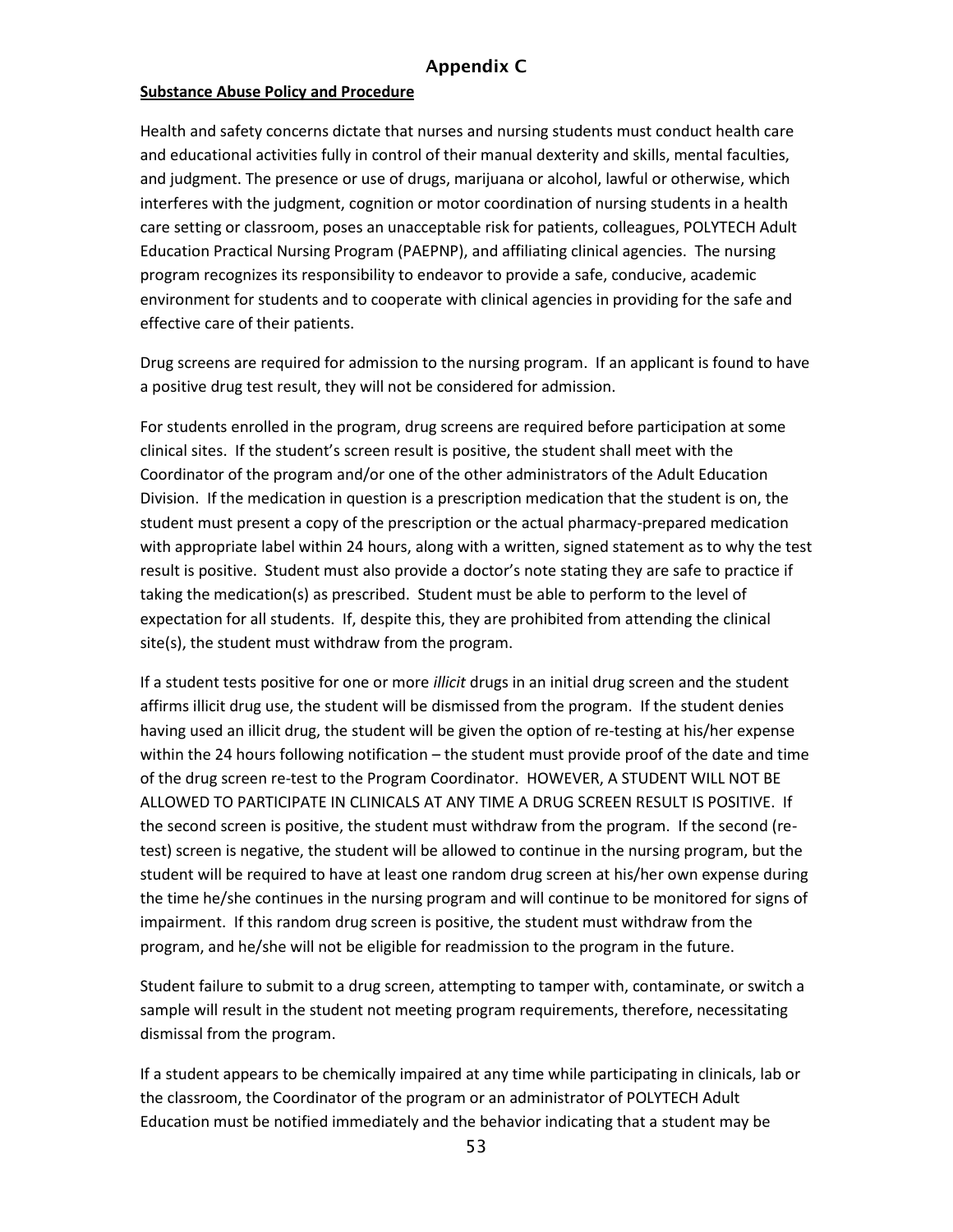under the influence of drugs or alcohol must be validated and documented by two professional persons (faculty, nurses, physicians, etc.). Suspect behaviors include, but are not limited to:

- $\checkmark$  Observable phenomena, such as direct observation of drug use and/or physical symptoms or manifestations of being under the influence of a drug, alcohol or marijuana
- $\checkmark$  Erratic behavior, slurred speech, odor of alcohol on the breath, staggered gait, decreased motor coordination, flushed face, dilated/pinpoint pupils, wide mood swings, or deterioration of work or academic performance
- $\checkmark$  Substance abuse-related conviction by a court, or being found guilty of a substance abuse-related offense in another administrative or legal proceeding

Any nursing student who demonstrates behaviors reasonably suspected to be related to substance abuse will be required to submit to drug testing immediately, at his/her own expense, and to have a report sent to the Coordinator of the program as soon as possible (within 24 hours). Transportation of the student to home or a testing site must be arranged to ensure their safety. If the student insists on leaving the facility unattended, (s)he will be asked to sign a waiver stating it is against the PAEPNP policy and is an unsafe action. The person will not participate in any school activities until the issue is resolved. If the drug screen is negative the fact will be noted in the student's record. The preliminary investigation will cease and the student will be released to return to the course or clinical experience without penalty. If the drug screen is positive for any illicit drugs, the student will be dismissed from the program.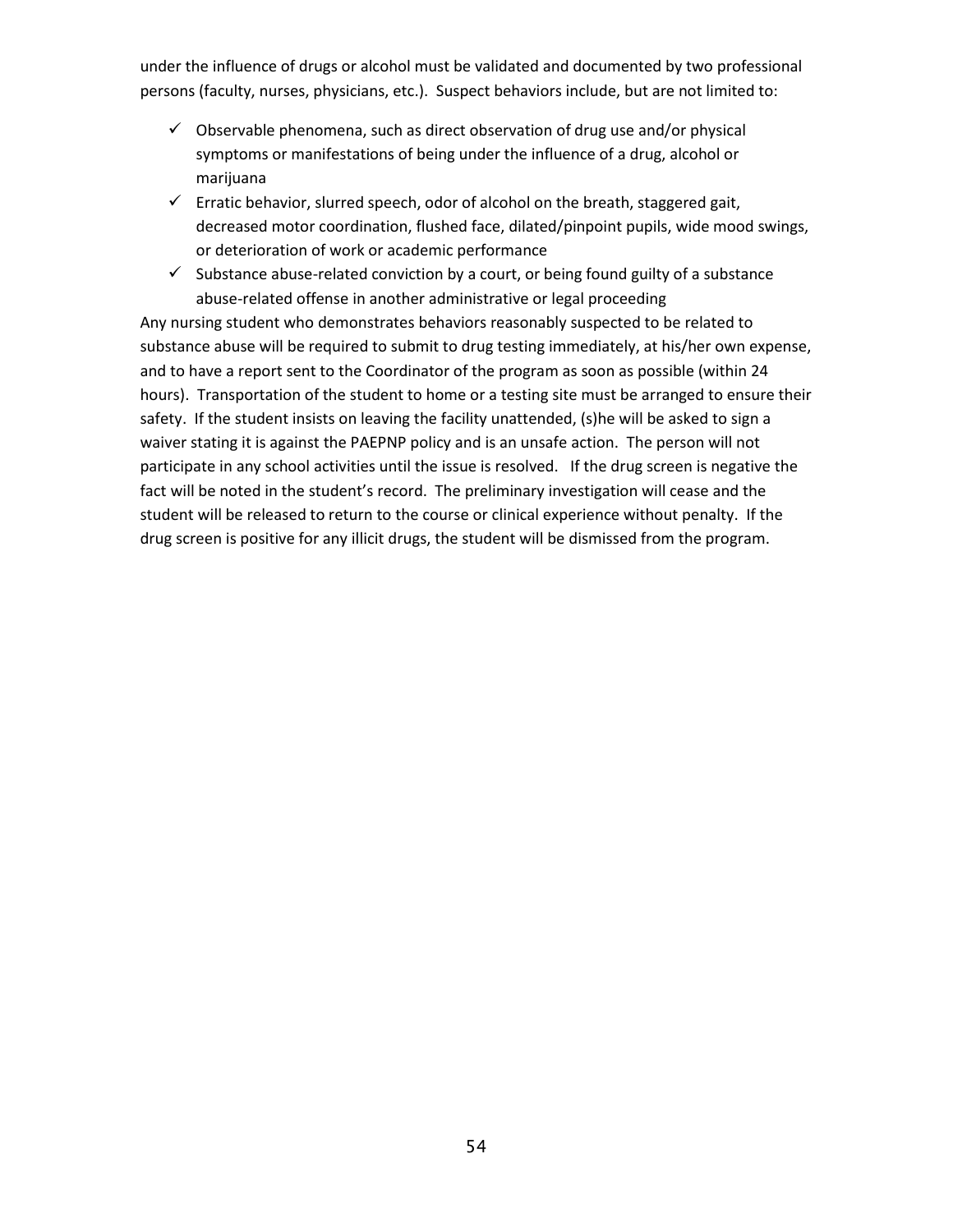#### **Student's Consent to Drug/Alcohol Testing and Student's Consent to Release Test Results to POLYTECH Adult Education Practical Nursing Program (PAEPNP)**

I, **I**, **I**, **E** *I*, having read the Substance Abuse and Drug/Alcohol Testing Policy, understand that as a precondition to entering the clinical component of the program and participating in any clinical experience at an affiliating clinical agency that requires pre-placement drug testing, I am subject to the PAEPNP's policies and those of the affiliating clinical agencies, including but not limited to any requirement to submit to pre-clinical placement drug testing, random drug testing, or drug testing when there is reasonable suspicion to believe that I may be impaired or engaged in substance abuse as defined by the applicable policies. I understand that the cost of any drug testing required by any affiliating clinical agency with which I may be placed shall be borne by me. By my signature below, I hereby give my complete and voluntary consent to submit to any such drug test(s) at a designated laboratory or other location as required by the PAEPNP and/or any affiliating clinical agency at which I am placed for nursing school requirements.

 I understand that a positive drug test or other violation of the PAEPNP Substance Abuse and Drug/Alcohol Testing Policy, or that of any affiliating clinical agency, will result in disciplinary action, up to and including dismissal from the program, and/or other potential consequences as more fully explained in the applicable policies.

 I further understand that the affiliating clinical agency and PAEPNP have a legitimate need to receive the results of my drug tests performed in accordance with the applicable policies. I give my consent to, and hereby authorize any drug testing facility and its physicians, employees, and representatives (collectively hereinafter referred to as "drug testing entity"), that conducted drug testing pursuant to the drug testing policies of the affiliating clinical agency or PAEPNP, and that has control over any documents, records, or other information pertaining to any drug testing of me, to furnish originals or copies of any such documents, records, or other information to the affiliating clinical agency requesting the test and/or to the PAEPNP and/or its authorized officers, employees and representatives. I further consent to and hereby authorize any drug testing entity to answer the questions and inquiries of the PAENP concerning me and disclose to its authorized officers, employees and representatives whatever documents, records, and other information, including, without limitation, drug testing results, medical records, medical reports, analyses, questionnaires, and other materials which may have been made or prepared pursuant to or in connection with my drug test(s).

 I waive, release, and discharge forever the drug testing entity that conducted drug testing pursuant to the applicable policies of the PAEPNP, or that of any affiliating clinical agency, and every other person, firm and institution (including without limitation the PAEPNP and its affiliated entities) which shall

comply in good faith with this authorization and consent, from any and all liability or claims of whatsoever kind and nature, known or unknown, arising out of or relating to the drug testing, disclosing, inspection, releasing and furnishing of such documents, records, or other information.

Student's printed name Student's signature

Date\_\_\_\_\_\_\_\_\_\_\_\_\_\_\_\_\_\_\_\_\_\_\_

This form will be maintained by the nursing program and will be disclosed to appropriate clinical agencies upon their request.

\_\_\_\_\_\_\_\_\_\_\_\_\_\_\_\_\_\_\_\_\_\_\_\_\_\_\_\_\_\_\_\_\_\_\_\_\_\_\_\_\_ \_\_\_\_\_\_\_\_\_\_\_\_\_\_\_\_\_\_\_\_\_\_\_\_\_\_\_\_\_\_\_\_\_\_\_\_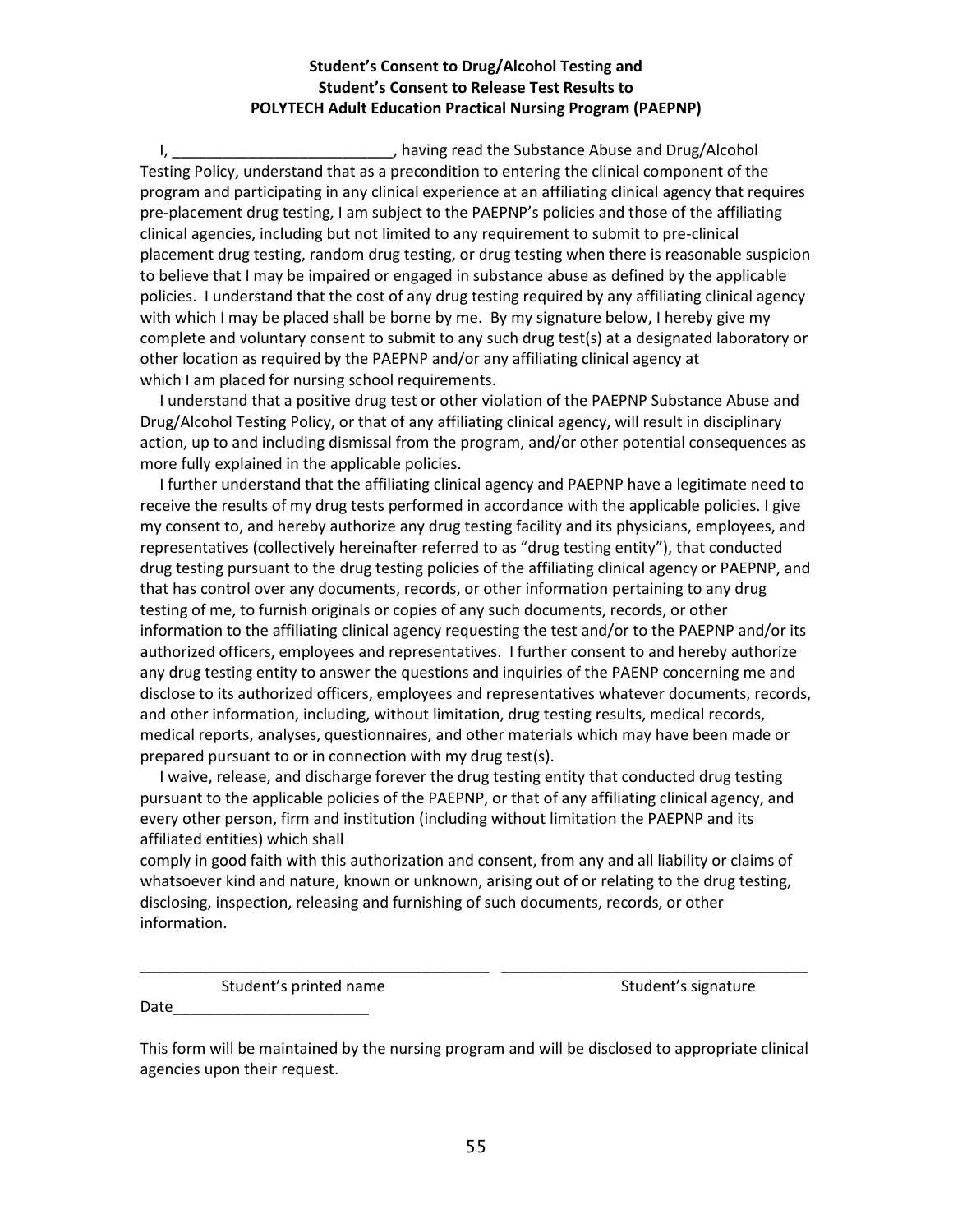#### **Report of Reasonable Suspicion of Drug/Alcohol Use**

To be completed by the faculty member supervising the nursing student to be tested.

1. Name of student suspected of substance abuse as defined in policy.

\_\_\_\_\_\_\_\_\_\_\_\_\_\_\_\_\_\_\_\_\_\_\_\_\_\_\_\_\_\_\_\_\_\_\_\_\_\_\_\_\_\_\_\_\_\_\_\_\_\_\_\_\_\_\_\_\_\_\_\_\_

\_\_\_\_\_\_\_\_\_\_\_\_\_\_\_\_\_\_\_\_\_\_\_\_\_\_\_\_\_\_\_\_\_\_\_\_\_\_\_\_\_\_\_\_\_\_\_\_\_\_\_\_\_\_\_\_\_\_\_\_\_\_

2. Date, time, and location of incident.

3. Reasons why you suspect the student of substance abuse. (Be as specific as possible, including times and dates when incidents occurred or unusual behavior was observed, the identity of any particular substance suspected of abuse, if known, and the names and whereabouts of those witnessing the incidents/behavior.) [Staple additional comments/observations to this document].

\_\_\_\_\_\_\_\_\_\_\_\_\_\_\_\_\_\_\_\_\_\_\_\_\_\_\_\_\_\_\_\_\_\_\_\_\_\_\_\_\_\_\_\_\_\_\_\_\_\_\_\_\_\_\_\_\_\_\_\_\_\_\_\_\_\_\_\_\_\_\_\_\_\_\_\_\_\_\_\_\_\_\_\_\_\_ \_\_\_\_\_\_\_\_\_\_\_\_\_\_\_\_\_\_\_\_\_\_\_\_\_\_\_\_\_\_\_\_\_\_\_\_\_\_\_\_\_\_\_\_\_\_\_\_\_\_\_\_\_\_\_\_\_\_\_\_\_\_\_\_\_\_\_\_\_\_\_\_\_\_\_\_\_\_\_\_\_\_\_\_\_\_ \_\_\_\_\_\_\_\_\_\_\_\_\_\_\_\_\_\_\_\_\_\_\_\_\_\_\_\_\_\_\_\_\_\_\_\_\_\_\_\_\_\_\_\_\_\_\_\_\_\_\_\_\_\_\_\_\_\_\_\_\_\_\_\_\_\_\_\_\_\_\_\_\_\_\_\_\_\_\_\_\_\_\_\_\_\_

Note: Some types of information that should be documented if observed or known includes: speech (normal, incoherent, confused, change in speech, slurred, rambling, shouting, using profanity, slow); coordination (normal, swaying, staggering, lack of coordination, grasping for support); performance (unfair practices, unsatisfactory work); alertness (change in alertness, sleepy, confused); demeanor (change in personality, fighting, excited, combative, aggressive, violent, argumentative, indifferent, threatening, antagonistic); eyes (bloodshot, dilated); clothing (dirty, disheveled); odor of alcohol on breath); other observed actions or behaviors; unexplained absences or tardiness.

\_\_\_\_\_\_\_\_\_\_\_\_\_\_\_\_\_\_\_\_\_\_\_\_\_\_\_\_\_\_\_\_\_\_\_\_\_\_\_\_\_\_\_\_\_\_\_\_\_\_\_\_\_\_\_\_\_\_\_\_\_\_\_\_\_\_\_\_\_\_\_\_\_\_\_\_\_\_\_\_\_\_\_ \_\_\_\_\_\_\_\_\_\_\_\_\_\_\_\_\_\_\_\_\_\_\_\_\_\_\_\_\_\_\_\_\_\_\_\_\_\_\_\_\_\_\_\_\_\_\_\_\_\_\_\_\_\_\_\_\_\_\_\_\_\_\_\_\_\_\_\_\_\_\_\_\_\_\_\_\_\_\_\_\_\_\_\_\_\_

4. Did the student admit to use of drugs/alcohol? Yes \_\_\_ No \_\_\_ Comments:

5. Was student found using or in possession of any illicit drugs/alcohol? Yes \_\_\_ No \_\_\_

6. Have any other students or personnel witnessed or complained of the student's behavior? If so, please provide a list of witnesses to the behavior. \_\_\_\_\_\_\_\_\_\_\_\_\_\_\_\_\_\_\_\_\_\_\_\_\_\_\_\_\_\_\_\_\_\_\_\_\_\_\_\_\_\_\_\_\_\_\_\_\_\_\_\_\_\_\_\_\_\_\_\_\_\_\_\_\_\_\_\_\_\_\_\_\_\_\_\_\_\_\_\_\_\_\_\_\_\_

\_\_\_\_\_\_\_\_\_\_\_\_\_\_\_\_\_\_\_\_\_\_\_\_\_\_\_\_\_\_\_\_\_\_\_\_\_\_\_\_\_\_\_\_\_\_\_\_\_\_\_\_\_\_\_\_\_\_\_\_\_\_\_\_\_\_\_\_\_\_\_\_\_\_\_\_\_\_\_\_\_\_\_\_\_\_

7. Based on the information above, it is my opinion that there is reasonable suspicion to believe that this student has engaged in substance abuse as defined in the POLYTECH Adult Education Practical Nursing Program Substance Abuse & Drug/Alcohol Testing Policy:

 *Signature of Faculty Member Approving Drug Test Date/time* Printed Name of Faculty Member: \_\_\_\_\_\_\_\_\_\_\_\_\_\_\_\_\_\_\_\_\_\_\_\_\_\_\_\_\_\_Title:\_\_\_\_\_\_\_\_\_\_\_\_\_\_\_\_\_\_\_\_\_\_\_\_ 2 nd Faculty Member witnessing suspect behavior of student:\_\_\_\_\_\_\_\_\_\_\_\_\_\_\_\_\_\_\_\_\_\_\_\_\_\_\_\_\_\_\_\_\_\_\_\_\_ Title:  $\Box$ 

*The original of this form should be given to the Coordinator, POLYTECH Adult Education Practical Nursing Program for inclusion in the student's confidential records. It may be disclosed on a "need to know" basis to clinical agencies and/or testing facilities.*

\_\_\_\_\_\_\_\_\_\_\_\_\_\_\_\_\_\_\_\_\_\_\_\_\_\_\_\_\_\_\_\_\_\_\_\_\_\_\_\_\_\_\_\_\_\_ \_\_\_\_\_\_\_\_\_\_\_\_\_\_\_\_\_\_\_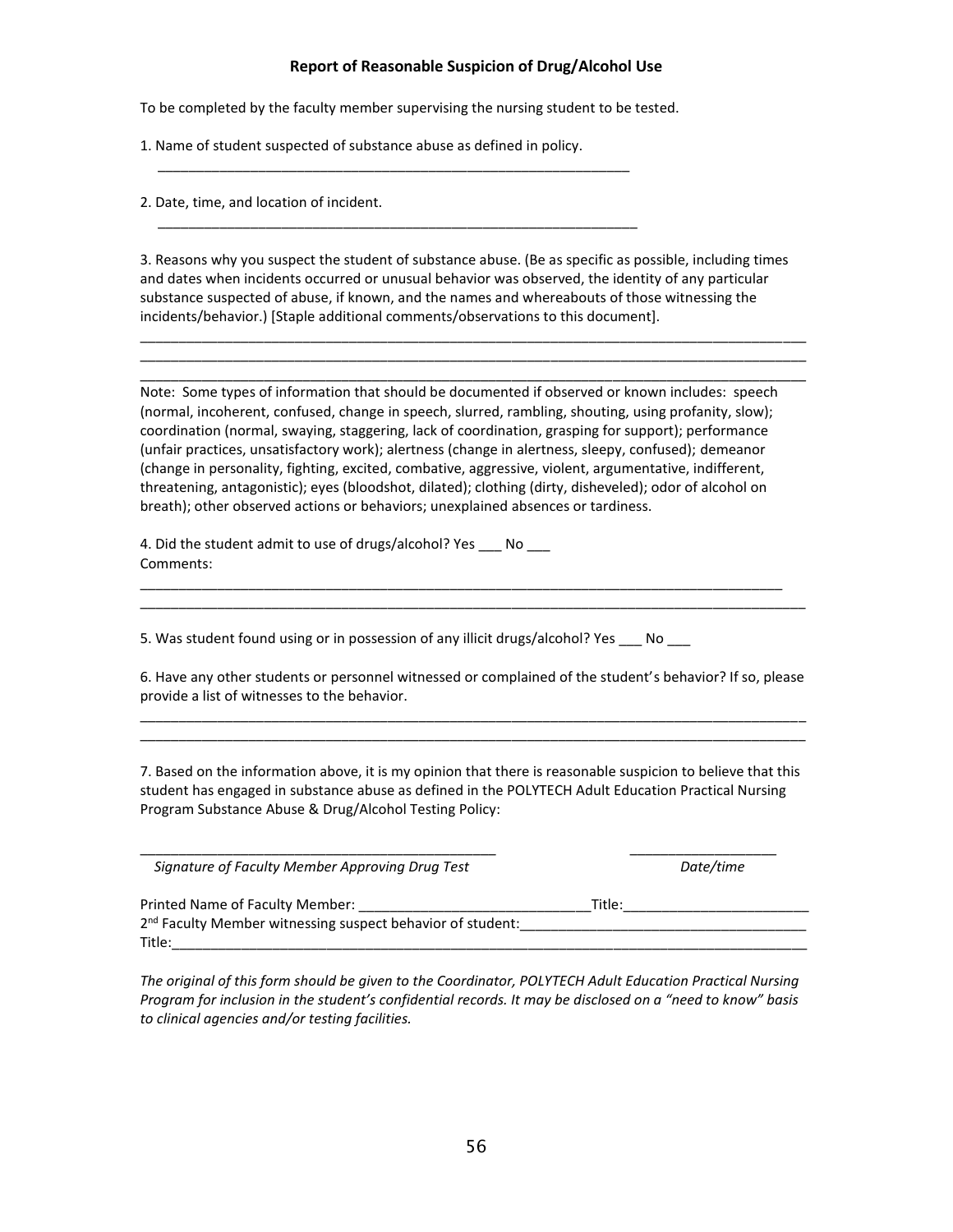| <b>Admission Drug</b><br><b>Screen</b>                                                          | <b>Screening Result</b>                    | Student/Applicant                                                                                                  | <b>Faculty/Administration</b>                                                                                                                                                                                 | <b>Notes</b>                                                                                                                                 |
|-------------------------------------------------------------------------------------------------|--------------------------------------------|--------------------------------------------------------------------------------------------------------------------|---------------------------------------------------------------------------------------------------------------------------------------------------------------------------------------------------------------|----------------------------------------------------------------------------------------------------------------------------------------------|
| Admission to<br>program/initial<br>clinical rotation                                            | Positive for illicit<br>drug               | Not eligible for<br>admission                                                                                      | Applicant to be notified<br>of drug test<br>results/reason for<br>disqualification                                                                                                                            | Applicant eligible to re-<br>apply with<br>documentation of<br>successful<br>rehabilitation. May be<br>subjected to random<br>drug screening |
| Admission to<br>program/initial<br>clinical rotation                                            | Positive for<br>prescribed<br>medication   | Submit supportive<br>documentation,<br>physician notes                                                             | May weigh related<br>documentation in<br>determining eligibility for<br>admission to program                                                                                                                  | Faculty may need to<br>query clinical sites on<br>whether medication<br>would disqualify<br>applicant from clinical                          |
| <b>Routine Drug Screen</b>                                                                      | <b>Screening Result</b>                    | <b>Student/Applicant</b>                                                                                           | <b>Faculty/Administration</b>                                                                                                                                                                                 | <b>Notes</b>                                                                                                                                 |
| Routine, during<br>program: Pre-<br>Rotation: completed<br>as requested by<br>clinical facility | Positive for illicit<br>drug, acknowledged | Dismissal from<br>program                                                                                          |                                                                                                                                                                                                               |                                                                                                                                              |
|                                                                                                 | Positive for illicit<br>drug, disputed     | Withheld from<br>further rotations.<br>Must re-test within<br>24 hours at student<br>expense and<br>submit results | For Positive screen:<br>Student dismissed from<br>program.<br>For Negative screen:<br>Student permitted to<br>continue. Follow up<br>random screen at student<br>expense and faculty<br>direction is required | Any follow up drug<br>screen with a positive<br>result for illicit drug(s)<br>will result in student<br>dismissal from the<br>program        |
|                                                                                                 | Positive for<br>prescribed<br>medication   | Withheld from<br>further rotations.<br>Submit supportive<br>documentation,<br>physician notes                      | May weigh related<br>documentation in<br>determining eligibility to<br>continue in program                                                                                                                    | Failure to maintain<br>eligibility for clinical<br>site participation will<br>result in dismissal from<br>program                            |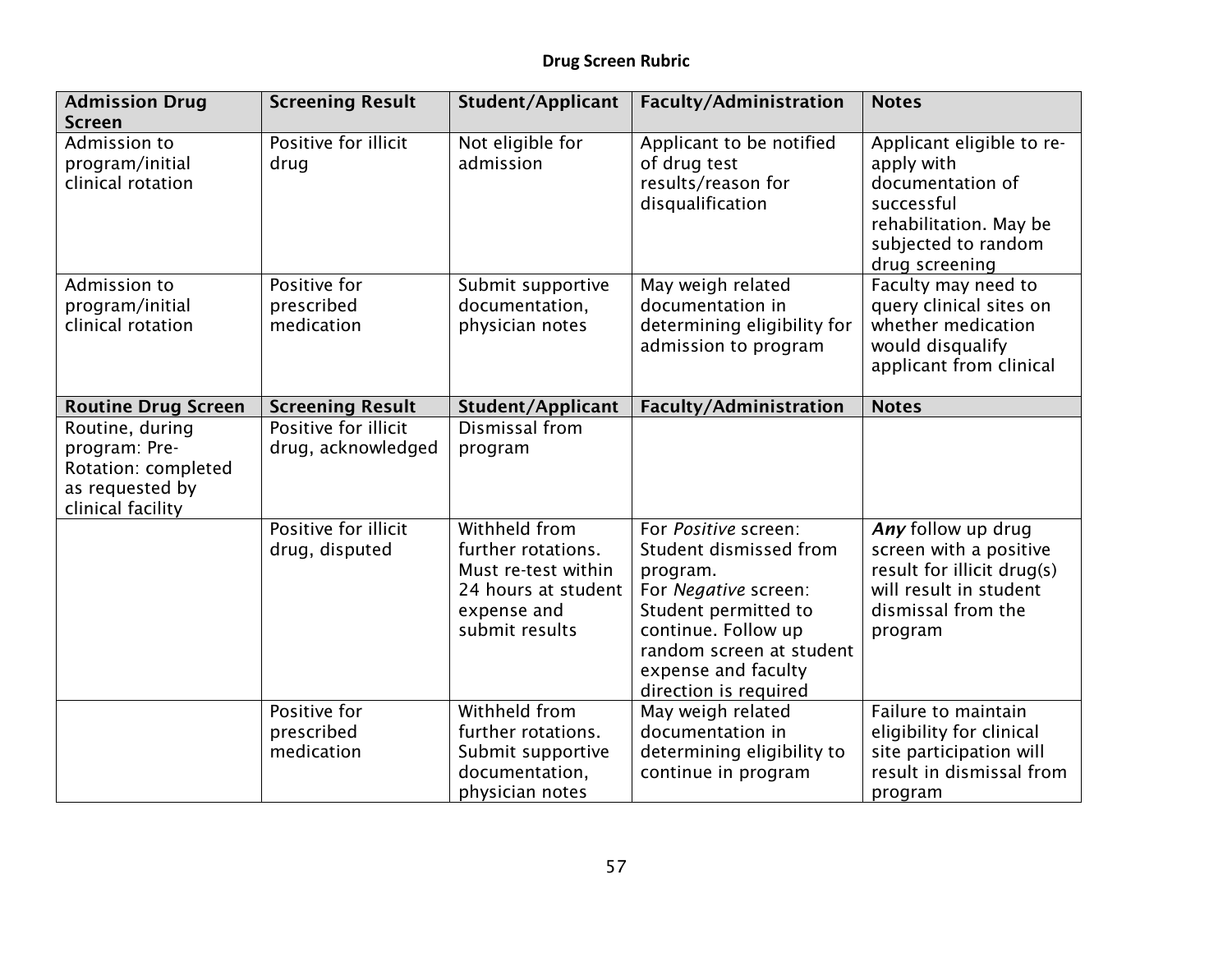| <b>Reasonable</b>                                                                                                                     | <b>Screening Result</b>                   | <b>Student/Applicant</b>                                                                      | <b>Faculty/Administration</b>                                                                                                 | <b>Notes</b>                                                                                                                                                                      |
|---------------------------------------------------------------------------------------------------------------------------------------|-------------------------------------------|-----------------------------------------------------------------------------------------------|-------------------------------------------------------------------------------------------------------------------------------|-----------------------------------------------------------------------------------------------------------------------------------------------------------------------------------|
| <b>Suspicion</b>                                                                                                                      |                                           |                                                                                               |                                                                                                                               |                                                                                                                                                                                   |
| Reasonable suspicion<br>by Instructor, Clinical<br>Staff, of student being<br>chemically impaired<br>while in the clinical<br>setting | Positive for illicit<br>drug              | Dismissal from<br>program                                                                     | Adult Ed Admin<br>notification required. 2<br>professional persons<br>required to validate<br>suspicion prior to<br>screening | Screening done<br>immediately, at<br>expense of student.<br>Faculty must ensure<br>safety of student;<br>arrange for<br>transportation or obtain<br>signed waiver from<br>student |
| Reasonable suspicion<br>of chemical<br>impairment by<br>Instructor, Clinical<br><b>Staff</b>                                          | Drug screen is<br>refused                 | Dismissal from<br>program                                                                     |                                                                                                                               |                                                                                                                                                                                   |
| Reasonable suspicion<br>of chemical<br>impairment by<br>Instructor, Clinical<br><b>Staff</b>                                          | Negative for illicit<br>drug              | Student allowed to<br>continue without<br>penalty                                             |                                                                                                                               |                                                                                                                                                                                   |
| Reasonable suspicion<br>of chemical<br>impairment by<br>Instructor, Clinical<br>Staff                                                 | Positive for<br>prescribed<br>medication. | Withheld from<br>further rotations.<br>Submit supportive<br>documentation,<br>physician notes | May weigh related<br>documentation and other<br>relevant factors in<br>determining eligibility to<br>continue in program      | Failure to maintain<br>eligibility for clinical<br>site participation will<br>result in dismissal from<br>program                                                                 |

Definition: Prescribed Medication- medication lawfully and therapeutically utilized under the direction of a licensed health care provider.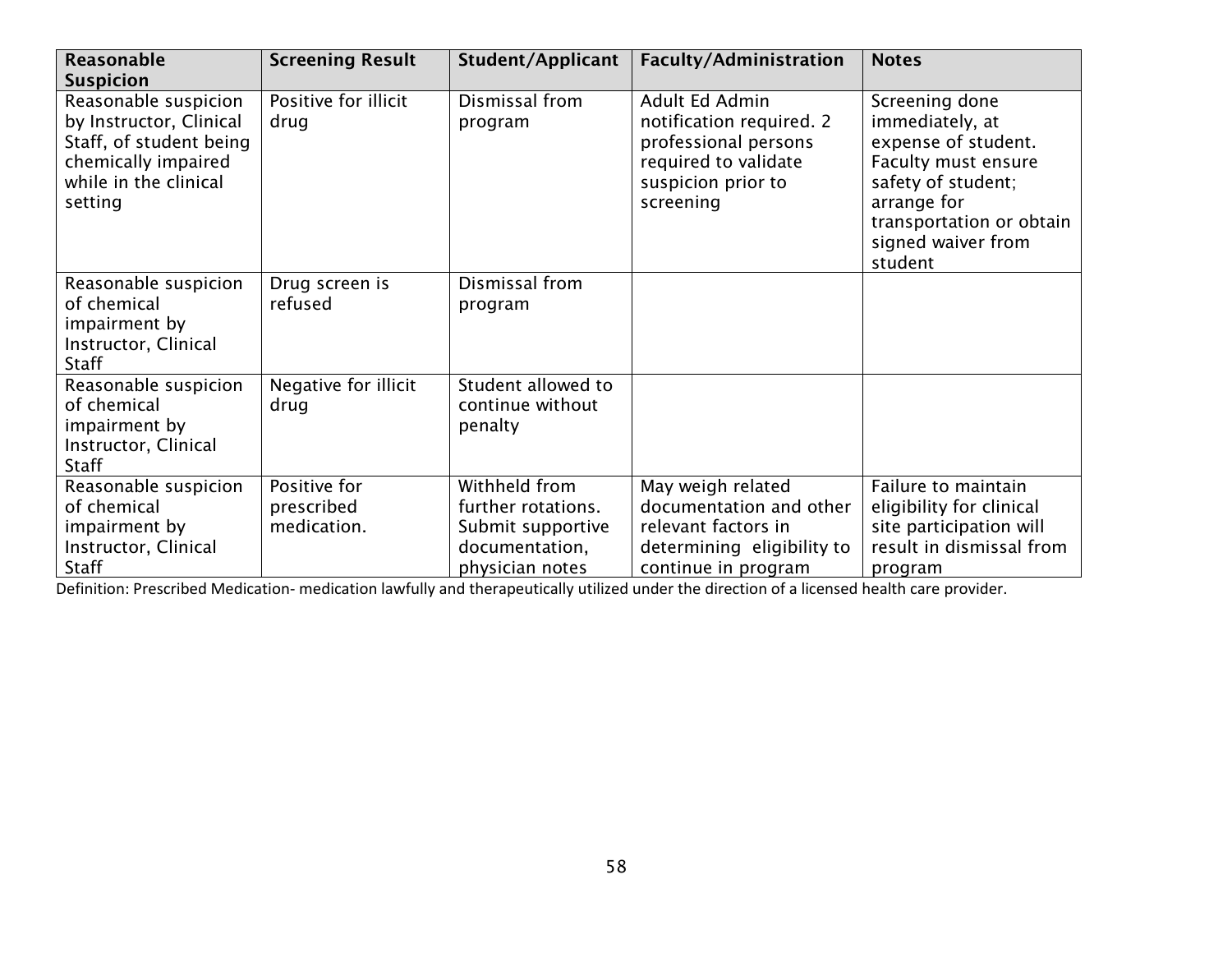## <span id="page-58-0"></span>Tips for Success *Time Management*:

- $\checkmark$  Create a realistic schedule that balances school, work and home commitments.
- $\checkmark$  Set deadlines and plan weeks ahead of time.
- $\checkmark$  Take advantage of "waiting" time. (for example: review notes between classes and read during lunch)
- $\checkmark$  Schedule high priority blocks of time first. (for example: class and work)
- $\checkmark$  Allow for flexibilityunexpected events cannot always be avoided.

## *Study Skills:*

- $\checkmark$  Keep your mind clear. Concentrate on one task at a time.
- $\checkmark$  Take a 10-minute break for each hour of studying.
- $\checkmark$  Organize reading and note taking; rewrite and study class notes.
- $\checkmark$  Allow ample time to study for exams; avoid "cramming."
- ✓ Dedicate your best time of day to studying.

## *Study Environment:*

- $\checkmark$  Find a quiet place to study.
- $\checkmark$  Avoid clutter; a cluttered space can contribute to lost study time.
- $\checkmark$  Have more than one place identified in which you can study.

## *Success in your Class:*

- $\checkmark$  Attend every class; ask questions.
- $\checkmark$  Get to know your instructor.
- $\checkmark$  Get to know your fellow students.
- $\checkmark$  Stay current with the reading and class assignments.
- $\checkmark$  Reread textbook assignments and lecture notes.

## *Test Taking Skills:*

- $\checkmark$  Get enough sleep the night before the test.
- $\checkmark$  Don't take a test on an empty stomach.
- $\checkmark$  Do something relaxing prior to taking a test. Avoid cramming.
- $\checkmark$  Choose a seat where you will minimize distractions.
- $\checkmark$  Quickly look over the test and get an overall feel for the questions on the test. Begin the test, reading each question slowly and carefully. Underline key words and phrases.
- $\checkmark$  Answer unknown multiple choice questions by process of elimination.

## *After the test is over:*

- $\checkmark$  When you receive your graded exam back, make sure you understand why your answers are right or wrong.
- ✓ Determine how to improve your study habits for better performance in the future.
- ✓ Discuss your performance on the exam with your instructor.